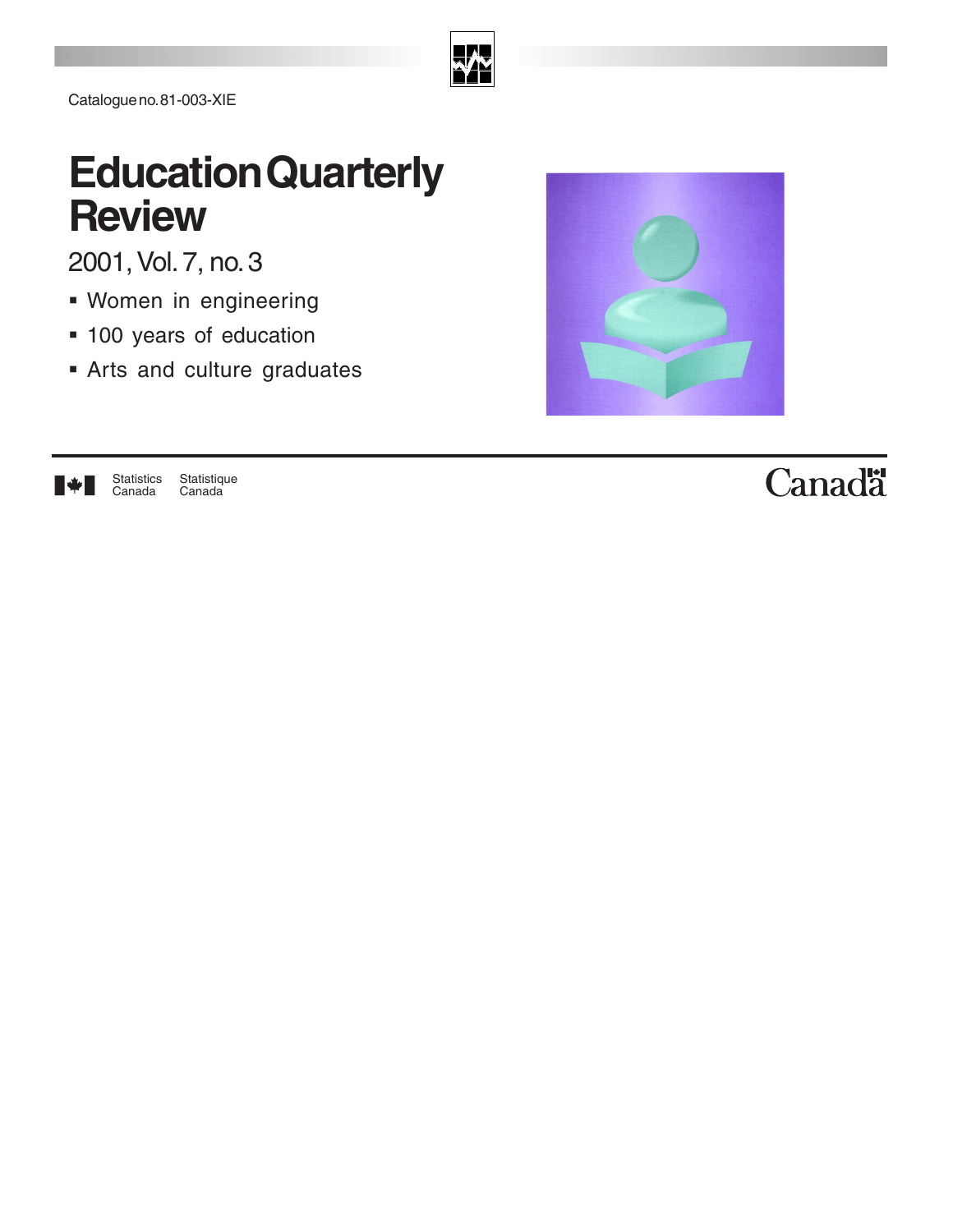### **How to obtain more information**

Specific inquiries about this product and related statistics or services should be directed to: Client Services, Culture, Tourism and the Centre for Education Statistics, Statistics Canada, Ottawa, Ontario, K1A 0T6 (telephone: (613) 951-7608; toll free at 1 800 307-3382; by fax at (613) 951-9040; or e-mail: educationstats@statcan.ca).

For information on the wide range of data available from Statistics Canada, you can contact us by calling one of our toll-free numbers. You can also contact us by e-mail or by visiting our Web site.

| <b>National inquiries line</b>                              | 1800 263-1136        |
|-------------------------------------------------------------|----------------------|
| National telecommunications device for the hearing impaired | 1800 363-7629        |
| <b>Depository Services Program inquiries</b>                | 1 800 700-1033       |
| <b>Fax line for Depository Services Program</b>             | 1 800 889-9734       |
| <b>E-mail inquiries</b>                                     | infostats@statcan.ca |
| Web site                                                    | www.statcan.ca       |
|                                                             |                      |

### **Ordering and subscription information**

This product, Catalogue no. 81-003-XPB, is published quarterly as a standard printed publication at a price of CDN \$21.00 per issue and CDN \$68.00 for a one-year subscription. The following additional shipping charges apply for delivery outside Canada:

|                        | Single issue | <b>Annual subscription</b> |
|------------------------|--------------|----------------------------|
| <b>United States</b>   | CDN \$6.00   | CDN \$24,00                |
| <b>Other countries</b> | CDN \$10.00  | CDN \$40.00                |

This product is also available in electronic format on the Statistics Canada Internet site as Catalogue no. 81-003-XIE at a price of CDN \$16.00 per issue and CDN \$51.00 for a one-year subscription. To obtain single issues or to subscribe, visit our Web site at **www.statcan.ca**, and select Products and Services.

All prices exclude sales taxes.

The printed version of this publication can be ordered by

- Phone (Canada and United States) **1 800 267-6677**
- Fax (Canada and United States)
- E-mail **order@statcan.ca**
- Statistics Canada Dissemination Division
	- Circulation Management 120 Parkdale Avenue Ottawa, Ontario K1A 0T6
- And, in person at the Statistics Canada Reference Centre nearest you, or from authorized agents and bookstores.

When notifying us of a change in your address, please provide both old and new addresses.

### **Standards of service to the public**

Statistics Canada is committed to serving its clients in a prompt, reliable and courteous manner and in the official language of their choice. To this end, the Agency has developed standards of service which its employees observe in serving its clients. To obtain a copy of these service standards, please contact Statistics Canada toll free at 1 800 263-1136.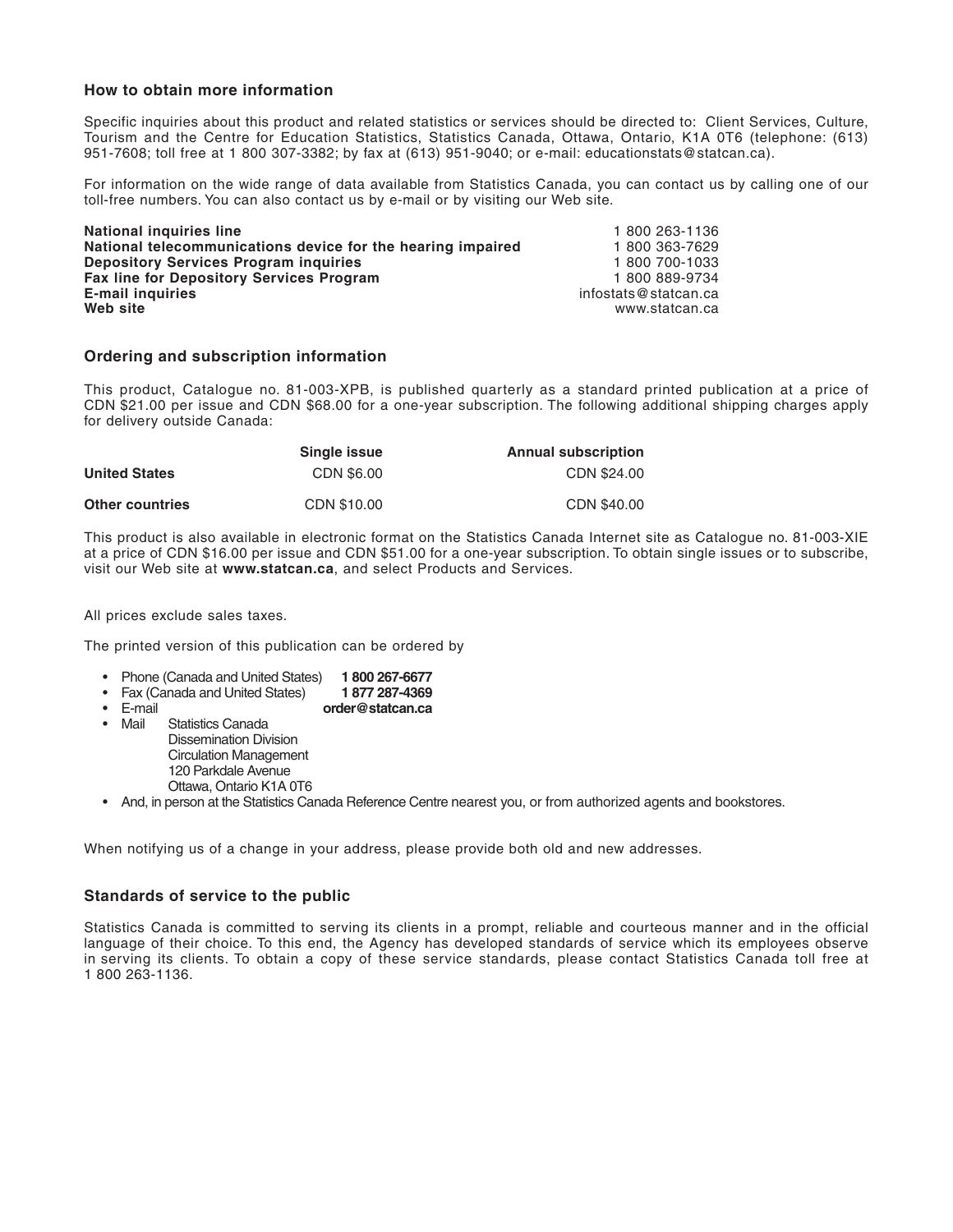

# **Education Quarterly Review**

2001, Vol. 7, no. 3

- Women in engineering
- 100 years of education
- Arts and culture graduates

Published by authority of the Minister responsible for Statistics Canada

© Minister of Industry, 2001

All rights reserved. No part of this publication may be reproduced, stored in a retrieval system or transmitted in any form or by any means, electronic, mechanical, photocopying, recording or otherwise without prior written permission from Licence Services, Marketing Division, Statistics Canada, Ottawa, Ontario, Canada K1A 0T6.

May 2001

Catalogue no. 81-003-XPB, Vol. 7, no. 3 ISSN 1195-2261

Catalogue no. 81-003-XIE, Vol. 7, no. 3 ISSN 1209-0859

Frequency: Quarterly

**Ottawa** 

### **Note of appreciation**

Canada owes the success of its statistical system to a long-standing partnership between Statistics Canada, the citizens of Canada, its businesses, governments and other institutions. Accurate and timely statistical information could not be produced without their continued co-operation and good will.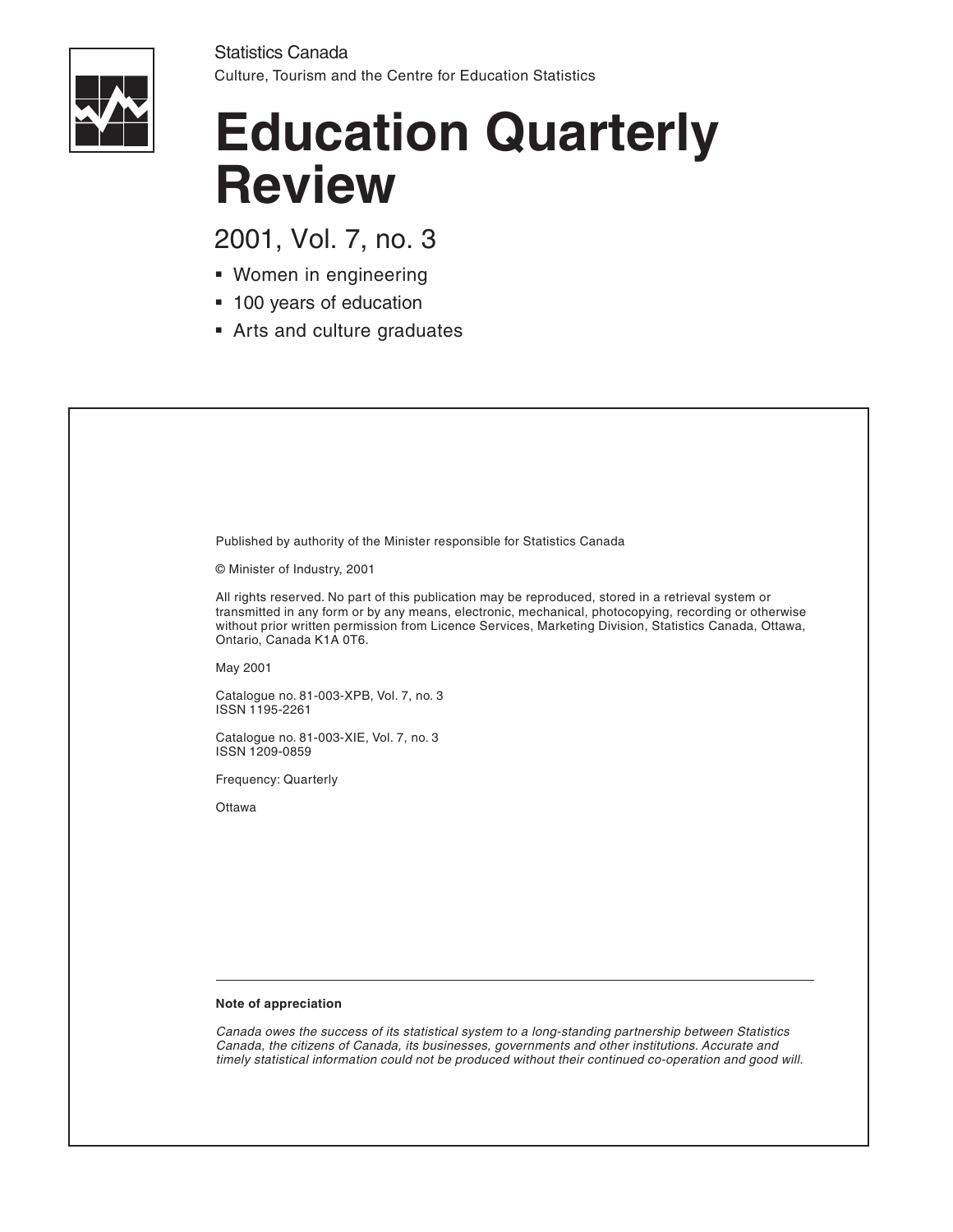# Acknowledgments

Editing: Communications Division

Marketing Co-ordinator: Grafton Ross E-mail: *grafton.ross@statcan.ca*

Production Co-ordinator: Cindy Sceviour E-mail: *cindy.sceviour@statcan.ca*

Design and composition: Dissemination Division

This publication was prepared under the direction of

**Maryanne Webber**, Director Culture, Tourism and the Centre for Education Statistics E-mail: *maryanne.webber@statcan.ca*

Steering Committee

- Doug Drew, Assistant Director Centre for Education Statistics E-mail: *doug.drew@statcan.ca*
- Frederic Borgatta Education Indicators and Product Development E-mail: *frederic.borgatta@statcan.ca*
- Eleanor Bouliane Census Education Statistics E-mail: *eleanor.bouliane@statcan.ca*
- Jeanine Bustros Client Services E-mail: *jeanine.bustros@statcan.ca*
- Robert Couillard Training and Continuing Education E-mail: *robert.couillard@statcan.ca*
- Raynald Lortie Elementary – Secondary Education E-mail: *raynald.lortie@statcan.ca*
- Jillian Oderkirk Survey Development E-mail: *jillian.oderkirk@statcan.ca*
- Larry Orton Postsecondary Education E-mail: *larry.orton@statcan.ca*
- Jim Seidle, Editor-in-Chief E-mail: *jim.seidle@statcan.ca*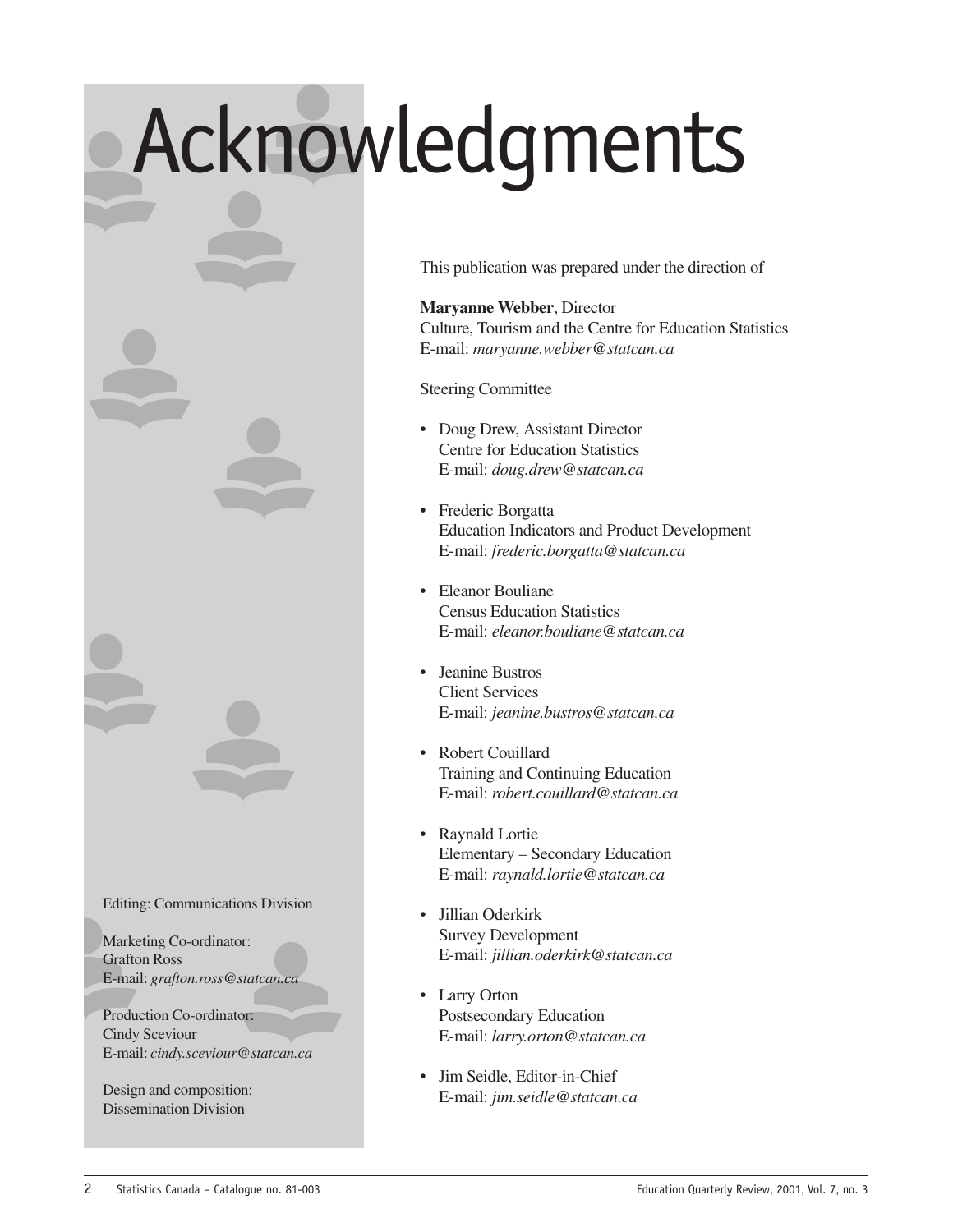# Table of contents

| <b>From the Editor-in-Chief</b>                                                                                                       | $\overline{4}$ |
|---------------------------------------------------------------------------------------------------------------------------------------|----------------|
| <b>Highlights</b>                                                                                                                     | 6              |
| <b>Articles</b>                                                                                                                       |                |
| Women in engineering: The missing link in the<br>Canadian knowledge economy<br>by Ross Finnie, Marie Lavoie and Maud-Catherine Rivard | 8              |
| 100 years of education<br>by Warren Clark                                                                                             | 18             |
| School-to-work transition: A focus on arts and<br>culture graduates<br>by Jacqueline Luffman                                          | 24             |
| Data availability announcements                                                                                                       |                |
| Data releases                                                                                                                         | 31             |
| Current data                                                                                                                          | 32             |
| <b>Advance statistics</b>                                                                                                             | 34             |
| <b>Education at a glance</b>                                                                                                          | 41             |
| In upcoming issues                                                                                                                    | 47             |
| <b>Cumulative index</b>                                                                                                               | 49             |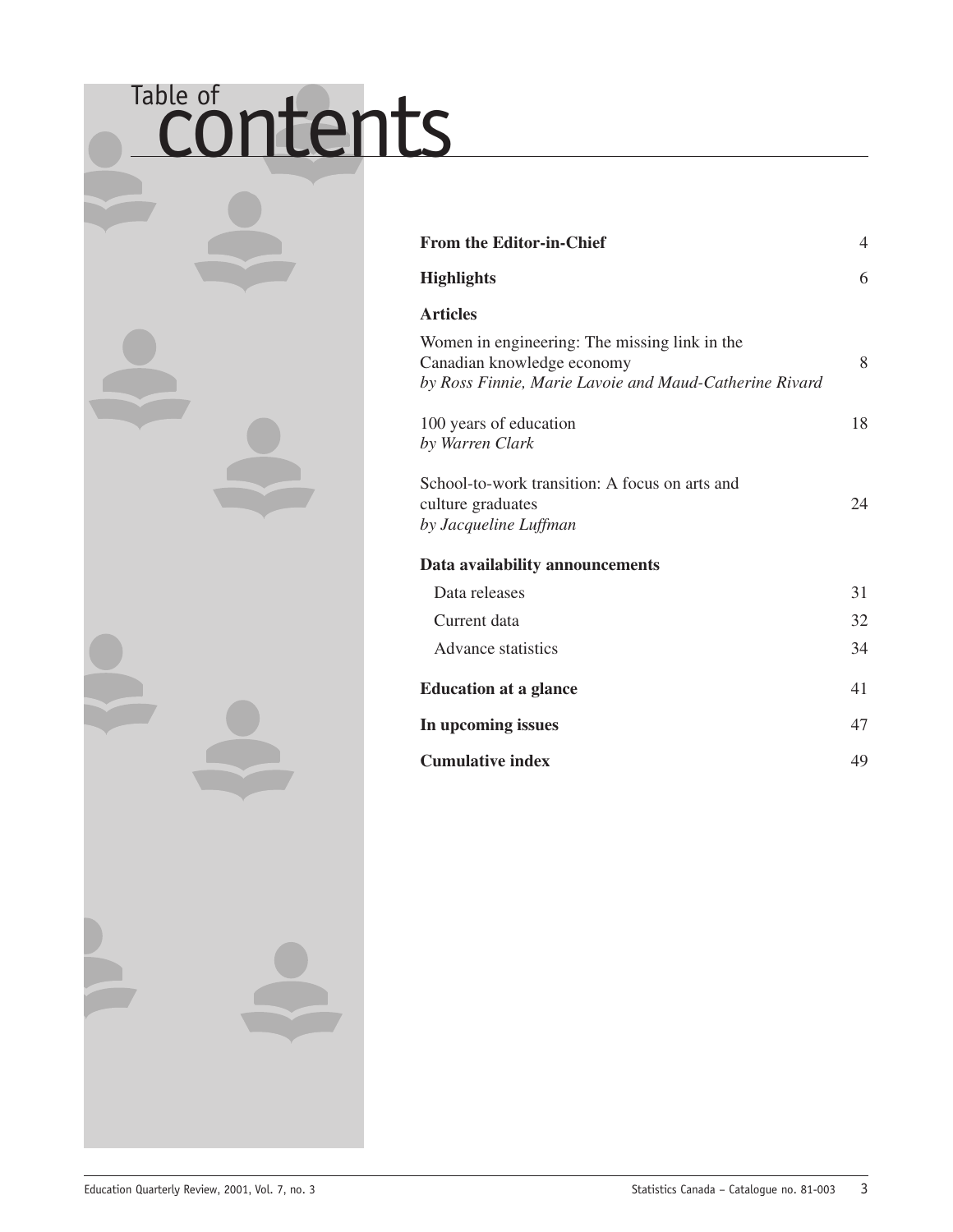# <span id="page-5-0"></span>From the **Editor-in-Chief**

Please address all correspondence, in either official language, to

Jim Seidle, Editor-in-Chief *Education Quarterly Review* Centre for Education Statistics Statistics Canada Ottawa, Ontario K1A 0T6

Telephone: (613) 951-1500 Fax: (613) 951-9040 E-mail: *jim.seidle@statcan.ca*

*Education Quarterly Review* and other Statistics Canada publications, including the statistical compendium *Education in Canada* (Catalogue no. 81-229-XIB), can be accessed electronically at www.statcan.ca/cgi-bin/downpub/ feepub.cgi

The Centre for Education Statistics is accessible toll-free from anywhere in Canada at 1 800 307-3382.

### **Mission**

*Education Quarterly Review* analyses and reports on current issues and trends in education using information from a variety of statistical sources. It serves as a focal point for education statistics and provides a forum for communication with stakeholders and the public. Our goal is to present information and analysis that are relevant, authoritative, timely and accessible.

century of change within Canada—growth in some sectors, decline in others—has altered the landscape of Canadian education in dramatic ways. Critical events, particularly World War II, the 1930s economic depression and the shift from land-based occupations to the so-called "knowledge society" have throughout the 1900s impacted school enrolment trends, participation rates and the financing of education programs. Warren Clark's article details these and other trends in Canadian education, including the participation of women in postsecondary education, rising from one in four in the middle years of the  $20<sup>th</sup>$  century to more than half by the end of the 1990s.

While today more than 50% of university students are women, they remain under-represented in several professions including engineering. Finnie, Lavoie and Rivard examine this issue using data from the National Graduates Surveys. The results of this analysis indicate that with respect to standard labour market outcomes such as employment and earnings overall "… women engineers do relatively well ... especially as compared to women in other professions ...", but that the root of women's low representation in engineering lies elsewhere.

One area of postsecondary education in which women dramatically outnumber men is in the arts and culture field. Jackie Luffman concludes that women represent nearly 7 in 10 culture graduates at the university level. However, culture graduates have higher than average rates of self-employment compared to the labour force in general, lower than average wages, a higher probability of working part time and a lower probability of finding employment in their chosen field.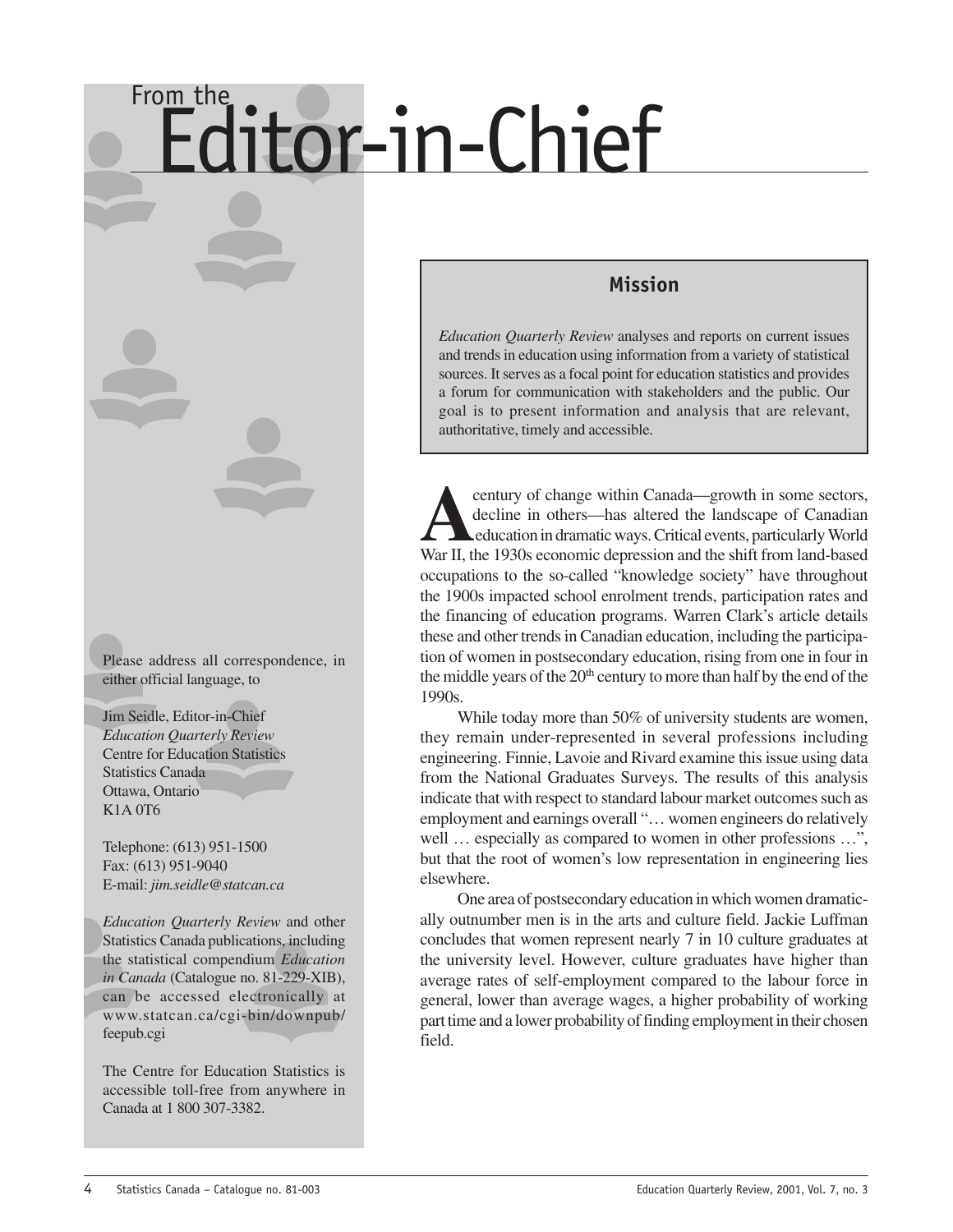### *Editor-in-Chief*

In addition to these papers, please refer to the **Cumulative index** at the back of the report, where we list by title all articles that have appeared in *EQR* since 1994. These articles have been grouped under 11 categories, including 'Education funding,' 'Technology and learning' and 'Accessibility.' These categories are based on

education policy issues that were identified in the Centre for Education Statistics *Strategic Plan*, which reviews the Centre's statistical program and identifies objectives and priorities required to strengthen the program to better address information needs. The *Strategic Plan* is available free of charge at www.statcan.ca/cgi-bin/downpub/ freepub.cgi on the Internet.å.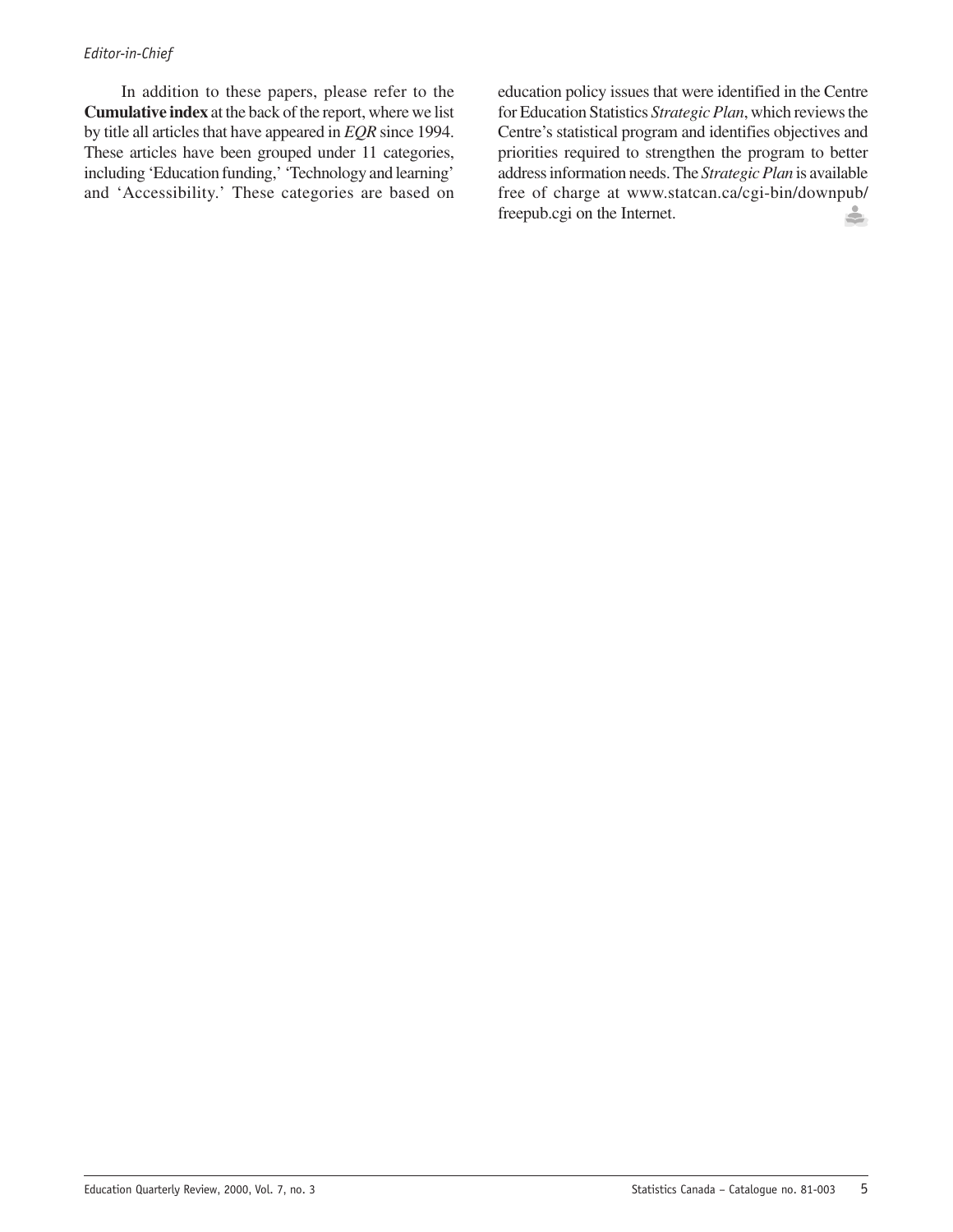# <span id="page-7-0"></span>Highlights



- In 1982, women made up slightly more than half of all graduates with bachelor's degrees; their share reached 60% in 1995. The representation of women increased in all fields, but nowhere was it more pronounced than in engineering, where the share of female graduates more than doubled between 1982 and 1995.
- However, engineering remains a much more popular choice for men than for women, although the proportion of female engineering graduates was slightly higher in 1995 than in 1982 (2.3% versus 1.7%); men's proportions for the same years were 13.1% and 16.5%, respectively. The increased share of female engineering graduates was principally due to a rise in the number of female graduates overall, not to any great shift of women toward engineering programs.
- Among the fields of study examined, engineering graduates—both men and women—had higher than average earnings. Engineering has consistently been the highest paying field of study for men. For women, it was also the highest paying in all periods except 1984 and 1987, when women with pure science diplomas earned more.
- Substantially more female than male engineering graduates have been employed on a temporary basis. Between 9.8% and 12.6% of male engineers held temporary jobs at the first interview, compared with between 21.1% and 27.3% of female engineers.

### **100 years of education**

- In the postwar period, elementary-school enrolment increased faster in Canada than in any other industrialized country. Rising expectations, the widespread belief in education as a means of upward mobility, and rising affluence encouraged students to stay in school longer.
- Governments increased expenditures on education to 8% of GDP at its peak in 1992. In 1997, Canada ranked among the world's educational leaders, with spending on education as a proportion of GDP second only to the United States among G7 countries.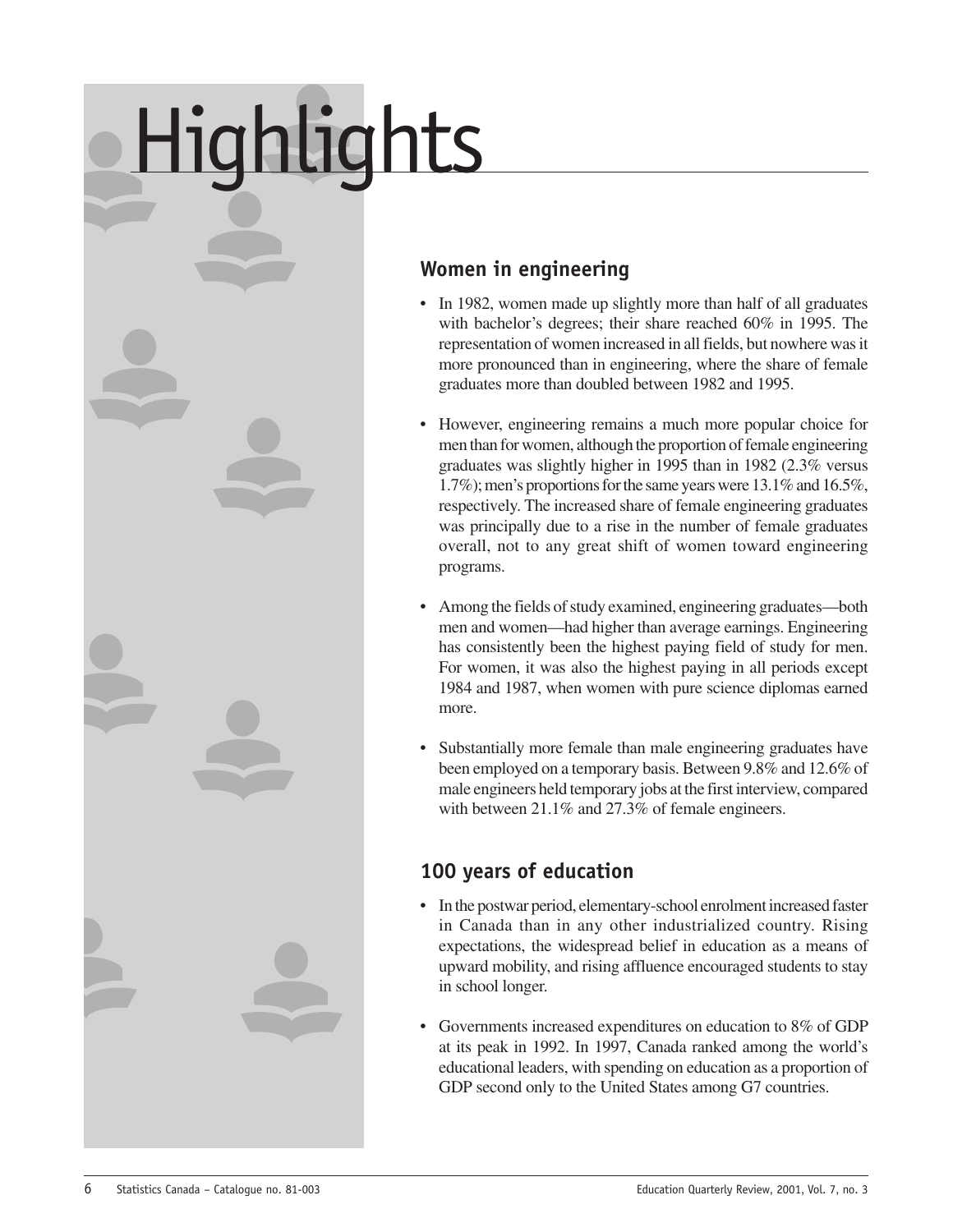• By 1989, there were more women enrolled full time at Canadian universities than men, and the percentage of women had continued to grow into the late 1990s. Women have made major gains in law and medicine, where they now represent about half of the first professional degrees granted; in 1950, only 4% of law and 5% of medical degrees were granted to women.

### **Arts and culture graduates**

- Two and five years after graduation, culture graduates were more likely than other graduates to be moonlighting, be self-employed, have changed employers or have found temporary work.
- Close to 25% of all university graduates, including 26% from culture studies, returned to school between 1992 and 1995. College, trade and vocational culture graduates were less likely to go back to school (only 20%) than university arts and culture graduates.
- In 1995 university culture graduates from the class of 1990 earned, on average, only \$30,500 compared to the entire class of university level graduates who earned, on average, \$39,150.
- About 33% of university culture graduates indicated their job was directly related, compared with 41% for other graduates. Similarly, 40% of trade, vocational and college culture graduates indicated their job was directly related to their training, compared with 51% for other graduates. *EQR*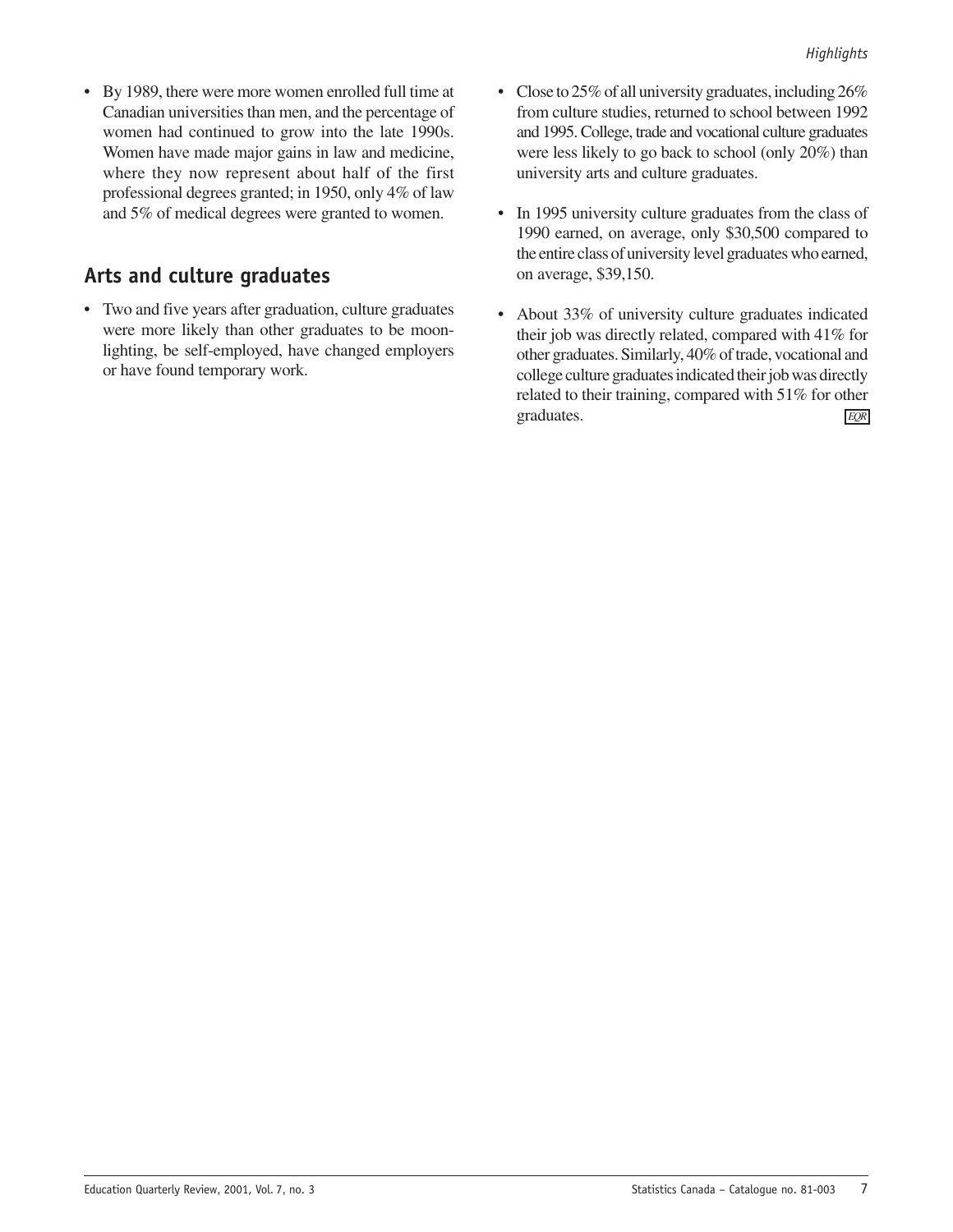### *This report was written by Ross Finnie, Marie Lavoie and Maud-Catherine Rivard. Ross Finnie is with the School of Policy Studies at Queen's University and a Visiting Fellow at Statistics Canada. Marie Lavoie is with the Department of Economics at Glendon College, York University. Maud-Catherine Rivard, who was at Statistics Canada when this report was written, is now at Finance Canada.*

<span id="page-9-0"></span>Articles

Ross Finnie, Researcher Business and Labour Market Analysis, Statistics Canada and School of Policy Studies, Queen's University Telephone: (613) 951-3962 (Statistics Canada); (613) 533-6000, ext. 74219 (Queen's) Fax: (613) 951-5403 (Statistics Canada); (613) 533-6606 (Queen's) E-mail: *ref@qsilver.queensu.ca*

### Women in engineering: The missing link in the Canadian knowledge economy

### **Abstract**

The current move toward a 'knowledge-based economy' implies a greater dependence on state-of-the-art technology. If Canada is to remain at the forefront of critical technologies, which depend largely on the efforts of engineers, there will have to be substantial growth in the number of engineers working in this country.

Attracting more women into engineering programs, where they are still greatly underrepresented, could constitute an important source of these needed professionals. In this report, data on three cohorts of recent graduates are used to investigate whether unsatisfactory labour market outcomes are a significant factor behind women's underrepresentation in engineering programs. Generally, the results indicate that female engineers do relatively well in the labour market especially compared with women in other fields of study.

### **Introduction**

The current move toward a 'knowledge-based economy' implies a greater dependence on state-of-the-art technology. Engineers are among the main participants in the innovation process, so they will have an increasing impact on the nation's economic performance.<sup>1</sup> In particular, if Canada is to remain at the technology frontier, there needs to be substantial growth in the number of engineers educated and working in the country. This is of special concern in the present context, where issues like the 'brain drain' and skills shortages, particularly in the science and technology sectors, attract media attention.

Attracting more women into engineering programs, where they have traditionally been greatly underrepresented, might be one significant way to increase the number of engineering graduates. Even though women increasingly outperform men at all levels of schooling, and women are more likely than men to complete high school and now constitute the majority of university undergraduates, very little is known about the causes of women's reluctance to enter the engineering profession.2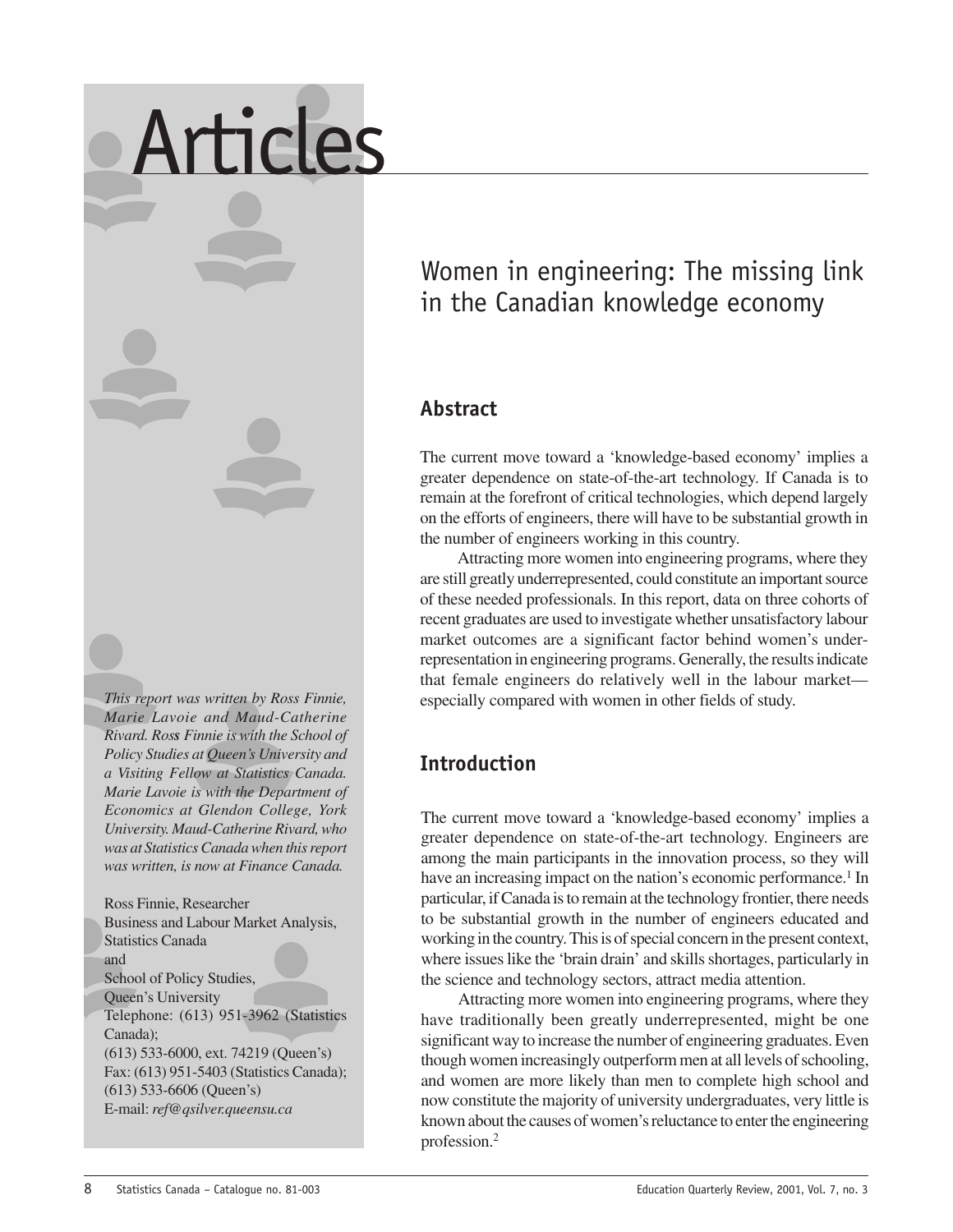This reluctance is not exclusively a Canadian phenomenon. Most other countries face the same situation, despite efforts by universities, governments and professional associations to increase female participation in the profession. In this context, the goal of this report is to shed new light on women's experiences in the engineering profession and to offer some explanations for their low representation in engineering in Canada.

Among the various possible reasons—inadequate academic preparation in grade school and high school, sexist school and work environments, lack of role models, and so forth—we investigate whether unsatisfactory labour market outcomes could account for the relatively small number of women in engineering. More specifically, using data from four waves of the National Graduates Surveys (NGS), we compare the employment situation, earnings levels and various satisfaction measures of women with a recent bachelor's degree in engineering with those of women in other fields of study and with those of men in engineering. We also document the share of master's and PhD degrees granted to women across different fields of study and compare the earnings of such degree holders by sex and field of study.

Our results indicate that, at the bachelor's level, female engineers generally enjoy an advantage over women in other fields of study in terms of employment and earnings. Furthermore, engineering is one of the better fields for women because the earnings gap between the sexes (especially five years after graduation) is narrow, though women in engineering are more likely to hold temporary jobs than their male counterparts. Women with engineering degrees have also been more satisfied with their education programs and have had closer job skills– education matches than other women. On the other hand, we found that, generally, there were no significant differences by sex or field of study in terms of earnings or job satisfaction. Finally, although the proportion of women who go on to higher degrees in engineering is very low and their earnings are average at best, these women enjoy faster earnings growth than do other women with higherlevel degrees. Therefore, any argument that poor performance in the labour market is at the root of the low representation of women in engineering is generally not supported by the data. This suggests that policy makers should look to other explanations of the problem.

### **The data**

This research exploits data from the National Graduates Surveys (NGS)—large, representative samples of university graduates who completed their programs in 1982, 1986, 1990 and 1995—and focuses on the educational experiences and early labour market outcomes of

these graduates. The NGS gather demographic information and data on the employment situation and earnings of recent graduates, as well as some less conventional data relating to issues such as satisfaction with the job and education program. In addition, since each cohort was interviewed two and five years after graduation (except the 1995 graduates, who were re-interviewed only in 2000<sup>3</sup>), the NGS provide a dynamic perspective of recent graduates' movements into the labour market.

Most of the analysis in this report focuses on the labour market outcomes of bachelor's graduates. We also investigate certain outcomes for master's and PhD graduates, but our analysis is somewhat constrained by the relatively small number of female engineering graduates at those levels.4

Individuals who earned an additional degree after the indicated graduation date were excluded from our working samples on the grounds that they no longer belonged to the original education cohort and could not be interviewed at the same points in time following graduation. Also excluded were those who worked only part time because they were attending school. The rationale for the latter exclusion is that their mixing of school and work would likely affect the labour market outcomes we were investigating. Finally, earnings figures are presented only for full-time workers with annual earnings greater than \$5,000 in order to extrapolate from the effects of labour supply decisions on this outcome.

We classified graduates into four groups according to their field of study: engineering; pure science (mathematics, physics, chemistry); applied science (agriculture, biology, health sciences); and social science and humanities (all other fields).

The outcome variables we analysed were as follows: the unemployment rate and share of part-time and temporary workers; the annual rate of pay; satisfaction with respect to the job, education program and earnings; and the job skills–education match. We derived the job skills–education match index and the satisfaction measures from the categorical responses provided in the NGS databases (on a scale of 0 to 100, with 100 indicating the best match or greatest satisfaction level). The details on how these measures were constructed appear in the Appendix.

### **Findings**

### **The distribution of graduates by sex and field of study**

In 1982, women made up slightly more than half of all graduates with bachelor's degrees; their share reached 60% in 1995 (see Table 1). The representation of women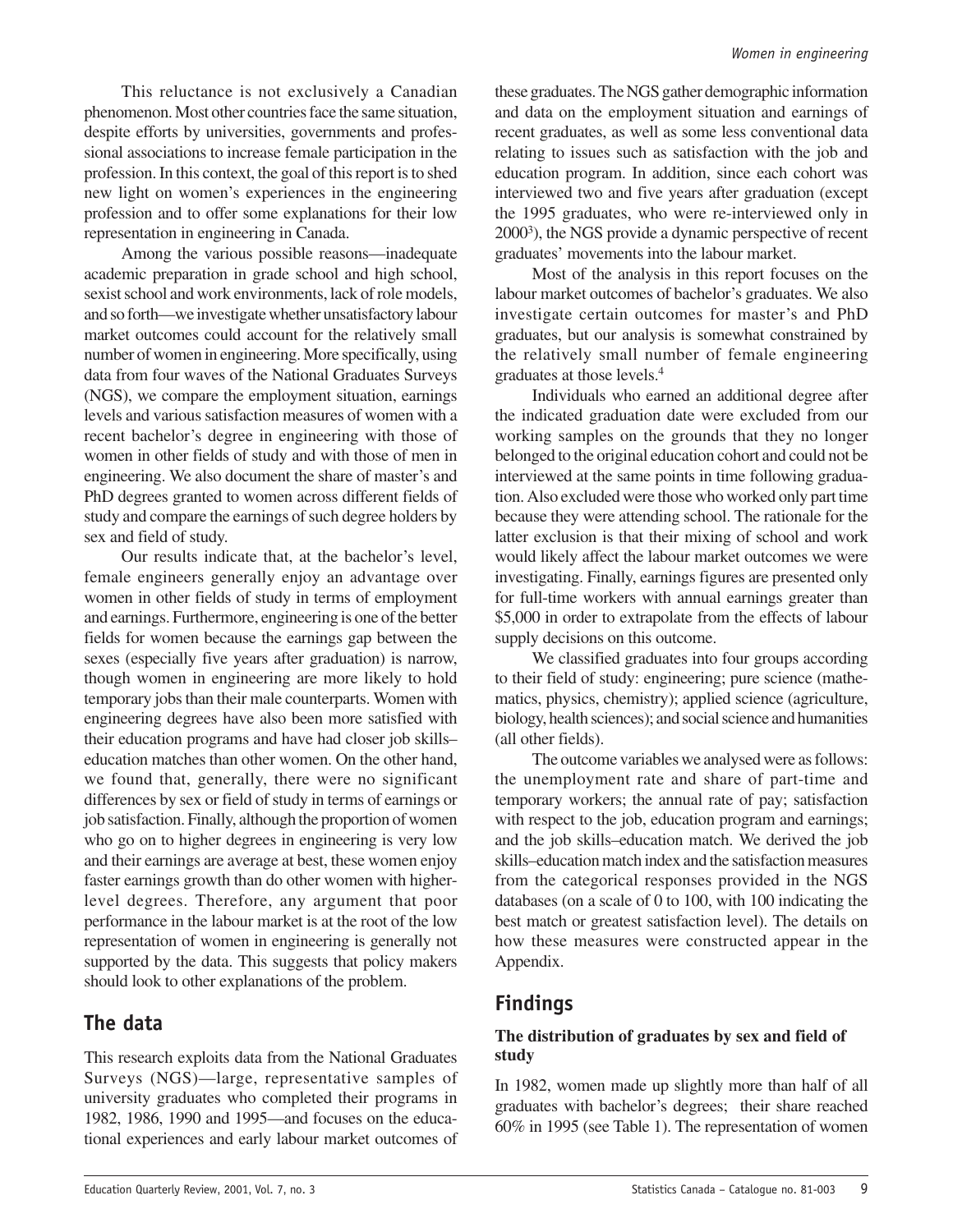### Table 1 **Distribution of bachelor's graduates, by field of study**

|                                   |                                   | 1982 Cohort                                         |             |                      | 1986 Cohort               |                             |                      | 1990 Cohort               |                             |                                 | 1995 Cohort               |                             |
|-----------------------------------|-----------------------------------|-----------------------------------------------------|-------------|----------------------|---------------------------|-----------------------------|----------------------|---------------------------|-----------------------------|---------------------------------|---------------------------|-----------------------------|
|                                   | Share <sup>1</sup><br>of<br>women | Distribution <sup>2</sup> Distribution<br>of<br>men | of<br>women | Share<br>of<br>women | Distribution<br>of<br>men | Distribution<br>of<br>women | Share<br>of<br>women | Distribution<br>of<br>men | Distribution<br>of<br>women | Share<br><sub>of</sub><br>women | Distribution<br>of<br>men | Distribution<br>of<br>women |
|                                   |                                   |                                                     |             |                      |                           |                             | $\%$                 |                           |                             |                                 |                           |                             |
| All                               | 53.0                              | 47.0                                                | 53.0        | 55.0                 | 44.7                      | 55.3                        | 56.0                 | 43.9                      | 56.1                        | 60.0                            | 39.6                      | 60.4                        |
| Social sciences<br>and humanities | 58.0                              | 63.4                                                | 79.3        | 61.0                 | 61.5                      | 77.9                        | 61.0                 | 65.5                      | 78.9                        | 64.0                            | 67.6                      | 79.2                        |
| Pure sciences                     | 27.0                              | 9.0                                                 | 3.1         | 32.0                 | 11.8                      | 4.5                         | 30.0                 | 9.5                       | 3.2                         | 32.0                            | 9.4                       | 2.8                         |
| Applied sciences                  | 61.0                              | 11.2                                                | 16.0        | 64.0                 | 10.8                      | 15.7                        | 65.0                 | 11.0                      | 16.1                        | 71.0                            | 9.9                       | 15.7                        |
| Engineering                       | 10.0                              | 16.5                                                | 1.7         | 13.0                 | 15.9                      | 1.9                         | 15.0                 | 13.9                      | 1.9                         | 21.0                            | 13.1                      | 2.3                         |

*Notes:*

*1. 'Share of women' expresses women as a percentage of all graduates in each field of study.*

*2. 'Distribution' refers to the percentage of all male or all female graduates in each field of study for a given cohort.*

*Source: National Graduates Surveys.*

increased in all fields, but nowhere was it more pronounced than in engineering, where the share of female graduates more than doubled between 1982 and 1995. This is, of course, quite encouraging for the future supply of these specific science and technology graduates. However, in 1995, women still accounted for only 21% of engineering graduates—by far the lowest percentage in any field of study.5

Although a greater share of bachelor's diplomas has been awarded to women in recent years, the distribution of these diplomas by sex of graduates across fields of study has remained fairly stable over time. The social science and humanities group continues to attract the large majority of women. Engineering remains a much more popular choice for men than for women, although the proportion of female engineering graduates was slightly higher in 1995 than in 1982 (2.3% versus 1.7%); men's proportions for the same years were 13.1% and 16.5%, respectively. The increased share of female engineering graduates was principally due to a rise in the number of female graduates overall, not to any great shift of women toward engineering programs.

In short, engineering programs were only marginally successful in attracting a greater share of the rising number of female bachelor's students over time. Why is this so?

### **Earnings**

The engineering profession, like others, is shaped by many social forces and by more narrow economic ones. It is beyond the scope of this report—principally because of the corresponding limitations of the NGS databases—to address the social forces. Instead, we focus on the economic

ones by looking at various labour market outcomes of female engineering graduates over the last couple of decades. We begin with the most pertinent,<sup>6</sup> their earnings patterns.

Are the prospects for female engineers so unattractive as to account for their low representation in the profession? We begin our analysis by comparing the earnings of women with recent engineering degrees with those of male graduates and with those of other women.

Average earnings for the graduates of all fields of study taken together remained relatively stable between 1982 and 1990. See Table 2 for the constant 1997 dollar figures.7 The most recent cohort's average earnings are considerably lower. However, the earnings question was changed in 1995, so it is impossible to tell whether this is due to less favourable economic conditions for 1995 graduates or to the different way earnings were reported.8

On average, women were earning somewhat less than men two years after graduation. By the second interview, the gap had increased considerably, especially for the 1982 and 1990 cohorts. A variety of factors—such as sex differences in chances for promotion, segregation of women within the less lucrative areas of their profession, and their generally weaker attachment to the labour market, especially in the childbearing years—might explain the growing disparity in earnings.

Among the fields of study we examined, engineering graduates—both men and women—had higher than average earnings. Engineering has consistently been the highest paying field of study for men. For women, it was also the highest paying in all periods except 1984 and 1987, when women with pure science diplomas earned more. A comparison of relative earnings across fields of study thus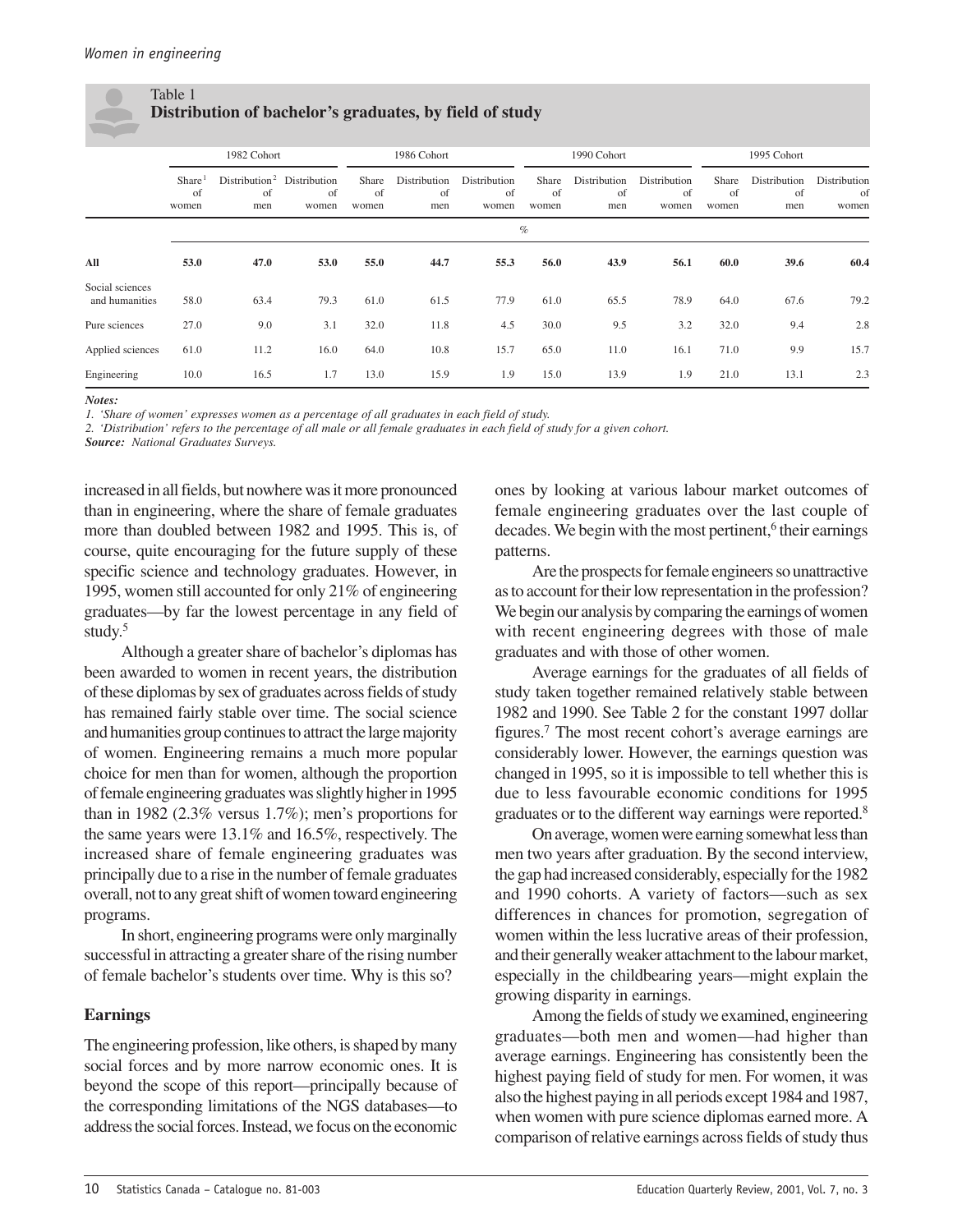

### Table 2 **Average earnings,1 by field of study**

|                                                       |                  | 1982 Cohort      |              | 1986 Cohort      |                  |              | 1990 Cohort      |                  | 1995 Cohort  |                  |
|-------------------------------------------------------|------------------|------------------|--------------|------------------|------------------|--------------|------------------|------------------|--------------|------------------|
|                                                       | 1984             | 1987             | Growth       | 1988             | 1991             | Growth       | 1992             | 1995             | Growth       | 1997             |
|                                                       |                  | \$               | $\%$         |                  | \$               | $\%$         |                  | \$               | $\%$         | \$               |
| All (no physicians)<br>Men<br>Women                   | 37,500<br>33,400 | 45,800<br>38,300 | 22.1<br>14.7 | 37,500<br>34,000 | 44,200<br>39,400 | 17.9<br>15.9 | 36,300<br>34,100 | 43,600<br>38,800 | 20.1<br>13.8 | 31,700<br>27,300 |
| Earnings ratio:<br>women/men $(\% )$                  | 0.89             | 0.84             |              | 0.91             | 0.89             |              | 0.94             | 0.89             |              | 0.86             |
| <b>Social sciences and humanities</b><br>Men<br>Women | 36,500<br>32,600 | 45,100<br>37,800 | 23.6<br>16.0 | 37,800<br>34,000 | 43,400<br>39,000 | 14.8<br>14.7 | 35,400<br>33,500 | 42,500<br>38,200 | 20.1<br>14.0 | 30,500<br>26,600 |
| Earnings ratio:<br>women/men $(\% )$                  | 0.89             | 0.84             |              | 0.90             | 0.90             |              | 0.95             | 0.90             |              | 0.87             |
| <b>Pure sciences</b><br>Men<br>Women                  | 39,400<br>37,100 | 47,300<br>43,800 | 20.1<br>18.1 | 36,400<br>35,000 | 45,200<br>42,100 | 24.2<br>20.3 | 38,000<br>34,000 | 46,100<br>40,800 | 21.3<br>20.0 | 34,700<br>30,700 |
| Earnings ratio:<br>women/men $(\%)$                   | 0.94             | 0.93             |              | 0.96             | 0.93             |              | 0.89             | 0.89             |              | 0.88             |
| Applied sciences (no physicians)<br>Men<br>Women      | 34,400<br>35,900 | 44,900<br>39,500 | 30.5<br>10.0 | 35,000<br>35,800 | 44,000<br>40,500 | 25.7<br>13.1 | 35,100<br>36,600 | 43,000<br>41,000 | 22.5<br>12.0 | 29,300<br>29,700 |
| Earnings ratio:<br>women/men $(\%)$                   | 1.04             | 0.88             |              | 1.02             | 0.92             |              | 1.04             | 0.95             |              | 1.01             |
| <b>Engineering</b><br>Men<br>Women                    | 40,500<br>36,300 | 47,800<br>42,400 | 18.0<br>16.8 | 38,400<br>36,400 | 46,300<br>43,000 | 20.6<br>18.1 | 39,100<br>38,600 | 47,000<br>43,700 | 20.2<br>13.2 | 35,400<br>30,900 |
| Earnings ratio:<br>women/men $(\%)$                   | 0.90             | 0.89             |              | 0.95             | 0.93             |              | 0.99             | 0.93             |              | 0.87             |

*Notes:*

*In this table, the samples exclude graduates who had completed another degree and those who were working part time because of school.*

*Samples are restricted to those working full time for earnings greater than \$5,000.*

*1. Constant 1997 dollars.*

*Source: National Graduates Surveys.*

points to an advantage to entering the engineering profession—one that is almost as strong for women as for men.

On the other hand, our figures also show that, despite taking home among the highest salaries at any point in time, female engineers' earnings have not generally grown as fast as those of pure science graduates, whose salary growth was the largest among all the fields of study we examined. In the longer run, then, the earnings prospects of female engineers might not be as advantageous as they are immediately after graduation—a potentially important finding.

A comparison of women's and men's earnings—the earnings gap between the sexes—across fields of study shows that engineering graduates placed second or third in this respect as of the first interview, lagging behind applied science graduates and pure science graduates. At the time of the second interview, however, the earnings ratio in engineering compared advantageously to that observed in all other fields. The figures suggest that this catching up

reflects the generally low growth rates of male engineers' earnings, rather than any particular advantage for female engineers.

However, this somewhat simplifies the relevant issues, since it is the salaries available at the individual level in engineering versus other fields that should actually matter; the average earnings of those who happen to enter one field or another are themselves determined by the relative earnings opportunities. That is, the women who choose engineering are probably more able, on average, than their more numerous male peers, since the market is selecting a smaller fraction of the available supply of qualified entrants. This might make us expect women engineers to do better than others. Addressing this issue—a classic case of the 'selection problem'—is generally challenging. The data available to us here make it especially challenging; it remains beyond the scope of our report, which has a more modest goal of describing the labour market and the related outcomes of recent graduates.<sup>9</sup>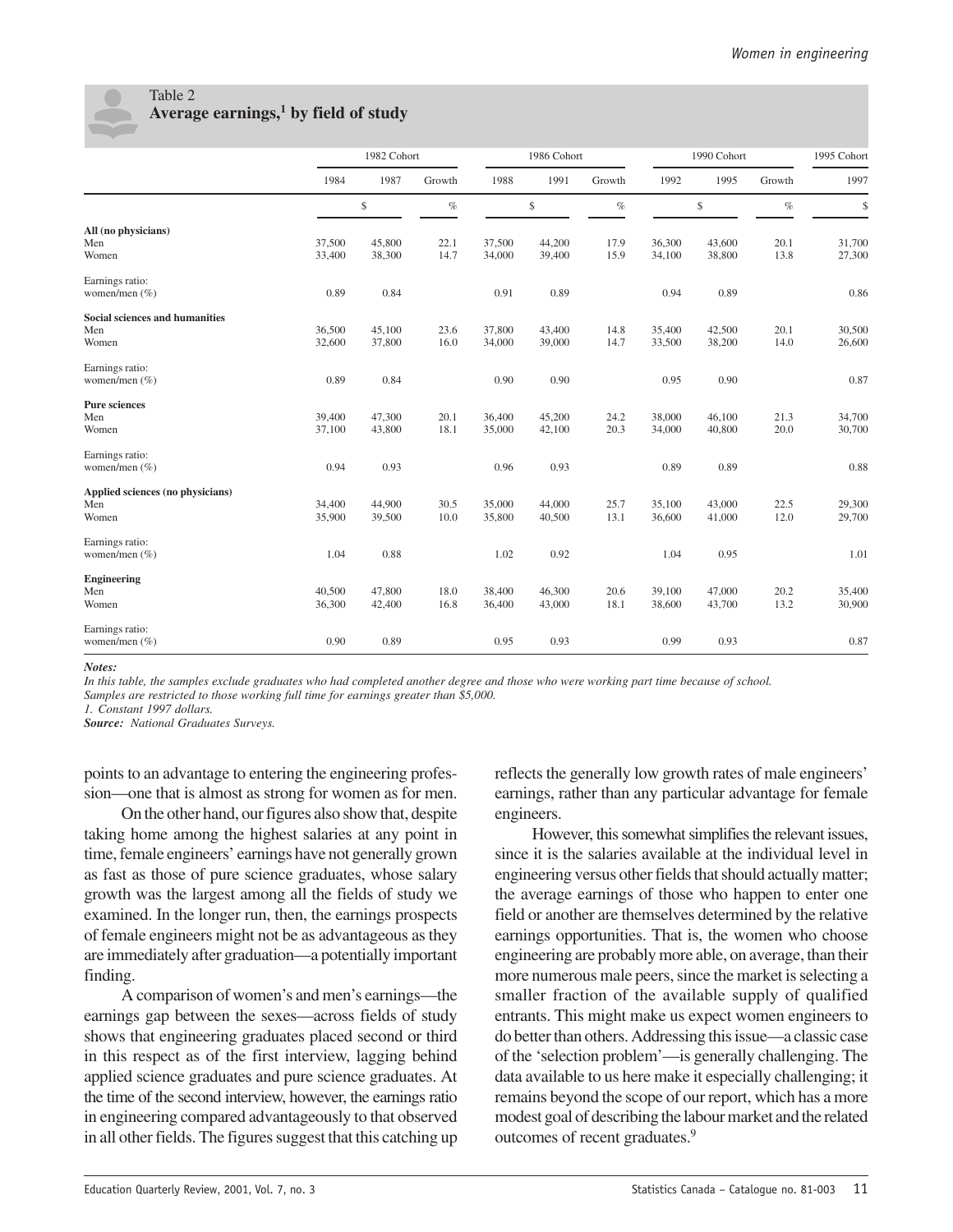### **Employment status**

We compare various measures of satisfaction and labour force attachment among engineers and non-engineers of both sexes in Table 3. The table's top panel reports unemployment rates. For the 1982, 1986 and 1995 cohorts of graduates, the unemployment rate of women in engineering was substantially lower two years after graduation than that of women from other fields of study. Moreover, for all cohorts, women in engineering had much lower unemployment rates than men at the first interview.

However, they were always more likely to be unemployed than their male counterparts at the second interview. Thus, the advantage female engineers enjoy in terms of relatively low unemployment in the first years following graduation seems to be short-lived. As well, the unemployment figures for engineers who graduated in 1990, both male and female, were at odds with those of the other cohorts: engineering graduates were particularly hard hit by the recession in the early 1990s and experienced unusually high unemployment rates in 1992.

Table 3

|  |  |  | Other labour market outcomes of engineers and non-engineers |  |
|--|--|--|-------------------------------------------------------------|--|
|  |  |  |                                                             |  |

|                                                                                               |                              | 1982 Cohort               | 1986 Cohort                 |                                     | 1990 Cohort                  |                             | 1995 Cohort                 |  |
|-----------------------------------------------------------------------------------------------|------------------------------|---------------------------|-----------------------------|-------------------------------------|------------------------------|-----------------------------|-----------------------------|--|
|                                                                                               | 1984                         | 1987                      | 1988                        | 1991                                | 1992                         | 1995                        | 1997                        |  |
|                                                                                               |                              |                           |                             | $\%$                                |                              |                             |                             |  |
| Unemployment<br>Engineers<br>Men<br>Women<br>Non-engineers                                    | 8.5<br>5.1                   | 2.7<br>8.1                | 8.1<br>5.9                  | 5.0<br>10.5                         | 10.1<br>10.3                 | 3.5<br>3.9                  | 4.6<br>7.1                  |  |
| Men<br>Women                                                                                  | 9.2<br>9.3                   | 4.0<br>4.0                | 9.5<br>8.4                  | 7.5<br>6.6                          | 9.9<br>9.8                   | 5.2<br>4.6                  | 9.4<br>8.9                  |  |
| Part-time work<br>Engineers<br>Men<br>Women<br>Non-engineers                                  | 1.4<br>3.1                   | 1.5<br>1.0                | 1.0<br>1.0                  | 0.6<br>5.3                          | 1.0<br>1.0                   | 1.0<br>3.4                  | 2.0<br>1.8                  |  |
| Men<br>Women                                                                                  | 6.1<br>12.9                  | 3.9<br>11.3               | 3.8<br>10.0                 | 2.7<br>10.9                         | 6.7<br>12.0                  | 3.9<br>12.4                 | 9.8<br>17.3                 |  |
| <b>Temporary work</b><br>Engineers<br>Men<br>Women<br>Non-engineers<br>Men                    | 12.6<br>27.3<br>23.7<br>26.3 | 3.9<br>17.5<br>7.6<br>9.5 | 9.7<br>17.1<br>18.0<br>20.0 | 4.8<br>9.7<br>10.1                  | 11.4<br>13.7<br>22.5<br>23.7 | 4.8<br>11.6<br>13.1<br>16.9 | 9.8<br>21.1<br>24.9<br>28.3 |  |
| Women                                                                                         |                              |                           |                             | 12.8<br>average scores <sup>1</sup> |                              |                             |                             |  |
| <b>Earnings satisfaction</b><br>Engineers<br>Men<br>Women<br>Non-engineers<br>Men<br>Women    | 67<br>67<br>66<br>66         | 67<br>69<br>67<br>65      | 66<br>64<br>64<br>61        | 66<br>69<br>66<br>66                | 68<br>69<br>67<br>67         | 66<br>65<br>65<br>66        | 70<br>71<br>65<br>64        |  |
| <b>Overall job satisfaction</b><br>Engineers<br>Men<br>Women<br>Non-engineers<br>Men<br>Women | 79<br>79<br>78<br>77         | 78<br>81<br>82<br>79      | 80<br>77<br>78<br>77        | 80<br>81<br>80<br>80                | 80<br>77<br>80<br>79         | 81<br>79<br>80<br>80        | 80<br>79<br>78<br>76        |  |
| <b>Education satisfaction</b><br>Engineers<br>Men<br>Women<br>Non-engineers<br>Men<br>Women   | 78<br>75<br>71<br>68         | 74<br>75<br>74<br>72      | 84<br>77<br>79<br>80        | 82<br>80<br>79<br>77                | 83<br>80<br>74<br>73         | 83<br>81<br>74<br>74        | 78<br>77<br>73<br>70        |  |
| Job skills-education match<br>Engineers<br>Men<br>Women<br>Non-engineers<br>Men<br>Women      | 90<br>89<br>80<br>82         | 92<br>94<br>86<br>86      | 93<br>90<br>81<br>84        | 94<br>94<br>84<br>85                | 72<br>67<br>68<br>71         | 72<br>71<br>69<br>71        | 75<br>76<br>62<br>63        |  |

*Notes:*

*In this table, the samples exclude graduates who had completed another degree and those who were working part time because of school. 1. Scores are calculated on a scale of 0 to 100, with higher scores indicating greater satisfaction and a closer match of job skills and education. Source: National Graduates Surveys.*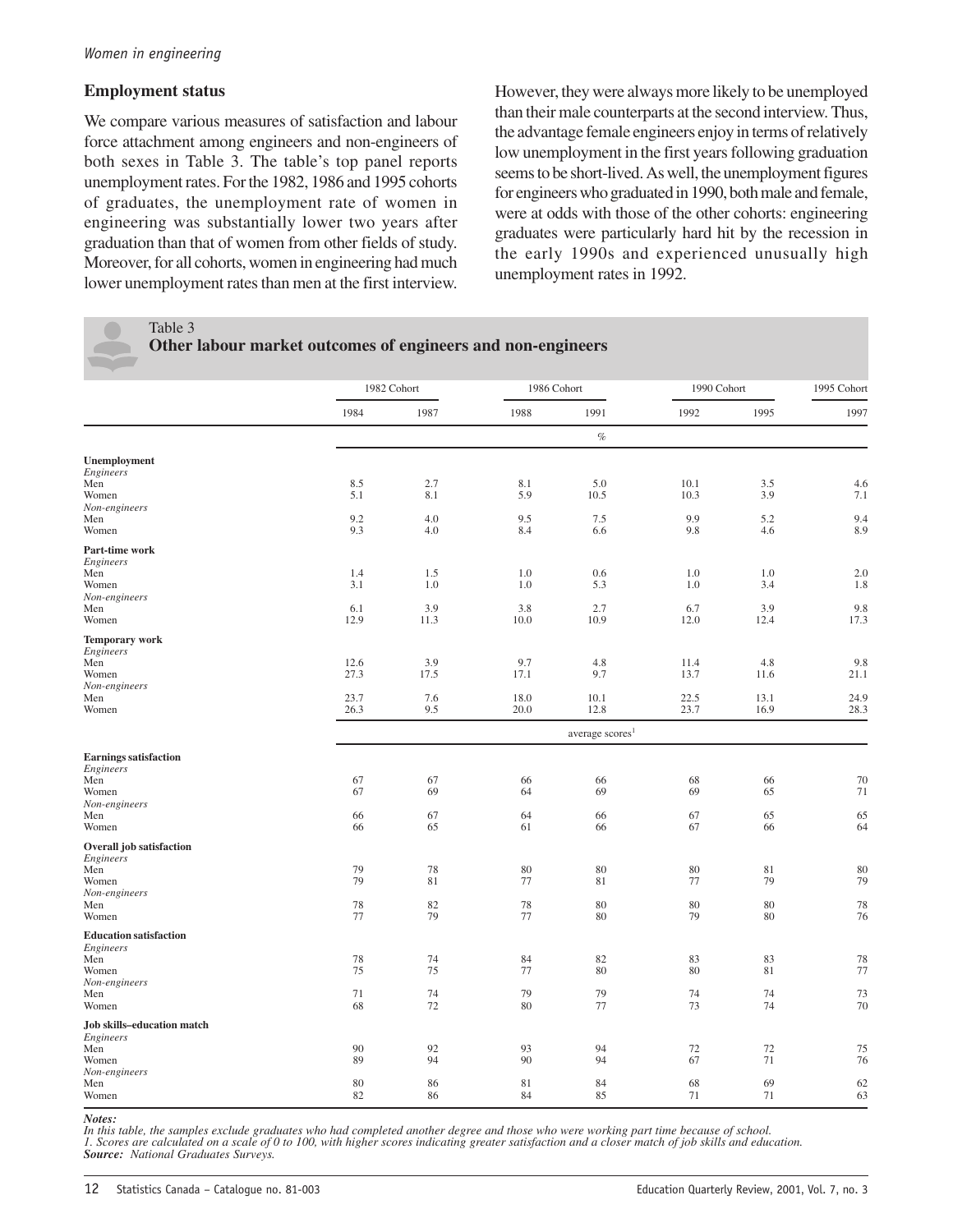Women in general tend to work part time more than men do. This difference between the sexes is much less noticeable among engineering graduates, however, reflecting the considerably lower percentage of female engineering graduates working part time relative to graduates in other fields. In this respect, female engineers seem less likely than other women—and less likely than men with non-engineering diplomas—to exhibit a more marginal attachment to the labour force. This could be due to several factors, including female engineers' preference for working full time (i.e., supply side factors), or the lack of part-time jobs for those who want them (the demand side).<sup>10</sup>

Substantially more female than male engineering graduates are employed on a temporary basis. Between 9.8% and 12.6% of male engineers held temporary jobs at the first interview, compared with between 21.1% and 27.3% of female engineers. At the second interview, the proportions ranged from 3.9% to 4.8% for men, and from 11.6% to 17.5% for women. This said, except for the 1982 cohort, female engineers were less likely than nonengineers to work on a temporary basis.

### **Satisfaction measures**

Table 3 also presents average scores for various job and education satisfaction measures. Very little variation seems evident in terms of earnings satisfaction through time and by sex in these broadly defined fields of study. This variation marginally favours engineers (male and female) over non-engineers, especially among the last cohort. The scores for overall job satisfaction are also quite uniform across periods and across various groups of workers.

Differences begin to arise, however, when one considers the job skills–education match index. This measure evaluates the extent to which the skill sets obtained by graduates in their education programs are utilized in their current jobs. Unfortunately, the precise construction of this measure has changed over time (conforming to the information available in the NGS databases). One should, therefore, not read into the declining job skills–education match levels across cohorts that university programs became less geared to the needs of the labour market, or that graduates became less successful in finding jobs in their particular fields. The declines might only reflect changes in the measure.

Regardless, consistent differences are observed across fields of study. In most cases, the job skills– education match levels were much higher (from 3 to 14 percentage points) for engineers of both sexes than for non-engineers. Match levels also increased the most between the first and second interviews for female engineers. A tighter match is not necessarily better than a looser one: some education programs might provide a set of relatively generic skills with broader applicability (i.e., portable to a wider range of jobs). However, since graduates derive some gratification from utilizing skills they developed in school, and since closer matches between job and education represent more promising career profiles, higher values on the job skills–education match index should be seen as a more positive outcome. Thus this measure indicates an advantage of engineering over other fields of study for both women and men.

There also appears to be a good deal of variation in terms of the graduates' satisfaction with their education programs. Perhaps of greater importance, at all times except 1988, women with engineering degrees reported greater satisfaction with their program of study than did women in other fields: their scores exceeded those of female nonengineers by three to seven points. Nonetheless, female engineers generally declared lower levels of education satisfaction than their male colleagues. Satisfaction levels across fields of study remained relatively static from the first to the second interview, but women typically closed the gap from two to five years after graduation.

### **Outcomes at the graduate level**

Earlier in this report, we established that the share of all bachelor's diplomas awarded to women increased steadily since the first cohort of students graduated in 1982. Is there a similarly increasing trend at the graduate level? What happens to the earnings gaps for sex and field of study at the master's and PhD levels? Answers to these questions can be found in Table 4.

Since 1982, women's representation in graduate programs has grown across all fields of study. Nevertheless, women still account for a smaller percentage of master's and PhD degrees than of bachelor's diplomas. Engineering programs, in particular, consistently graduate the lowest share of women at the master's and PhD levels. In 1982 and 1995, 9% and 20%, respectively, of master's degrees in engineering were awarded to women. In contrast, 56% and 68% of women in applied science, where the female representation was the greatest, received master's degrees in 1982 and 1995, respectively.

The share of engineering doctorates awarded to women (Table 4) was lower still, reaching a plateau of 10% in 1992. This represents such a small number of degrees in engineering that earnings figures cannot be reported for women in this category with any statistical significance. We can, however, discuss earnings for master's graduates.

Not surprisingly, in all fields of study, average earnings are higher for graduates with a master's degree than for those with a bachelor's degree. But female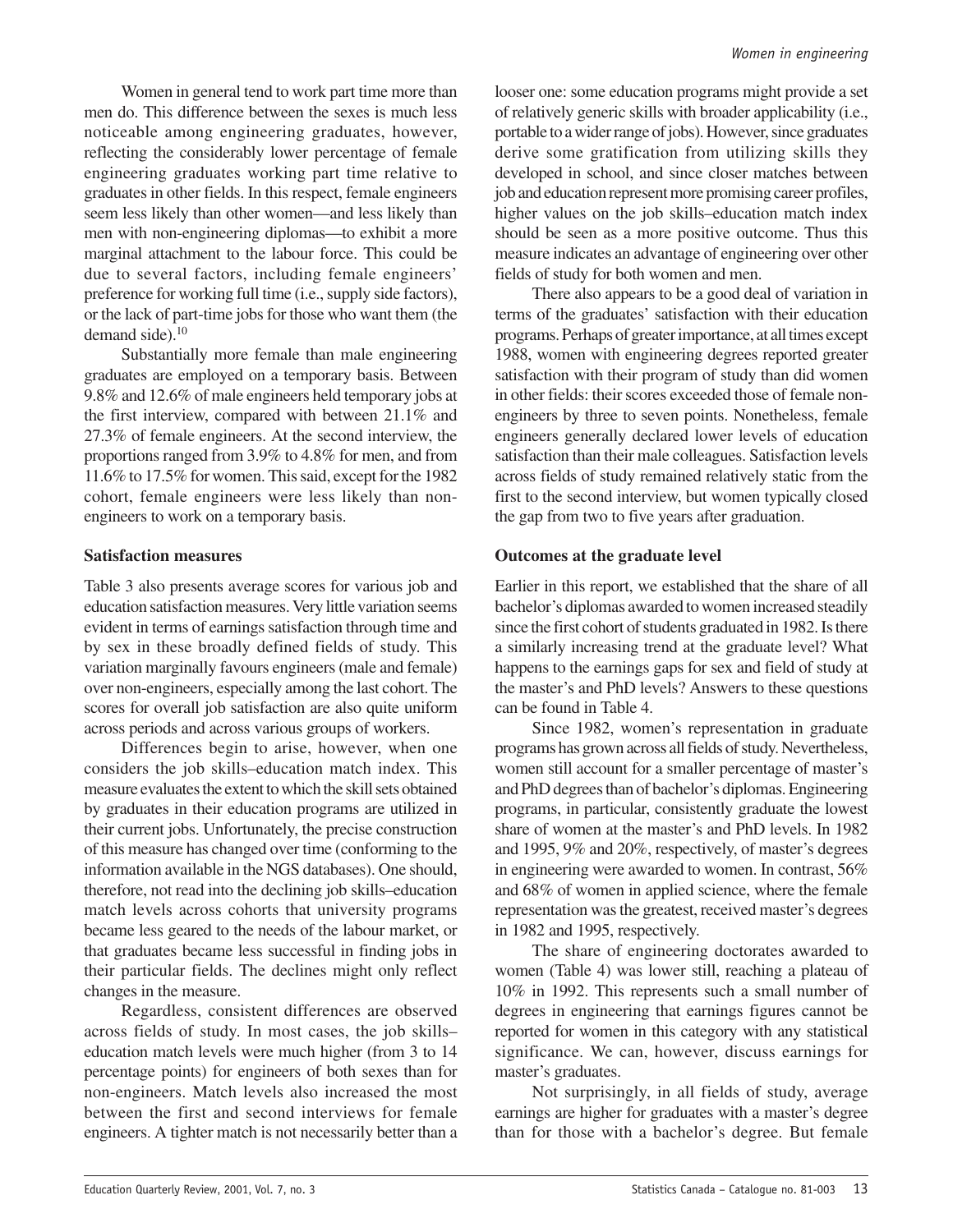### Table 4 **Average earnings1 of master's and PhD graduates, by sex and field of study**

|                                                                                                                        |                  | 1982 Cohort              |                          | 1986 Cohort      | 1990 Cohort              |                  | 1995 Cohort              |
|------------------------------------------------------------------------------------------------------------------------|------------------|--------------------------|--------------------------|------------------|--------------------------|------------------|--------------------------|
|                                                                                                                        | 1984             | 1987                     | 1988                     | 1991             | 1992                     | 1995             | 1997                     |
|                                                                                                                        |                  |                          |                          | \$               |                          |                  |                          |
| Master's<br>Social sciences and humanities<br>Men's earnings<br>Women's earnings<br>Share of women <sup>2</sup> $(\%)$ | 53,100<br>45,500 | 58,700<br>49,300<br>41.0 | 53,100<br>47,100<br>46.0 | 58,800<br>50,500 | 54,500<br>48,200<br>51.0 | 59,900<br>52,200 | 47,700<br>41,300<br>54.0 |
| Pure sciences<br>Men's earnings<br>Women's earnings<br>Share of women $(\%)$                                           | 48,300<br>42,400 | 53,900<br>45,400<br>20.0 | 46,700<br>42,400<br>23.0 | 48,000<br>43,900 | 42,300<br>40,500<br>20.0 | 52,100<br>46,000 | 41,000<br>34,400<br>30.0 |
| Applied sciences<br>Men's earnings<br>Women's earnings<br>Share of women $(\%)$                                        | 57,300<br>49,000 | 69,400<br>52,100<br>56.0 | 62,500<br>45,700<br>61.0 | 64,400<br>50,200 | 44,300<br>45,000<br>61.0 | 52,200<br>51,000 | 53,400<br>47,800<br>68.0 |
| Engineering<br>Men's earnings<br>Women's earnings<br>Share of women $(\%)$                                             | 51,600<br>44,600 | 57,900<br>55,500<br>9.0  | 44,500<br>43,600<br>10.0 | 54,600<br>48,200 | 48,500<br>42,600<br>15.0 | 54,900<br>51,800 | 44,800<br>39,700<br>20.0 |
| PhD<br>Social sciences and humanities<br>Men's earnings<br>Women's earnings<br>Share of women (%)                      | 52,100<br>51,400 | 58,200<br>53,800<br>34.0 | 52,200<br>50,100<br>46.0 | 55,600<br>53,900 | 53,700<br>53,000<br>44.0 | 59,400<br>56,400 | 47,400<br>47,500<br>42.0 |
| Pure sciences<br>Men's earnings<br>Women's earnings<br>Share of women $(\%)$                                           | 50,200           | 56,500<br>11.0           | 46,400<br>18.0           | 54,500           | 44,500<br>43,200<br>22.0 | 54,000<br>53,400 | 39,100<br>40,100<br>16.0 |
| Applied sciences<br>Men's earnings<br>Women's earnings<br>Share of women (%)                                           | 44,100<br>38,500 | 53,600<br>46,100<br>31.0 | 47,800<br>46,400<br>54.0 | 55,100<br>57,100 | 49,300<br>50,000<br>37.0 | 57,900<br>54,500 | 37,200<br>41,700<br>41.0 |
| Engineering<br>Men's earnings<br>Women's earnings<br>Share of women $(\%)$                                             | 60,000           | 66,700<br>3.0            | 54,400<br>9.0            | 61,100           | 53,800<br>50,200<br>10.0 | 59,500           | 47,900<br>9.0            |

*Notes:*

*In this table, the samples exclude graduates who had completed another degree and those who were working part time because of school. Samples are restricted to those working full time for earnings greater than \$5,000.*

*Dashes indicate too few observations to report.*

*1. Constant 1997 dollars.*

*2. 'Share of women' refers to the percentage of women in each cohort.*

*Source: National Graduates Surveys.*

engineers usually had the highest earnings of all women with bachelor's degrees two years after graduation, whereas at the master's level they ranked second to last, behind applied social science and humanities graduates. However, by the second interview, female engineers of the first and third cohorts had gained ground on other women, placing first and second, respectively, in terms of earnings. That indicates favourable earnings growth in the longer run.

Still, the figures presented in Table 4 do not seem to indicate that the earnings gap between the sexes was generally narrower at this higher level of schooling. What seems to be the case, though, is that at the master's level women's earnings dropped less dramatically relative to those of men five years after graduation than was the case at the bachelor's level. The earnings gap was narrower in engineering in only two periods: 1987 and 1988.

Thus the growing percentage of women awarded bachelor's degrees was indeed accompanied by a general rise in women's representation in advanced degree programs. And, as at the bachelor's level, the most important relative increase occurred in engineering, where the percentage of female master's and PhD graduates more than doubled from 1982 to 1995. Nevertheless, women remained substantially underrepresented in engineering, especially at the graduate level.

Furthermore, contrary to what occurred at the undergraduate level, female engineers with graduate degrees did not enjoy a general earnings advantage relative to other women. This might partly explain why women remain reluctant to pursue advanced degrees in engineering, especially if there are other less positive outcomes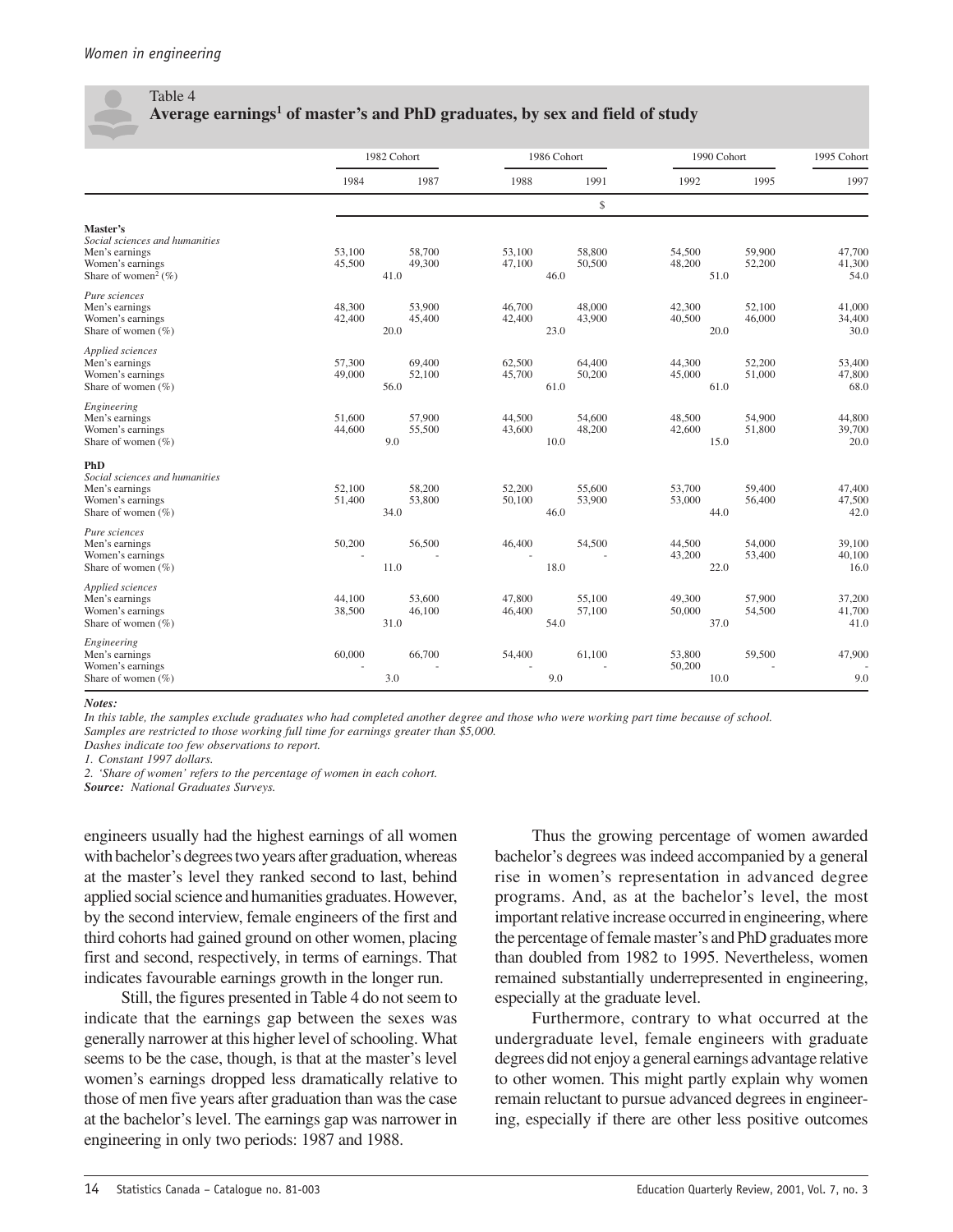associated with this field of study. Moreover, this poor record at the graduate level could have an influence on enrolment rates at the undergraduate level.

However, the relatively small number of individuals who pursue higher degrees—especially in the case of women in engineering—might differ sufficiently from the majority who stop after obtaining a bachelor's degree to affect the interpretation of our findings. This is another form of the selection problem related to choice of field of study. Again, its resolution lies beyond the scope of this  $report.<sup>11</sup>$ 

### **Conclusion**

It has become trite to mention the fundamental role the creative power of human beings—'human capital'—plays in economic growth. Scientists and engineers are key players in this dynamic, so it is not surprising that industrialized countries compete to develop, attract and retain these specialists, thus hoping to generate a competitive advantage over other countries.

Attracting women to these fields could become an important means of increasing the number of engineers. However, women are still the missing link in the engineering profession, even as those who enter it have generally been doing quite well in the labour market and are happy with their career choice. Hence, these findings suggest that the low female representation in engineering stems from conditions unrelated to the labour market. Since the engineering profession, like any other, is socially shaped, turning to social conditions might be the key to finding solutions to this problem.

The Organisation for Economic Co-operation and Development and the Canadian government have both made important attempts to better understand the role of human and social capital in economic growth.<sup>12</sup> Their research is aimed at better understanding, among other issues, the education and career choices faced by women, especially in science and engineering. The empirical evidence in this report suggests that social conditions probably play a central role in these issues, at least in the Canadian context.

### **Notes**

 1. See Vincenti (1990), Lavoie and Finnie (1996) and Scherer (1999) for an in-depth analysis of the role of engineers in economic growth.

- 2. The School Leavers Survey, conducted by Statistics Canada on behalf of Human Resources Development Canada, reports that "among women aged 22 to 24, 89% had completed their high school diploma by 1995, while 10% were still classified as high school leavers. In comparison, 81% of young men had graduated from high school by 1995 and 18% were high school leavers…This gender pattern—where smaller proportions of men than of women were graduated from high school—was evident in every province." (HRDC and Statistics Canada 1996, p. 3.)
- 3. The 2000 data were unavailable when this research was undertaken.
- 4. Findings at the graduate level must be accompanied by an understanding that the relatively small numbers of individuals who pursue higher degrees, especially in the case of women, might differ from the majority, who stop after obtaining a bachelor's diploma, sufficiently to affect the interpretation of those findings. This is the well-known 'selection problem,' which has a number of possible solutions. But addressing that problem is beyond the scope of this report, whose goal is to provide a more descriptive view of the early career outcomes of recent graduates.
- 5. In the United States, the National Science Foundation reports that, while women constituted 56% of undergraduate enrolment in 1996, female students represented only 19% of total undergraduate engineering enrolment (NSF 1998, pp. 2-16 and 2-20). Thus the American and Canadian situations are very similar.
- 6. See Lavoie and Finnie (1996) and Florman (1987) for some tentative hypotheses related to the underrepresentation of women entering engineering.
- 7. Average earnings are presented for all graduates and for applied science graduates, excluding physicians. Although physicians account for quite a small share of both categories, they have substantially higher earnings than most other workers. Failure to exclude these professionals from average earnings computations would introduce a strong upward bias in the estimates.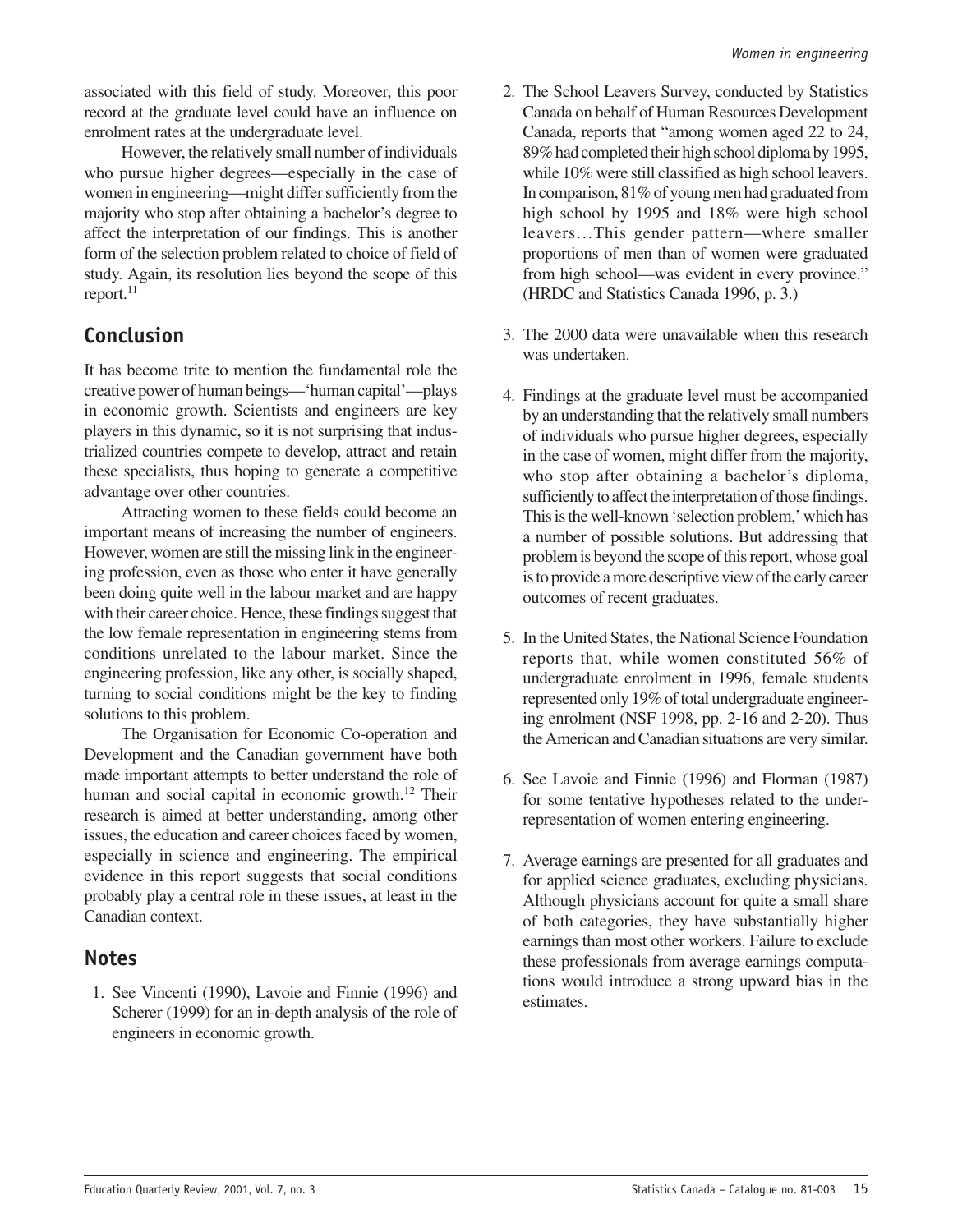- 8. The earnings measure available in the first six NGS databases (1984 through 1995) represents what the individual reported he or she would earn on an annual basis if the current job were to last the whole year. It thus represents an annual rate of pay. In the last interview (1997), however, individuals were asked to report their rate of pay in the manner they preferred (hourly, daily, weekly, etc*.*), along with the usual hours of work, from which an annual measure was constructed (see also the Appendix). The two measures are conceptually similar and might be expected to give comparable amounts. In practice, however, the resulting distributions of earnings vary, suggesting that direct comparisons of the earlier periods with the most recent one should be made with a good deal of caution.
- 9. A proper investigation of these issues might include a structurally derived choice-theoretic model that includes equations representing individuals' choices of field of study. Such an investigation might then look at earnings patterns while taking these processes of choosing into account. It would, however, be difficult to specify and estimate such a model in the present case because of the lack of suitable identifying variables available in the NGS data (i.e., variables that affect the choice of discipline but not the earnings levels), and because identifying such models using functional form alone is never the preferred method.
- 10. See Lavoie and Finnie (1999) for more on this issue.
- 11. One route would be to model the individual's choice of going on to graduate studies in an econometric framework. In this case, the principal benefits would be the enhanced career opportunities (indicated by employment rates and earnings levels) at the higher degree levels; the costs would be defined in terms of foregone earnings over the additional years spent in school and of the relevant direct costs (tuition, books and equipment, etc.). However, identifying such a system of equations in the statistical sense would again present significant challenges in the context of the NGS data used here.
- 12. For example, the OECD in collaboration with HRDC held an international symposium, *The Contribution of Human and Social Capital to Sustained Economic Growth and Well-Being*, in Québec in March 2000.

### **Bibliography**

- Florman, S.C. 1987. *The Civilized Engineer.* New York: St. Martin's Press.
- Human Resources Development Canada (HRDC) and Statistics Canada. 1996. *After High School: The First Years.* Catalogue no. 81-581-XPB.
- Lavoie, M. and R. Finnie. 1999. "Is it Worth Doing a Science or Technology Degree in Canada? Empirical Evidence and Policy Implications." *Canadian Public Policy*. XXV, 1: 101–121.
	- \_\_\_\_\_\_\_\_. 1996. *The Accumulation of Technology: A Cross-Cohort Longitudinal Analysis of Recent Engineering Graduates*. Working paper W-96-10E. Ottawa: Human Resources Development Canada, Applied Research Branch.
- National Science Foundation (NSF). 1998. *Science and Engineering Indicators.* National Science Board Subcommittee on Science and Engineering Indicators. Arlington, Virginia.
- Scherer, F.M. 1999. *New Perspectives on Economic Growth and Technological Innovation*. Washington: Brookings Institution Press.
- Vincenti, W.G. 1990. *What Engineers Know and How They Know It.* Baltimore: Johns Hopkins University Press.

### **Appendix**

### **Description of the variables used in the analysis**

**Earnings:** For the first three cohorts, this variable was based on the question "Working your usual number of hours, approximately what would be your annual earnings before taxes and deductions at that job?" Values were converted into 1997 constant dollars and capped at \$147, which represents the lowest cap employed across the various interviews. For 1997, the measure was based on three questions that asked the individual to do the following: i) identify the easiest way to report his or her earnings (yearly, monthly, weekly, hourly, or some other basis); ii) give the actual before-tax earnings on the indicated basis; and iii) report the usual hours of work at the job (the average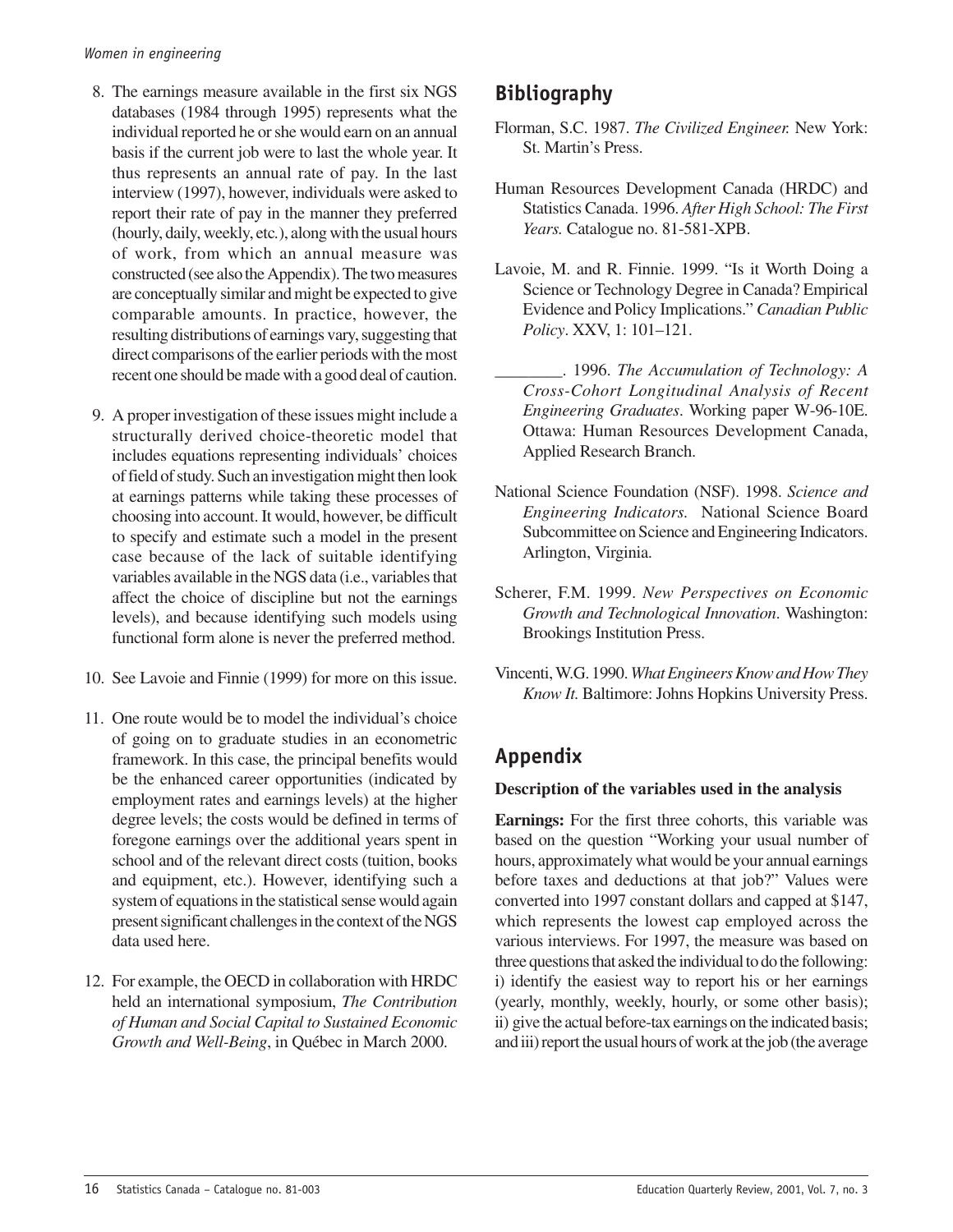of the last four weeks if it varies). These results were then used to construct annual totals (capped at \$1,997). In this way, the measure is consistent across the first six periods but is not directly comparable between these and the last period because of the changed construction of the variable in that year.

**Unemployment:** The definition used here considers fulltime students to be unemployed. This departs slightly from Statistics Canada's conventional definition. Usually only part-time students are deemed 'ready to work' and can be counted as unemployed. This difference arises from the missing information pertaining to enrolment status as of the interview date in most years of the NGS data (i.e., fulltime students cannot be distinguished from part-time students). The resulting unemployment rates are, therefore, slightly biased upward from the rates that would be obtained with the conventional definition.

**Part-time employment:** Part-time jobs are defined as those at which the individual worked fewer than 30 hours per week. This is a standard definition.

**Temporary job:** This variable was based on specific questions that were almost perfectly consistent across surveys. The exception is the 1987 data, which understate the number of temporary workers to a small degree, since individuals who had worked continually with the same employer since the first interview (1984) were simply imputed to have been in a permanent job.

**Earnings satisfaction:** This variable was based on the question "Considering the duties and responsibilities of your job, how satisfied are you with the money you make?" To reduce the associated categorical responses to simple scalar indices, the four possible responses were ordered on a scale of 0 to 100 and assigned the following values: 'not at all satisfied' = 0; 'not very satisfied' =  $33.3$ ; 'quite satisfied' =  $66.7$ ; and 'very satisfied' = 100. The table reports the average values of these scores.

**The job skills–education match:** For the first three cohorts (1982, 1986 and 1990 graduates), the match was based on

the question "Do you use any of the skills acquired through the education program in your job?" For the 1982 and 1986 cohorts, the available responses of 'no' and 'yes' were assigned values of 0 and 100, respectively. For the 1990 cohort, the four possible responses were assigned the following values: 'not at all' = 0;  $\cdot$  'very little' = 33.3; 'to some extent' =  $66.7$ ; and 'to a great extent' =  $100$ . For the last cohort (1995 graduates), the three possible responses to the question "How closely is your current (main) job related to your degree, certificate, diploma?" were assigned the following values: 'not related at all' = 0; 'somewhat related' = 50; and 'closely related' = 100. The table reports the average values of these scores, with higher values indicating a closer job skills–education match. Given these constructions, the measure should be consistent across the first four periods (i.e., the two interviews for each of the first two cohorts), and for the next two periods (the third cohort), but not between these two different sets or between either of these and the final data point (1997).

**Overall job satisfaction:**Response options to the question "Considering all aspects of your job, how satisfied are you with it?" were similar in all years: 'very satisfied,' 'satisfied,''dissatisfied' and 'very dissatisfied' for the 1986 and 1990 cohorts (interviewed in 1988 and 1991, and in 1992 and 1995, respectively). The last two response options differed very slightly for the 1982 cohort: 'not satisfied' and 'not at all satisfied.' The responses were assigned values from 0 to 100 in the same manner as the job skills– education match variable described above. The tables report the average values of these scores, with higher values indicating greater job satisfaction. The job satisfaction question was not asked of the self-employed in 1984 or 1997.

**Education satisfaction:** An index was constructed from the responses to the question "Given your experience, would you have taken the same field of study or specialization?" The tables report the average index scores. Higher values indicate greater satisfaction with the choice, which essentially represents the percentage of graduates who said they would have chosen the same program again. *EQR*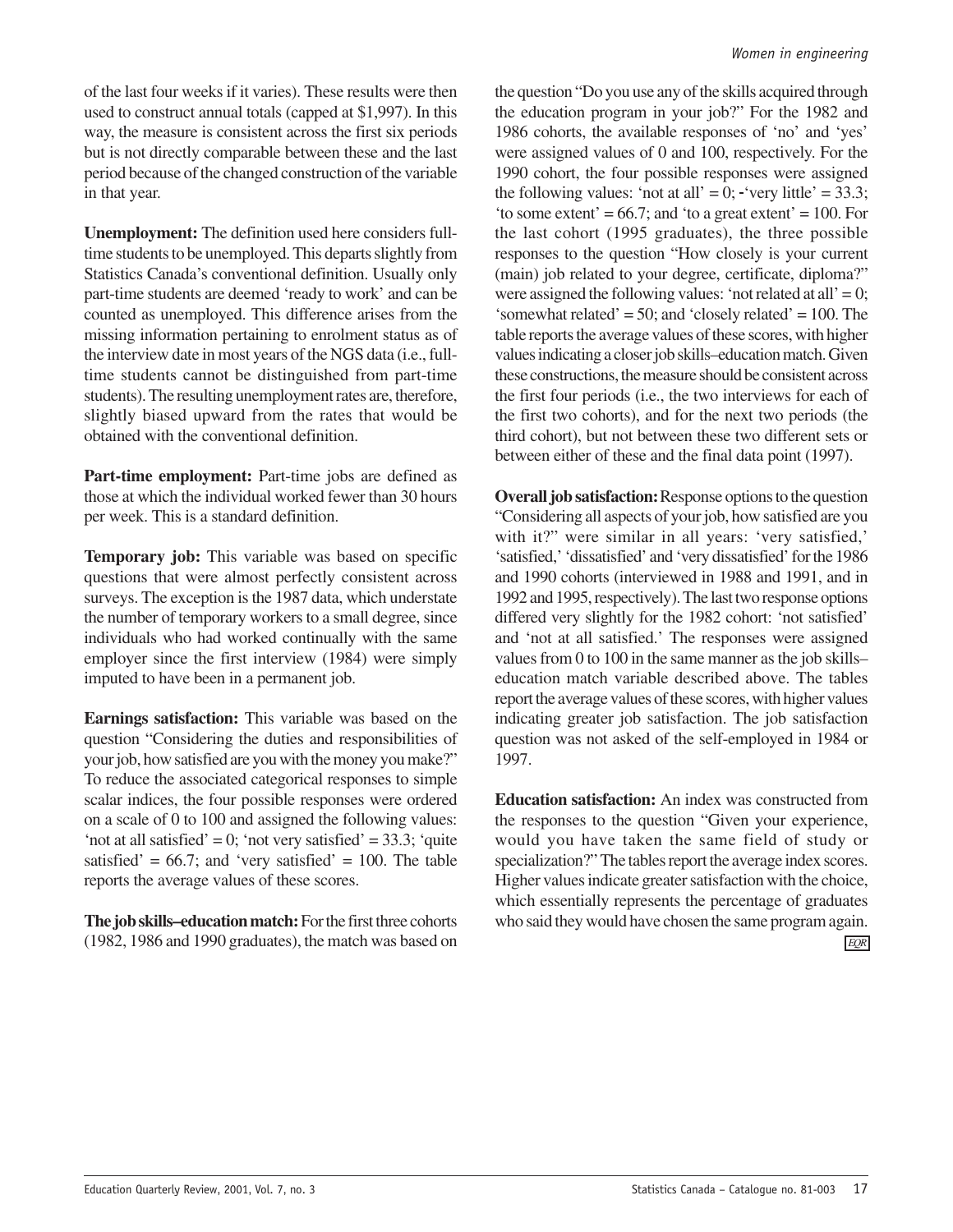<span id="page-19-0"></span>

*This article was adapted from the winter 2000 edition of* Canadian Social Trends *(Statistics Canada catalogue 11-008). For more information on this publication, please visit the Statistics Canada website at* www.statcan.ca/english/indepth/ 11-008/sthome.htm

Warren Clark Senior analyst Housing, Family and Social Statistics Division Telephone: (613) 951-2560 Fax: (613) 951-0387 E-mail: *warren.clark@statcan.ca*

### 100 years of education

The 20<sup>th</sup> century has seen dramatic changes to the educational system in Canada. At the beginning of the century, Canada was still a largely agricultural nation that did not put much of a premium on education. Only slightly more than half of school-aged youngsters attended school on a daily basis and more than 1 in 10 people could not read or write at all. In the intervening years, government support of education has made elementary and secondary education universally accessible across Canada, and helped to develop a sophisticated network of universities and colleges. In addition, a wide array of private sector business and trade schools has grown up alongside these public sector institutions. By the end of the century, people with university degrees outnumbered those with less than a grade 9 education.

### **The benefits of education**

Over the course of the last 100 years, the overall educational attainment of Canada's population has increased and the benefits of education to individuals and to society have become clear. An educated workforce, capable of using knowledge to generate innovation and wealth, is vital to a strong and prosperous economy. Education greatly influences the types of jobs Canadians obtain, and increases their likelihood of being employed and their standard of living. For example, the 1996 Census shows that graduates with a bachelor's degree were more likely to have been employed full time full year in 1995 (51%) than high school graduates (35%), and that they earned more (a median income of \$43,600 versus \$29,700).

In the same way that income increases with educational attainment, so too does the extent to which people contribute to their communities. People with higher education are more likely to volunteer, have greater involvement in their children's education, be involved in sports, and donate to charities. Furthermore, the educational achievement of parents, and all that it entails, is generally passed on to their children.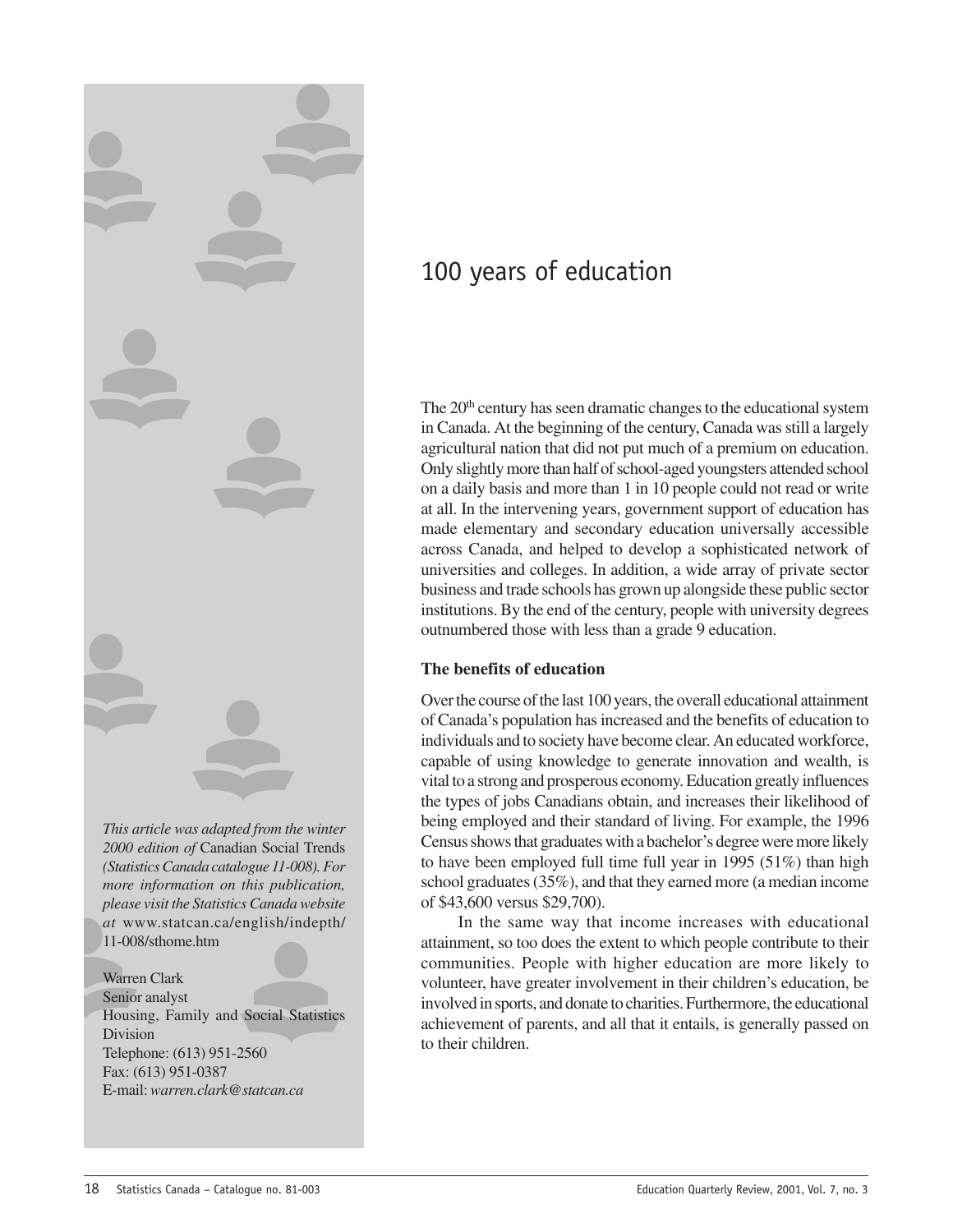### **Public education in Canada**

The foundations of the public education system in Canada were laid at Confederation when it was agreed that education would be a provincial responsibility. As such, educational organization and practices have varied (and continue to vary) from province to province or territory. Shortly after Confederation, compulsory school attendance laws obliged parents to send their children to school. At the same time, public tax-supported schools were built, and the principle of free schooling for all children during their formative years was established.

Despite the availability of free education, though, many children frequently did not go to school, particularly boys. Long absences were common due to the demands of planting or harvest time, the need to help support the family, illness, or bad weather. In 1901, for example, about 1.1 million children were enrolled in elementary or secondary schools, but an average of only about 6 out of 10 students attended on a daily basis.

In response to these kinds of attendance problems, further efforts were made to lengthen the period of compulsory schooling and to enforce laws requiring attendance. By 1921, all provinces except Quebec had laws setting out the minimum amount of time that children must attend school full time. For example, in British Columbia all children between 7 and 14 years old were obliged to attend school full time during the school year.

Although education was free for young children and educators recognized that children benefited most from attending school at an early age, many children did not start school until age 7 or 8. In 1921, only 52% of 6-yearolds and 83% of 7-year-olds attended school. In 1930, one in three grade 1 students were aged 8 or older; however, regular daily attendance had risen to 86% of enrolment. More regular attendance patterns, combined with the raising of the age of mandatory attendance, extended the time children spent in the classroom by two years compared with 1919.

The Great Depression of the early 1930s greatly affected families and schools. Rural Canada, particularly the Prairies, was especially hard hit. Provincial grants and local property assessments in support of publicly-funded schools dropped by 15% between 1930 and 1935.<sup>1</sup> Rural schools were often supported by only a few dozen families. Also, because rural families generally had lower incomes and more children than urban families, rural families found it more difficult to keep their children in school and support the operation of schools. Both before and after the Depression, rural children were less likely than urban children to stay in school beyond the compulsory age of attendance.

### **Enrolment explodes with the baby boom**

Beginning in the late 1940s, the postwar baby boom produced an explosion in elementary/secondary enrolment. It peaked at 5.9 million in 1970. This dramatic growth brought with it large class sizes, shortages of classroom space and a scarcity of teachers. School board officials, who had grown accustomed to only small changes in enrolment during the 1930s and 1940s, could not build schools fast enough during the 1950s and 1960s. Between 1950 and 1970, enrolment increased by 134% while expenditures on elementary/secondary education increased by over 700% after accounting for inflation.



**Elementary/secondary enrolment rocketed upwards as baby boomers entered the classroom**

Graph 1

*Sources: Statistics Canada, Catalogue nos. 81-568, 81-229 and 81-003 and special tabulations.*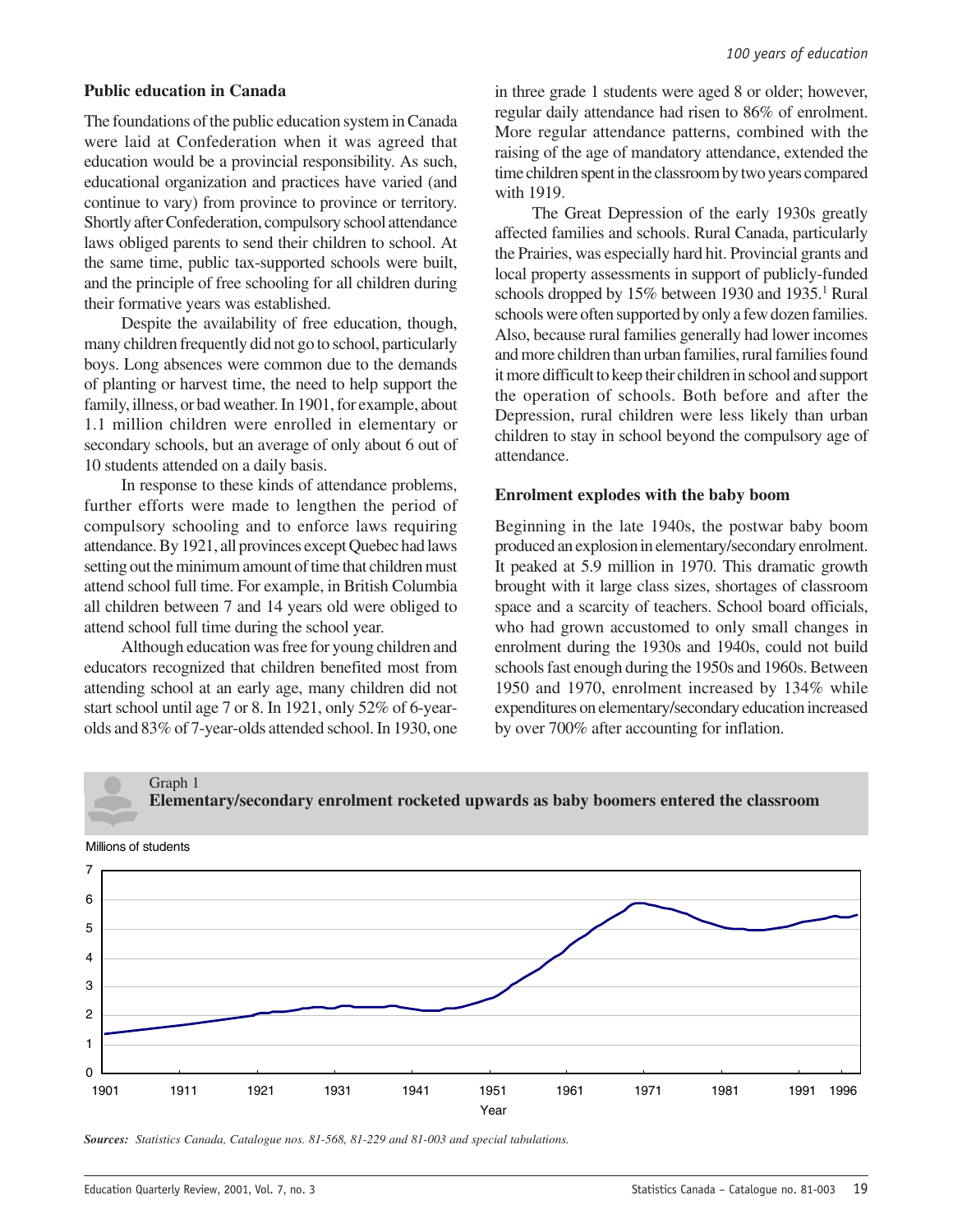

% of population attending school



*Sources: Statistics Canada, Catalogue nos. 98-1931, vol.1 and 98-1941, vol.1 and special tabulations.*

After the 1970 peak, enrolment dropped, reaching 4.9 million in 1985 as baby boomers moved on to colleges and universities and the much smaller baby bust cohort (born between 1967 and 1979) moved into elementary and secondary schools. Although there were fewer students, teenagers stayed in school longer—high school graduation rates that were 53% in 1971 rose to 70% in 1986 and then to  $75\%$  in the mid-1990s.<sup>2</sup> By 1995, enrolment had rebounded to 5.4 million.

Although Canada's 1998 secondary graduation rate (72%) was comparable to that of the United States (74%), it was still well below those of other industrialized countries such as France (87%) and Japan (96%).<sup>3</sup> In the late 1980s and early 1990s, attention was focused on the number of early school leavers. Almost one in five (18%) 20-yearolds in 1991 had left school before graduation; by 1995, there were still 15% who had not completed high school. According to the 1996 Census, about 290,000 young adults aged 20 to 24 (15%) were not attending school and had not graduated from high school.

In the early 1950s, more than half of the population 15 years of age and older had less than a grade 9 education. Leaving school early did little harm since primary-sector and blue-collar manufacturing jobs were easy to find. Today, such jobs are much less common and, increasingly, high school (and often postsecondary) graduation may be a minimum requirement for employment. Therefore, young people who drop out in the 1990s may lack many skills needed to enter the labour market of the 21<sup>st</sup> century.

### **Postsecondary education**

Some of the greatest advances in education in Canada in the  $20<sup>th</sup>$  century have come in the area of postsecondary education. In 1901 there were only about 6,800 students in attendance full time at 18 degree-granting institutions in Canada. The first women enrolled at Canadian universities in the 1880s, and by the turn of the century about 12% of university students were women, most of whom were enrolled in arts and science programs. By 1920, full-time enrolment had nearly quadrupled to 23,200 and 17% were women. At this time, Canadian universities were mainly funded by fees and gifts from private citizens.<sup>4</sup>

Government grants to universities declined during the Depression, and staff salaries were cut. With no jobs available to tempt young people to look for jobs, those able to afford a university education took advantage of the situation. Enrolment rose slowly but steadily. Between 1920 and 1940, enrolment increased by 57% and by 1940, 23% of university students were women. While the student population in arts and science nearly doubled, the professional fields increased only modestly. The largest enrolment increases occurred in female-dominated fields such as education, household science, nursing, social work, library science and physical and occupational therapy.<sup>5</sup>

During the Second World War, there was a great deal of postsecondary educational activity, including technical training of more than 700,000 military personnel. In August 1942, Parliament passed the *Vocational Training Coordination Act*, which authorized training related to the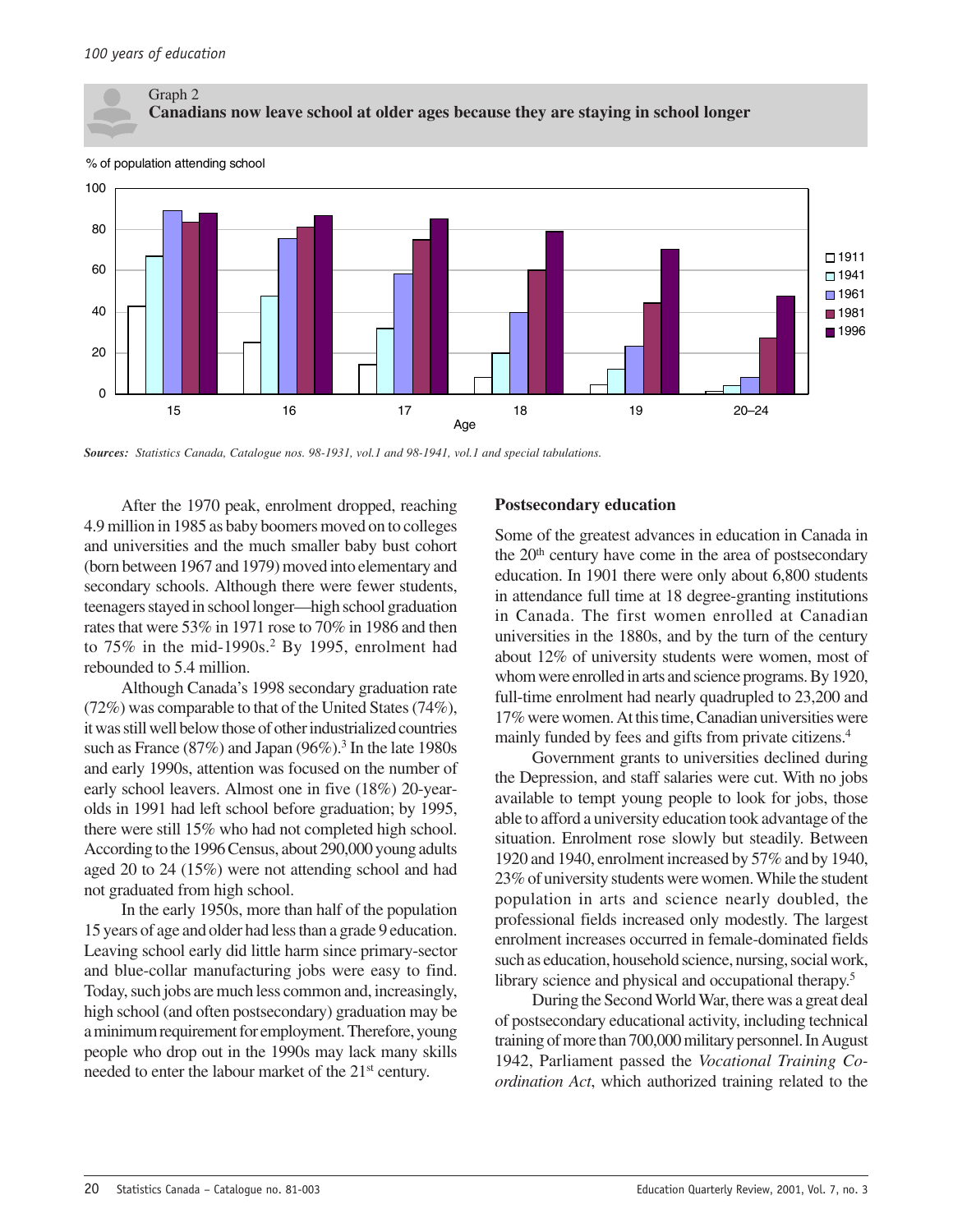### **The changing nature of literacy — grade 9 is no longer enough**

In the early 20<sup>th</sup> century, illiteracy was fairly widespread. In 1901, 14% of the population 5 years of age and older could not read or write at all; in 1921, it was 9% (or 5% of the population 10 years of age and older). This was partly due to Canada's immigration policy of the late  $19<sup>th</sup>$  and early  $20<sup>th</sup>$ centuries, which saw many immigrants arrive who spoke neither French nor English. As a result, whereas only 4% of the Canadian- or British-born population 10 years of age and older were illiterate, the rate for the foreign-born was 12%.

As the educational system expanded in the post-World War II era to handle the baby boom, experts became increasingly concerned that many Canadians were inadequately educated to cope with the complex nature of industrial society. Educational attainment of less than grade 5 was considered a cut-off for basic adult literacy, and less than grade 9 for functional illiteracy in industrialized economies such as Canada's.<sup>1</sup> In 1971, 6% of the adult population not attending school full time had education of less than grade 5 and another 24% had a grade 5 to grade 8 education.

In 1994, the first International Adult Literacy Survey (IALS) measured literacy levels of the Canadian adult population aged 16 to 65. The survey used detailed exercises to test skills at understanding and using printed information in daily activities at home, at work and in the community. The survey categorized literacy into five broad levels, with Level 1 being the lowest and Level 5 being the highest. Almost three out of five Canadians (over 10.5 million) had sufficient prose, document and numeric literacy skills to meet

most everyday requirements in dealing with printed documents (Level 3 or higher). One in four Canadians had Level 2 skills (over 4.6 million); although these people generally believed they had good or excellent skills, their test scores were weak. For about one in six Canadians (over 3.1 million), dealing with printed materials presented a severe difficulty (Level 1).

Inadequate literacy is a serious personal and social problem. Literacy skills are crucial to the well-being of individuals and are linked to economic security. In 1994, working-age adults with weak Level 1 skills were less likely (59%) to have been employed during the year than those who had strong Level 4/5 skills (89%);<sup>2</sup> those who were employed worked fewer weeks per year than working adults with Level 4/5 skills. Adults with Level 1 literacy were also more likely to live in low-income households and had average personal income about two-thirds that of the average of adults with Level 4/5 skills.

- For more information, see Shalla, V. and G. Schellenberg. 1998. *The Value of Words: Literacy and Economic Security in Canada*. Statistics Canada Catalogue no. 89F0100XIE; Organisation for Economic Co-operation and Development. 1995. *Literacy, economy and society: Results of the first International Adult Literacy Survey*. Statistics Canada Catalogue no. 89-545-XPE.
	- 1. Council of Ministers of Education, Canada. 1988. *Adult illiteracy in Canada: Identifying and addressing the problem* 5.
	- *2. Levels 4 and 5 are combined to ensure data reliability.*

Canadian war effort, including tradespersons in the armed forces and workers in industry. The *Act* also provided for training of personnel discharged from the armed forces, and for training that might be desirable in the postwar period. After the war, the *Veterans Rehabilitation Act* offered payment of tuition and other fees for each veteran starting a university or university preparation course within 15 months of leaving the military. In 1947-1948, over 32,000 ex-service personnel received government assistance for university training.

This era also marked a new approach to government recognition of the social and economic importance of postsecondary education. In 1951, the Massey Royal Commission called for a significant expansion of public responsibility for postsecondary education. The Commission recommended that the federal government make direct and unrestricted grants to universities.

Parliament approved the recommendation for grants for the 1951-1952 academic year.<sup>6</sup>

With these new financial underpinnings, and with growing grants from provincial governments, universities and colleges were able to accept growing enrolment throughout the 1950s, 1960s and 1970s. Demand for postsecondary education was high as the demand for skilled labour increased and as the baby boom children reached late adolescence. In the mid-1970s, strong enrolment growth was interrupted at universities, but it began to grow again at the end of the decade. In the 1980s, full-time university enrolment grew by 35%, peaking in 1994, and then levelling off. This flattening can be traced to several factors: the stabilization of the size of the young adult population; the weak economic recovery; mixed messages from the labour market—most new jobs required postsecondary education but the recession of the early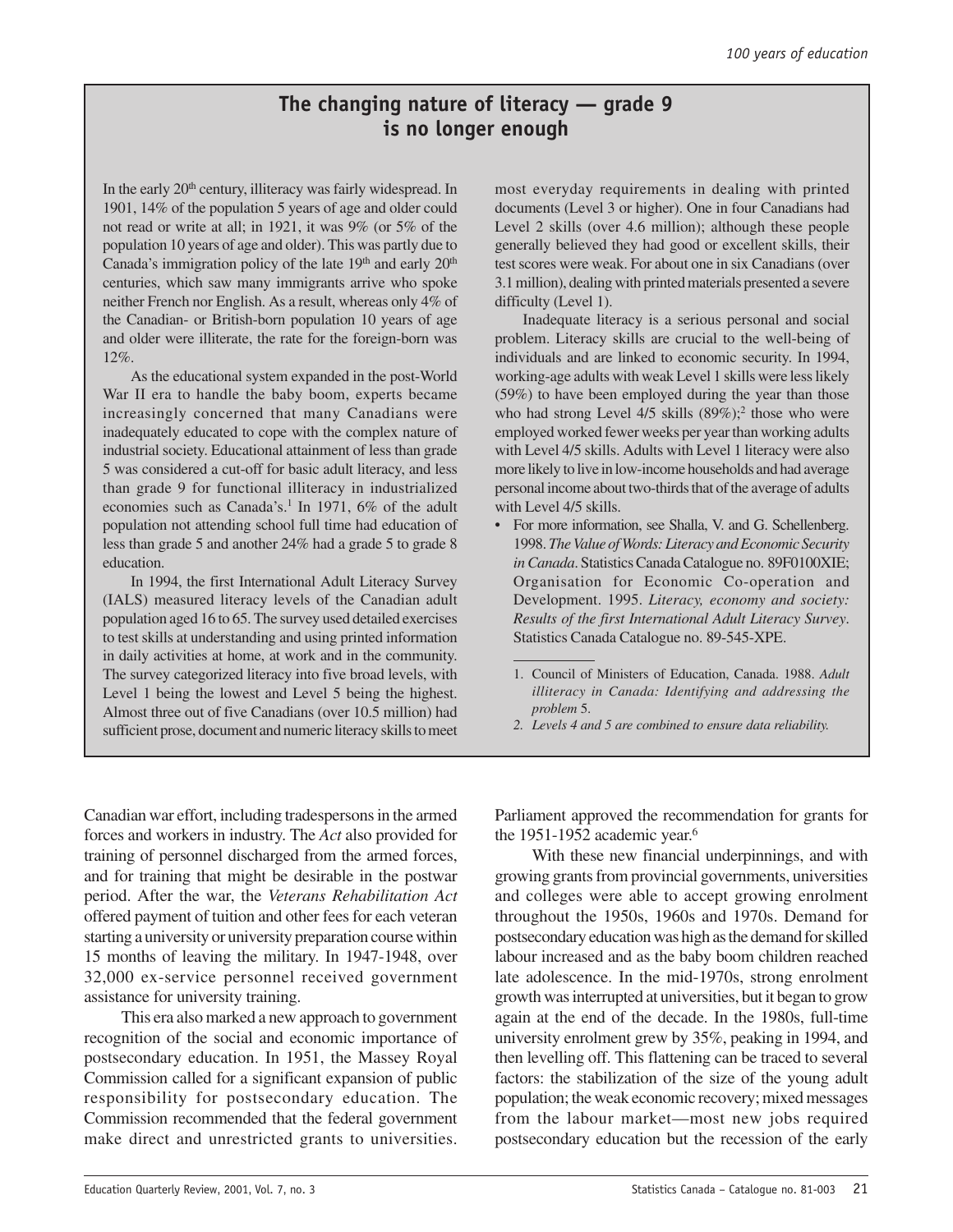### **Student assistance**

Responding to concerns about the accessibility of postsecondary education, in 1964 the federal government introduced the Canada Student Loan Program to provide financial assistance to postsecondary students who qualified for assistance according to assessed need. The program guaranteed loans made to qualified students and paid the interest on the loans while the student attended school and for six months following graduation. Provincial governments also instituted their own financial assistance programs.

In the 1990s, there was a major shift away from grant support of postsecondary students. This move, combined with increased loan limits, meant that students received larger loans and less grant assistance. At the same time, personal savings rates had dropped and government transfers to universities during the mid-90s declined. Family income, in real terms, remained about the same while tuition fees more than doubled. In 1999-2000, tuition fees in an average undergraduate arts program stood at \$3,379 compared with \$1,595 in 1988-1989 (1999 dollars). As a result of these

developments, the 1990s saw a dramatic increase in the average debt loads of students who borrowed.

In February 1998, the Government of Canada announced a number of measures to address concerns about mounting student debt, including income tax credits for interest paid on student loans, grants for students with dependents, extension of education tax credits to part-time students, lengthening the interest relief period to up to 30 months following graduation, and the possibility of reducing the debt for student borrowers in the greatest financial hardship. However, legislation was also introduced to prevent borrowers from avoiding repayment of student loans through bankruptcy for a period of 10 years after the end of their studies.

• For more information, see Clark, W. 1998. "Paying Off Student Loans," *Canadian Social Trends*, 51; Human Resources Development Canada (HRDC). 1998. *Canada Student Loans Program, 1999-2000: Full-time and Parttime Students Information Guide*. Ottawa: HRDC.



*Note:*

*1. Total full-time university enrolment related to 18–24 population age group.*

*Sources: Statistics Canada, Catalogue nos. 81-568 and 81-229 and author's calculations.*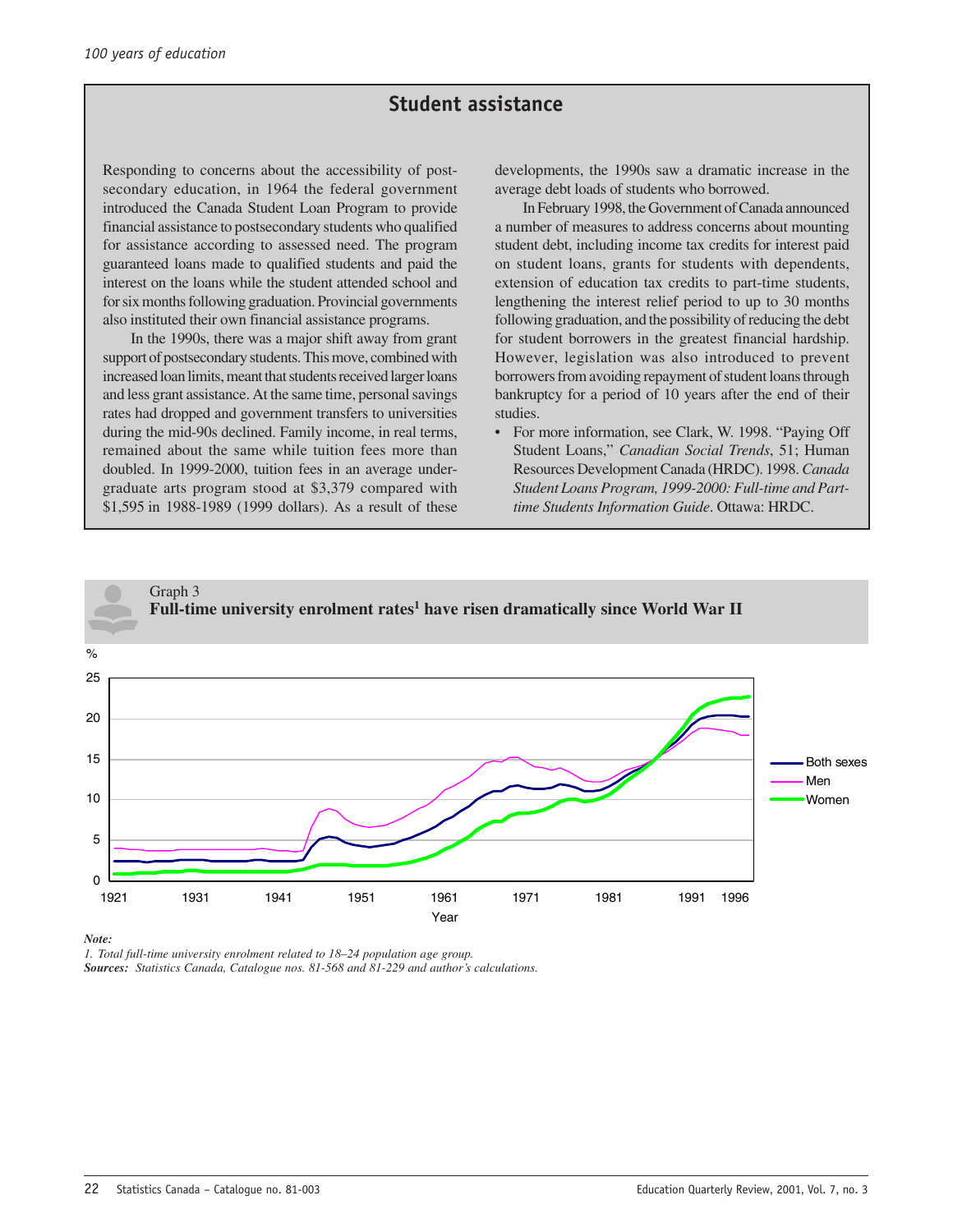### Graph 4 **The level of schooling in Canada has risen steadily and rapidly over the last 50 years**



% of population 15 years of age and older

*Sources: Statistics Canada, Census of Canada, Catalogue no. 93-328 and special tabulations.*

1990s had demonstrated that graduates were not immune from unemployment; stability of family size and incomes; and a drop in personal savings rates.7

### **Women outnumber men at universities by the 1990s**

In 1960, about one quarter of students enrolled at university were women, not much different from the early 1930s. But this began to change in the early 1960s, when femaledominated teacher training programs were transferred from non-degree granting teachers colleges to universities. Also, beginning in the 1970s, women enrolled increasingly in male-dominated fields of study such as law, engineering and medicine. In the 1980s and 1990s, the training of registered nurses was also transferred to universities.

By 1989, there were more women enrolled full time at Canadian universities than men, and the percentage of women had continued to grow into the late 1990s. Women are still underrepresented in engineering, mathematics and sciences; for example, in 1997 20% of bachelor's degrees in engineering were granted to women, up from less than 1% in 1950. But women have made major gains in law and medicine, where they now represent about half of the first professional degrees granted; in 1950, only 4% of law and 5% of medical degrees were granted to women.

### **Summary**

In the postwar period, elementary-school enrolment increased faster in Canada than in any other industrialized country. Rising expectations, the widespread belief in education as a means of upward mobility, and rising affluence encouraged students to stay in school longer.

Governments increased expenditures on education to 8% of GDP at its peak in 1992. In 1997, Canada ranked among the world's educational leaders, with spending on education as a proportion of GDP second only to the United States among G7 countries.<sup>8</sup>

### **Notes**

- 1. Urquhart, M.C. and K.A.H. Buckley. 1965. *Historical Statistics of Canada*. 599.
- 2. High school graduates as a percentage of the 18-yearold population outside Quebec and 17-year-old population in Quebec.
- 3. Organisation for Economic Co-operation and Development. 2000*. Education at a Glance: OECD Indicators 2000 Edition*. 147.
- 4. Harris, R.S. 1976. *A History of Higher Education in Canada 1663-1960*. 210.
- 5. Ibid., 351.
- 6. Sheffield, Edward, Duncan D. Campbell, Jeffrey Homes, B.B. Kymlicka, James H. Whitelaw. 1978. *Systems of higher education: Canada*. 8–9.
- 7. Association of Universities and Colleges of Canada. 1999. *Trends: The Canadian University in Profile*. 51.
- 8. Organisation for Economic Co-operation and Development. 2000. op. cit. 57.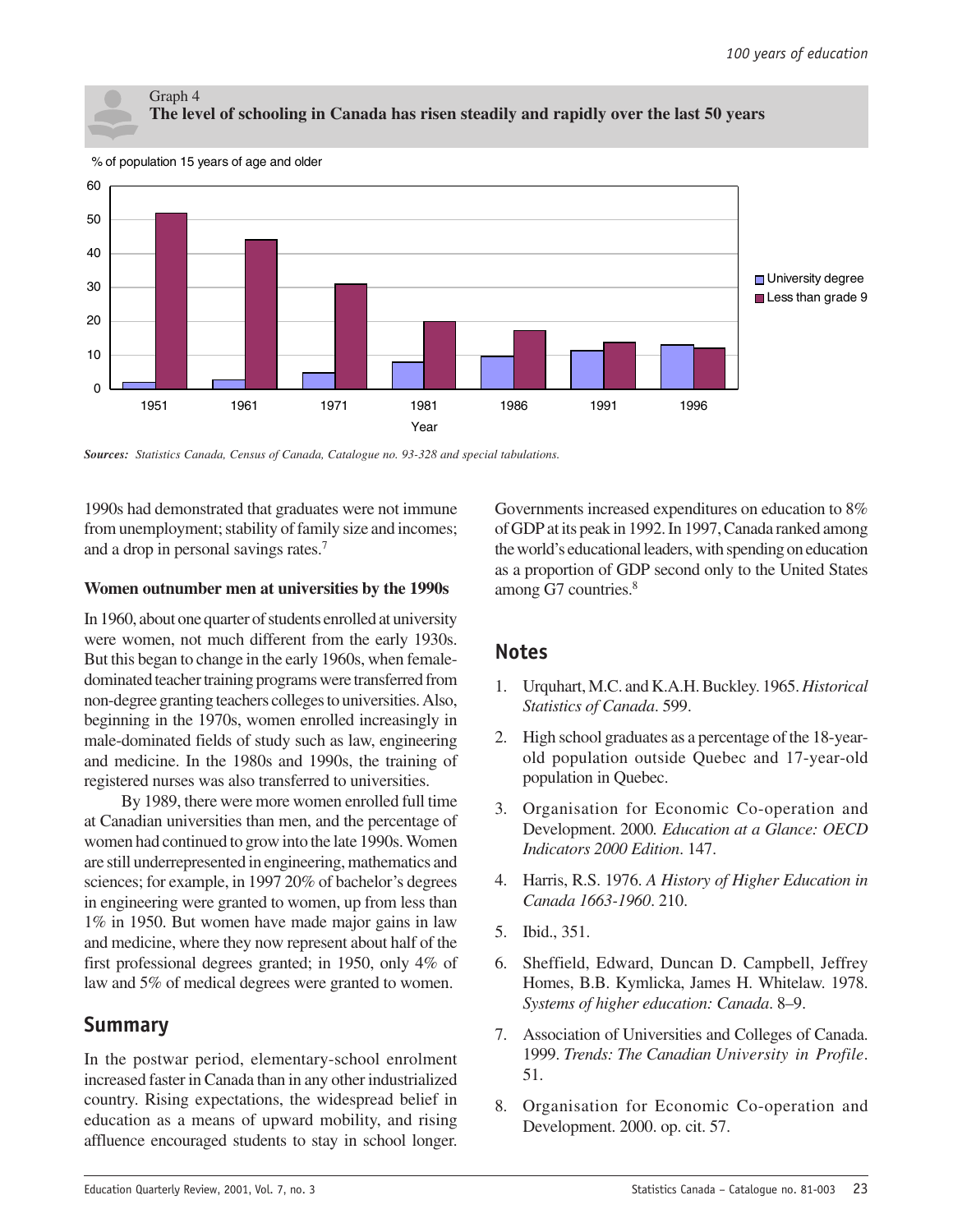<span id="page-25-0"></span>

*This article was adapted from the report* Labour market outcomes of arts and culture graduates *by Jacqueline Luffman. The original article appeared in the Statistics Canada quarterly bulletin* Focus on Culture *(Catalogue no. 87-004-XPB, Vol. 12, No. 3).* Focus on Culture *is a source of information and analysis on Canada's changing cultural landscape. For more information on the products and services provided by the Culture Statistics Program please contact Client Services toll free at 1 800 307-3382 or (613) 951-7608 or visit the Statistics Canada website at* www.statcan.ca/english/IPS/ Data/87-004-XIE.htm

### **Contact:**

Michel Durand, Chief Research and Communications Culture Statistics Program Telephone: (613) 951-1566 Fax: (613) 951-9040 E-mail: *michel.durand@statcan.ca*

### **Author:**

Jacqueline Luffman Senior Analyst Culture Statistics Program

### School-to-work transition: A focus on arts and culture<sup>1</sup> graduates

Over the last few years, we have learned a great deal about the culture labour force.<sup>2</sup> We know that culture workers have, on average, higher levels of education, higher rates of self-employment, lower rates of unemployment, lower wages, a greater likelihood of working part time, and a tendency to be concentrated in certain regions of the country. Culture organizations are increasingly concerned about their capacity to sustain the growth and vitality of their labour force. The 1990s witnessed reductions in government support programs, increases in the cost of producing cultural goods and services and a continued slackness of consumer confidence. Many medium and small cultural businesses have disappeared under the pressure of import competition and difficult economic times. These factors have an impact on the employment of creative and performing artists, on jobs and institutions in the culture sector and on access to Canadian cultural goods.

We know from the Labour Force Survey (LFS) that 578,000 individuals were working in culture industries in 1999. Of these, about 278,000 were in culture occupations.<sup>3</sup> The culture labour force consists of workers who are quite knowledgeable, creative, entrepreneurial, skillful and highly motivated. These are all skills that are in great demand in today's economy. The Cultural Labour Force Survey (1993) concluded that training and technological change are important issues for those who work in the sector and that the needs of their professional development are not always met<sup>4</sup>. It is critical, therefore, to monitor what happens to individuals who chose to study arts and culture and determine whether they end up finding work in their chosen fields.

There are limited sources of labour market information for recent arts and culture graduates. Human Resources Development Canada (HRDC) publishes one of the few, a job futures publication that predicts the labour market outlook for recent graduates on a three-point scale (poor, fair or good). The latest *Job Futures* publication (2000) reveals that culture graduates generally have a job outlook of "fair" into 2004. For example, there will be fewer job openings for music graduates than job seekers and only limited work available in the radio and television industry. Most would agree that many artistic and cultural occupations are highly attractive as fields of employment but their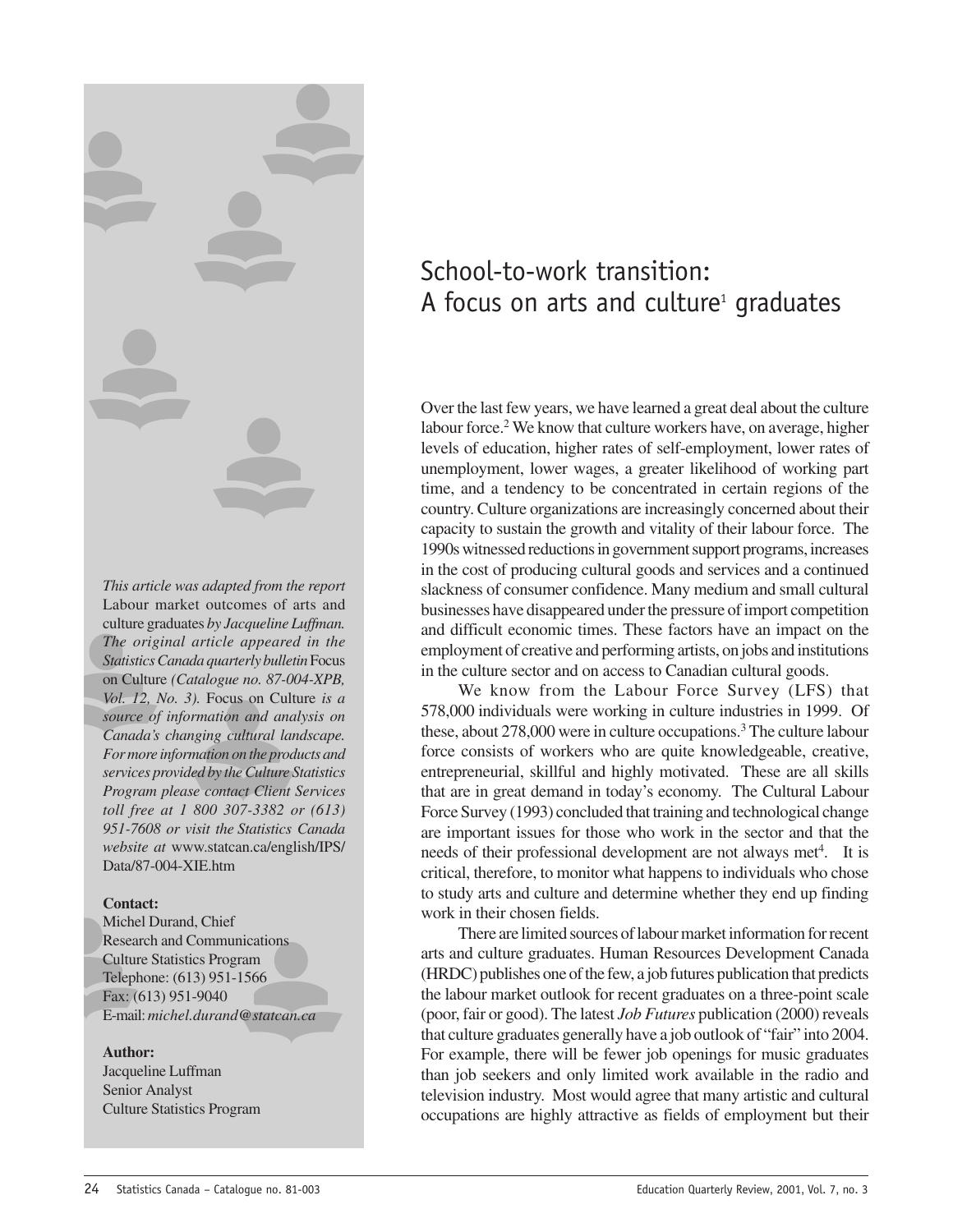allure must be balanced against the risk of failure and an expectation of low earnings.

Several recent studies for the Ontario Culture Human Resource Council have indicated there is an impending shortage of skilled workers in the Ontario culture sector. One report<sup>5</sup> highlighted that many of the sub-sectors require knowledge of computer, business and entrepreneurial skills. Moreover, it anticipates a shortage of senior managers in both the private and non-profit cultural areas. Diminishing resources have necessitated leaner workforces and have resulted in fewer opportunities for human resource training and development. According to another report<sup>6</sup>, in any given year, a number of graduates of culture fields of study are ready to enter the culture labour force but lack the practical experience that increases employability and earning power. As well, the transition to the culture labour force is highly dependent on one's ability to establish professional credibility and rapport with colleagues.7 Strategies aimed at assisting young individuals to make the transition from school to work are vital for replenishing the culture labour force and addressing the apparent skill shortage.

Arts and/or culture fields of study chosen for this study are based on the Canadian Framework for Culture Statistics. They include: fine arts, music, performing arts, dance, drama, industrial design, applied arts, advertising, commercial arts, photography, recorded music production, printing and publishing, jewellery design, fashion design, graphic and other audio-visual arts, interior decorating, mass communications, cinematography and film animation, radio and television broadcasting, English, French and other language literature, journalism, translation and interpretation, library and record sciences, archival sciences, architectural design and drafting, architecture and landscape architecture.

While a successful career in the sector may be measured a number of ways, earnings data show that most culture occupations are ranked in the bottom half (averaging less than \$30,000 annually) of all types of earners in Canada.<sup>8</sup> It is a major challenge, therefore, for human resource managers in the culture sector to attract new talent and highly skilled individuals when the financial rewards may not be high. The culture sector must compete with other sectors of the economy for the recruitment and the retention of new graduates with specialized skills and knowledge.

The culture labour force has not been immune to the effects of the aging of the Canadian workforce. During the 1990s the age distribution of culture and other workers continued to change as the front edge of the enormous baby boom generation moved toward middle age. By the

end of that decade, 5 out of 10 culture workers were between the ages of 35 and 54.<sup>9</sup> Not only are there fewer young people today available to enter the labour force but they are more likely to remain in the educational system longer than in previous years. These patterns reflect the demographic trends being experienced by the entire labour force in this period. Consequently, the culture sector is concerned about who will be able to replenish their highly skilled workforce. Where are the new graduates going? What kinds of employment are they finding? Is the culture sector gaining access to a reasonable share of new graduates from postsecondary education institutions? How large is the pool of graduates?

The National Graduates Survey (NGS) sheds light on new arts and culture graduates entering the labour market.<sup>10</sup> In general, NGS data show that the class of 1990 had good success in the labour market in the five years after graduation. In fact, most graduates from the class of 1990 were working full time two years after graduation and continued their labour market success into the mid-1990s. Research using the NGS<sup>11</sup> concludes that unemployment rates of male and female 1990 graduates at all levels of postsecondary education have been lower than those of non-graduates and improved significantly between two and five years following graduation. What was the situation for arts and culture graduates? Were they as successful in the workplace as other postsecondary school graduates and were they able to find work in their chosen professions?

Statistics Canada, in partnership with Human Resources Development Canada, has conducted the National Graduates Survey since 1982. The survey was designed to obtain longitudinal data on the relationships between postsecondary education, training and labour market activities, the long-term labour market experiences of graduates, earnings and occupations and graduates' additional educational experiences and qualifications. To date the NGS databases consist of large samples of Canadian postsecondary students who successfully completed their community college or university programs in 1982, 1986, 1990 and 1995. Each cohort was interviewed two and five years after graduation in order to collect information about the educational experiences and early labour market outcomes for individuals within the group. This article examines the school-to-work transition for the 1990 arts and culture graduate cohort based on data collected in 1992 and 1995. The survey tracks job spells, changing working conditions and overall employment outcomes. Of note, however, is that the NGS did not survey many of the national arts training schools such as the National Ballet School, The National Theatre School, etc. The result is a sample of culture graduates mainly found in large universities and colleges.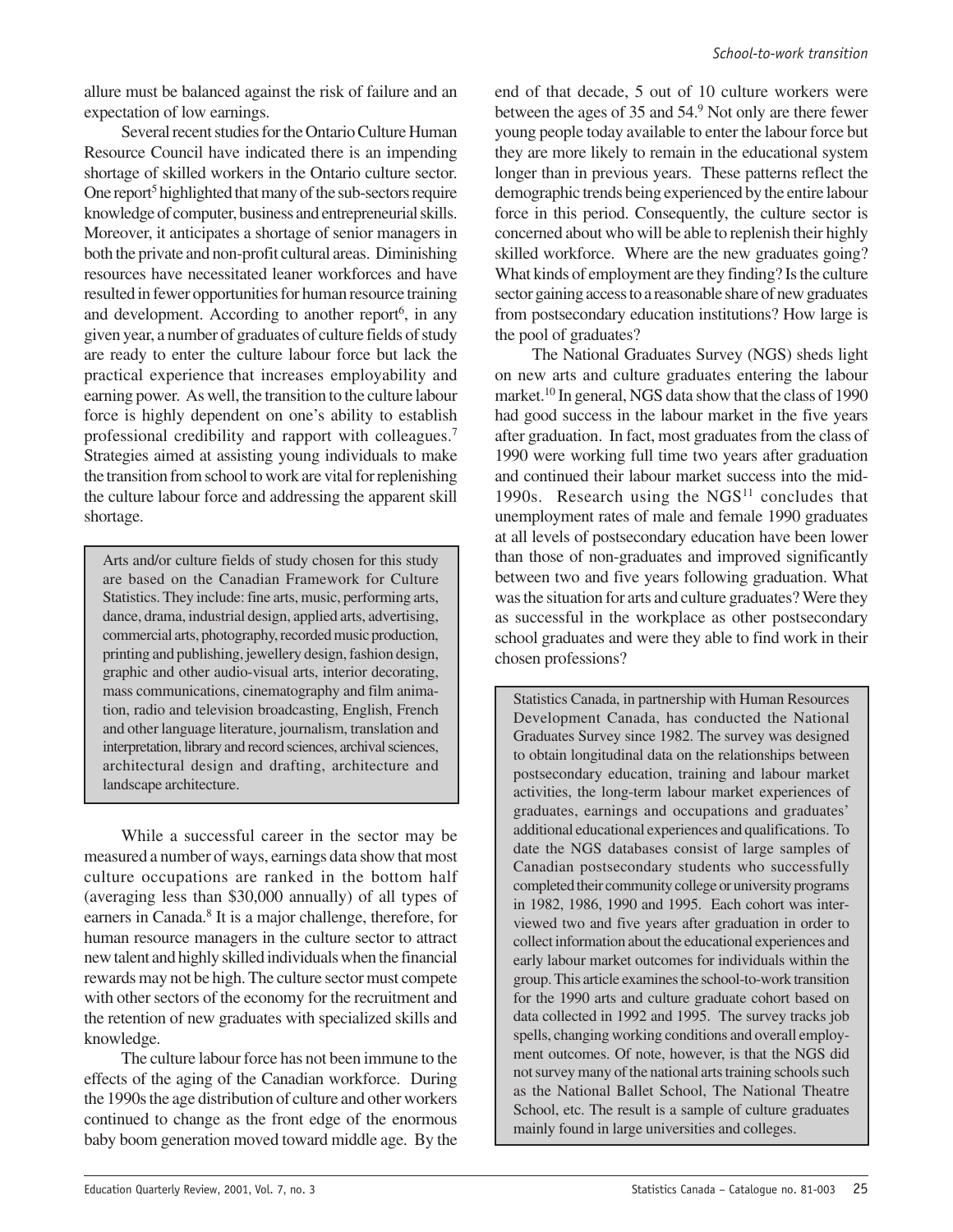$\sqrt{2}$ 

### Table 1 **Characteristics of the class of 1990, by field of study and level of study, Canada**

|                                                                                                                                                    |                            | University<br>graduates      | Trade, vocational and<br>college graduates |                              |  |
|----------------------------------------------------------------------------------------------------------------------------------------------------|----------------------------|------------------------------|--------------------------------------------|------------------------------|--|
| Characteristics                                                                                                                                    | Culture<br>fields of study | All other<br>fields of study | Culture<br>fields of study                 | All other<br>fields of study |  |
|                                                                                                                                                    |                            |                              | number                                     |                              |  |
| <b>Number of graduates</b>                                                                                                                         | 14,337                     | 122,464                      | 8,490                                      | 100,544                      |  |
|                                                                                                                                                    |                            |                              | $\%$                                       |                              |  |
| <b>Age distribution</b>                                                                                                                            |                            |                              |                                            |                              |  |
| $19 - 29$                                                                                                                                          | 76.1                       | 77.1                         | 83.5                                       | 73.3                         |  |
| $30 - 39$<br>40 and older                                                                                                                          | 13.1<br>10.9               | 15.3<br>7.6                  | 11.0<br>5.5                                | 18.5<br>8.2                  |  |
| <b>Gender distribution</b>                                                                                                                         |                            |                              |                                            |                              |  |
| Males<br>Females                                                                                                                                   | 31.3<br>68.7               | 40.4<br>59.6                 | 45.9<br>54.1                               | 43.9<br>56.1                 |  |
| Prior job experience                                                                                                                               |                            |                              |                                            |                              |  |
| % had job in culture profession prior to graduation for 6 months or more<br>% had job in culture industry prior to graduation for 6 months or more | 4.2<br>5.5                 | n.r.<br>1.6                  | 4.8<br>4.4                                 | n.r.<br>1.5                  |  |
| <b>Schedule of studies</b>                                                                                                                         |                            |                              |                                            |                              |  |
| % full time                                                                                                                                        | 70.6                       | 73.1                         | 91.6                                       | 90.6                         |  |
| $%$ part time<br>$%$ both                                                                                                                          | 9.6<br>19.9                | 10.9<br>16.0                 | n.r.<br>n.r.                               | 5.3<br>4.2                   |  |
| <b>Extent of satisfaction with program</b>                                                                                                         |                            |                              |                                            |                              |  |
| Program provided in-depth knowledge of subject area<br>To a great or some extent                                                                   | 92.7                       | 91.3                         | 92.7                                       | 93.6                         |  |
| Not very much or not at all                                                                                                                        | 7.3                        | 8.7                          | 7.3                                        | 6.4                          |  |
| Program provided skills needed for a particular job                                                                                                |                            |                              |                                            |                              |  |
| To a great or some extent<br>Not very much or not at all                                                                                           | 75.4<br>24.6               | 82.4<br>17.6                 | 85.7<br>14.3                               | 90.7<br>9.3                  |  |
| Program provided knowledge about career opportunities                                                                                              |                            |                              |                                            |                              |  |
| To a great or some extent<br>Not very much or not at all                                                                                           | 49.9<br>50.1               | 63.5<br>36.5                 | 72.5<br>27.5                               | 82.2<br>17.8                 |  |
| Opportunity to use and learn new technologies                                                                                                      |                            |                              |                                            |                              |  |
| Yes                                                                                                                                                | 45.0                       | 44.0                         | 47.0                                       | 45.0                         |  |
| No<br>Would have selected the same field of study after experiences                                                                                | 55.0                       | 56.0                         | 53.0                                       | 55.0                         |  |
| Yes                                                                                                                                                | 71.8                       | 73.3                         | 74.5                                       | 74.6                         |  |
| No                                                                                                                                                 | 29.2                       | 26.7                         | 25.5                                       | 25.4                         |  |
|                                                                                                                                                    |                            |                              | \$                                         |                              |  |
| Labour force status June 1992                                                                                                                      |                            |                              |                                            |                              |  |
| Average annual personal income                                                                                                                     | 22,247                     | 29,246                       | 17,672                                     | 22,159                       |  |
| Median annual personal income                                                                                                                      | 18,000                     | 30,000                       | 16,000                                     | 20,000                       |  |
|                                                                                                                                                    |                            |                              | $\%$                                       |                              |  |
| % self-employed                                                                                                                                    | 7.7                        | 5.0                          | 9.1                                        | 3.6                          |  |
| % working in culture occupations<br>% working in culture industries                                                                                | 20.9<br>21.5               | 1.3<br>4.9                   | 29.6<br>31.3                               | 0.8<br>4.1                   |  |
| Job and education relationship                                                                                                                     |                            |                              |                                            |                              |  |
| Directly related                                                                                                                                   | 33.3                       | 40.8                         | 39.9                                       | 51.0                         |  |
| Partially related<br>Indirectly related                                                                                                            | 52.2<br>14.5               | 51.2<br>8.0                  | 39.6<br>20.5                               | 37.3<br>11.7                 |  |
|                                                                                                                                                    |                            |                              | \$                                         |                              |  |
|                                                                                                                                                    |                            |                              |                                            |                              |  |
| Labour force status June 1995<br>Average annual personal income                                                                                    | 30,533                     | 37,935                       | 23,541                                     | 27,595                       |  |
| Median annual personal income                                                                                                                      | 27,000                     | 37,000                       | 23,000                                     | 25,000                       |  |
|                                                                                                                                                    |                            |                              | $\%$                                       |                              |  |
|                                                                                                                                                    |                            |                              |                                            |                              |  |
| % self-employed<br>% with more than one job                                                                                                        | 13.6<br>12.9               | 8.8<br>9.6                   | 14.4<br>12.8                               | 6.5<br>10.6                  |  |
| % working in culture occupations                                                                                                                   | 11.2                       | 1.1                          | 14.3                                       | n.r.                         |  |
| % working in culture industries<br>Job and education relationship                                                                                  | 22.0                       | 5.2                          | 28.9                                       | 3.7                          |  |
| Directly related                                                                                                                                   | 28.4                       | 35.3                         | 28.6                                       | 43.1                         |  |
| Partially related                                                                                                                                  | 60.1                       | 58.9                         | 50.8                                       | 45.0                         |  |
| Indirectly related<br>% of graduates who went back to school between 1990 and 1992                                                                 | 11.6<br>18.3               | 5.8<br>14.3                  | 20.6<br>10.5                               | 11.9<br>10.8                 |  |
| % of graduates who went back to school between 1992 and 1995                                                                                       | 26.0                       | 25.0                         | 20.0                                       | 20.0                         |  |

*Note:*

*n.r. Not reliable. Source: National Graduates Survey.*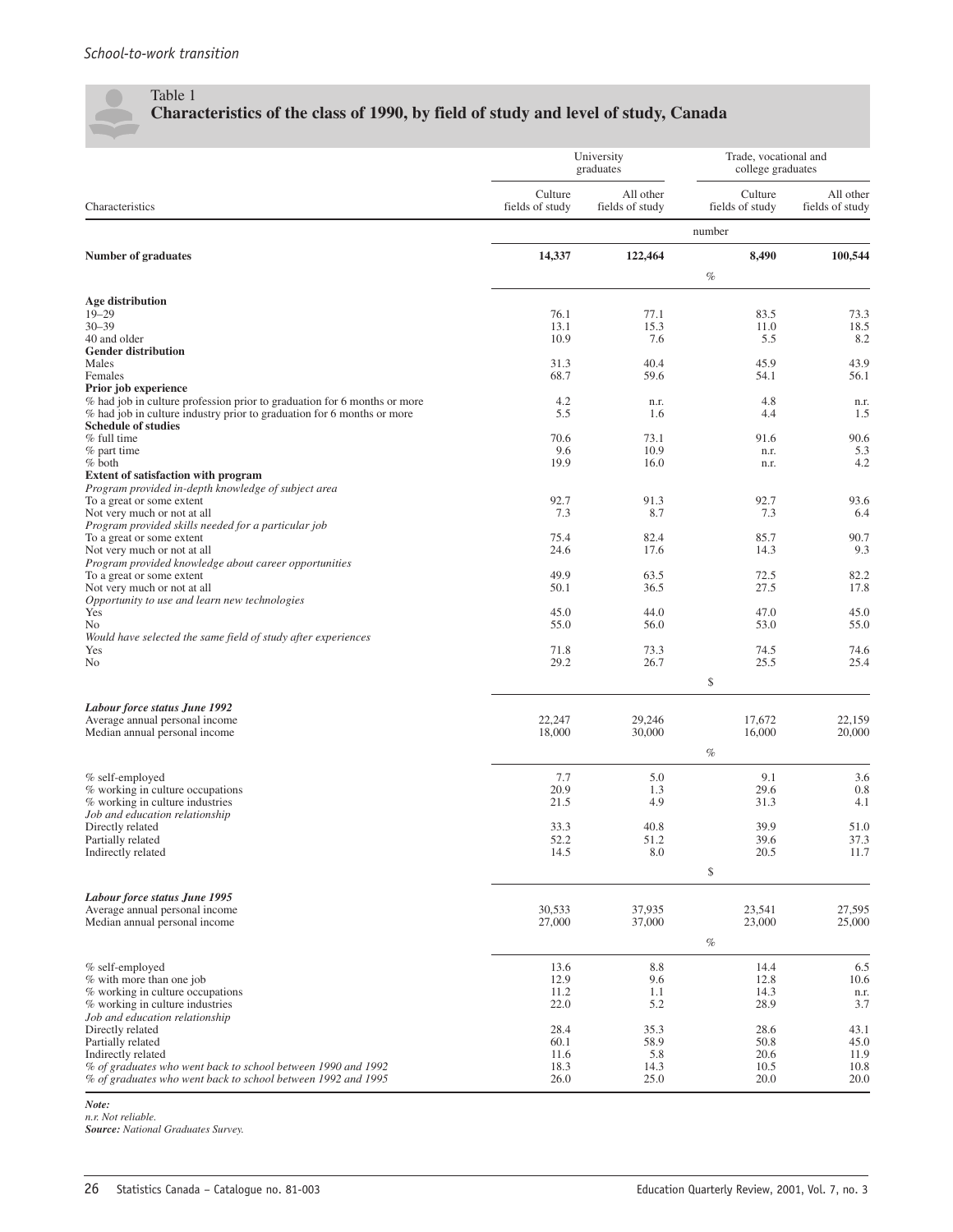

### Table 2 **1990 culture graduates more likely to occupy temporary jobs in 1992 and 1995**

| Characteristics                                    | Culture<br>university<br>graduates | Culture trade,<br>vocational<br>and college<br>graduates | All culture<br>graduates | Other<br>university<br>graduates | Other trade,<br>vocational<br>and college<br>graduates | All other<br>graduates |
|----------------------------------------------------|------------------------------------|----------------------------------------------------------|--------------------------|----------------------------------|--------------------------------------------------------|------------------------|
|                                                    |                                    |                                                          |                          | $\%$                             |                                                        |                        |
| $%$ working in 1992                                | 79                                 | 80                                                       | 79                       | 85                               | 83                                                     | 84                     |
| % working in 1995                                  | 84                                 | 84                                                       | 84                       | 90                               | 86                                                     | 88                     |
| % occupying temporary jobs in 1992                 | 37                                 | 24                                                       | 30                       | 24                               | 19                                                     | 20                     |
| % occupying temporary jobs in 1995                 | 24                                 | 17                                                       | 18                       | 17                               | 13                                                     | 14                     |
| Job mobility between June 1992 and June 1995       |                                    |                                                          |                          |                                  |                                                        |                        |
| Same employer in 1992 and 1995                     | 35                                 | 35                                                       | 35                       | 49                               | 47                                                     | 48                     |
| Same employers in 1992 and 1995 but not continuous | n.r.                               | n.r.                                                     | n.r.                     | $\overline{2}$                   | 13                                                     | $\overline{2}$         |
| Different employers                                | 33                                 | 35                                                       | 34                       | 28                               | 27                                                     | 28                     |
| Not employed in 1992 but employed in 1995          | 14                                 | 12                                                       | 14                       | 11                               | 11                                                     | 11                     |
| Not employed in 1995                               | 16                                 | 16                                                       | 16                       | 10                               | 14                                                     | 12                     |

*Note:*

*n.r. Not reliable. Source: National Graduates Survey.*

### **Who are the culture graduates?**

Of the 23,000 culture graduates in the class of 1990, about 62% graduated from a university and 38% graduated from a trade or vocational school or a college. Similar to graduates of other fields, females outnumbered males among university graduates (69%) and trade, vocational and college graduates (54%) in 1990. Two and five years after graduation, culture graduates were more likely than other graduates to be moonlighting, be self-employed, have changed employers or have found temporary work (see tables 1 and 2). Culture graduates indicated overwhelmingly that they would choose to take the same studies again given their experiences (over 70%) and agreed that their studies gave them an in-depth knowledge of their particular field and the skills needed for a job (over 90%). In addition, about 46% of culture graduates reported they had the opportunity to use and learn new technologies at their place of work.

### **Most culture graduates were working two and five years later**

Of all the arts and culture graduates in 1990, 79% were working in 1992 with an increase in employment levels to 84% in 1995 (see Table 2). Labour market success depends on many factors, including academic achievement, previous work experience, and the prevailing economic climate. If any of these factors are unfavourable, entry into the labour market may be difficult. The class of 1990 faced adverse economic conditions due to the recession in effect at the time of their graduation. Overall, however, graduates of all fields of study were largely successful in

finding employment. Culture graduates compared favourably with the 84% of the 223,000 non-culture graduates who were working in 1992 and the 88% who were employed in 1995. While the majority of culture graduates were working in 1992 and 1995 in a variety of areas, the characteristics of that work differed from that of other types of graduates.

### **Culture graduates more likely to hold temporary jobs than other graduates**

For many graduates, 1992 was a difficult year to find permanent employment<sup>12</sup>. Poor labour market conditions weakened employment opportunities for all 1990 postsecondary graduates. In 1992, 37% of university culture graduates were able to find only temporary work compared to 24% of university graduates from other fields of study. Although trade, vocational and college graduates had more success at finding permanent employment, 24% of culture graduates were dependent on temporary work in contrast to 19% of their contemporaries who graduated from other fields of study.

Improvements were seen in 1995 when the overall percentage of the class of 1990 (all graduates) who occupied temporary positions dropped compared with 1992 (Table 2). However, this improvement may reflect the fact that some individuals left the labour market to return to school, rather than success at obtaining permanent employment. Close to 25% of all university graduates, including 26% from culture studies, returned to school between 1992 and 1995. College, trade and vocational arts and culture graduates were less likely to go back to school (only 20%) than university arts and culture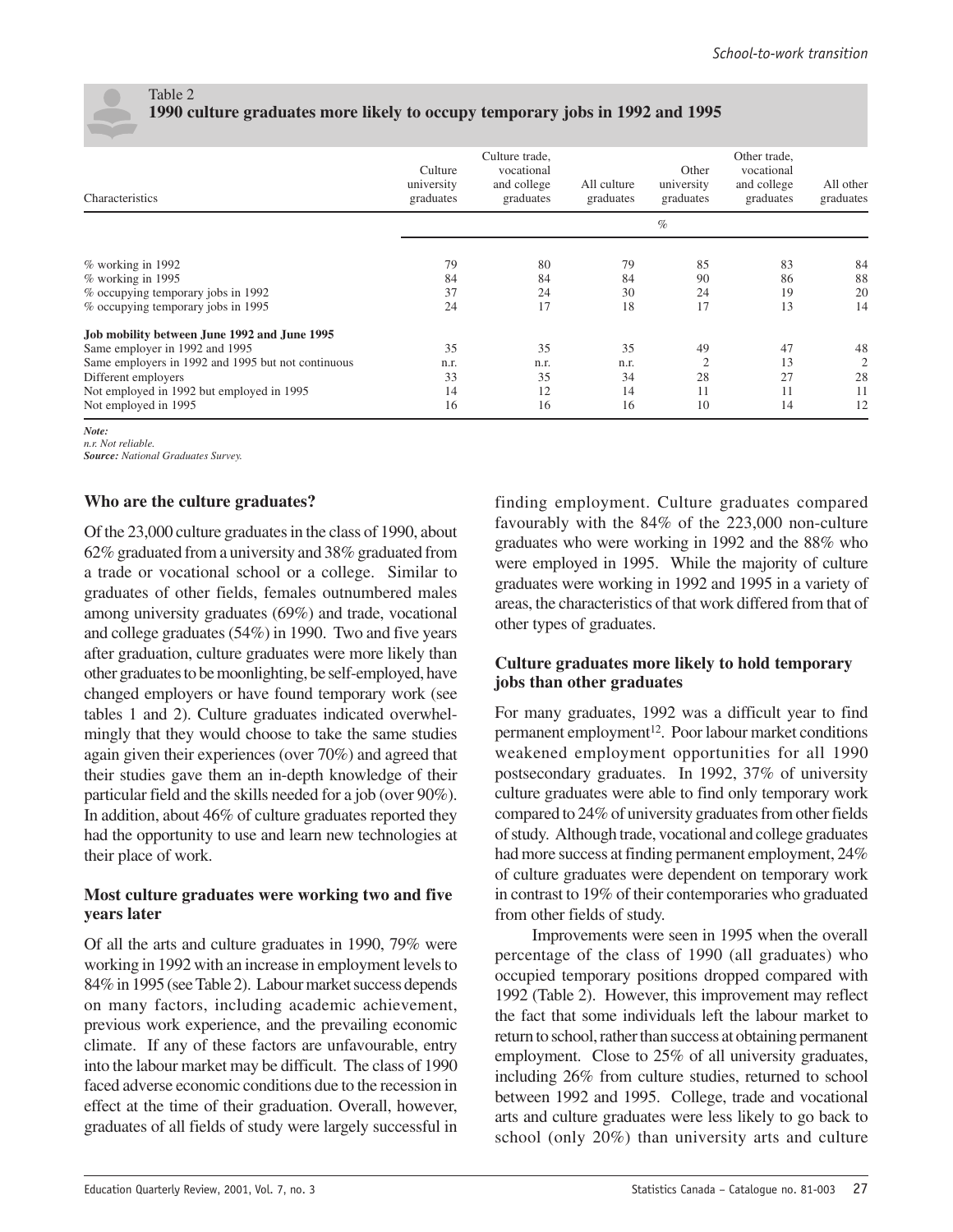### *School-to-work transition*

graduates. It may be that, in the early nineties, employers found practical training more advantageous than other types of postsecondary training.

There may be a stronger relationship with permanent work when culture graduates were able to find work in the culture sector itself. For those culture graduates who did find work in the culture sector, a majority (85%) was able to obtain permanent jobs.

The relationship between the field of study of graduates and their current job requires the examination of two main factors: the nature of their jobs (occupation or profession) and the type of business they work for (industry). In order to do this we must pre-determine which industries or businesses are part of our definition of culture industries and which occupations or professions are culture related. We can then use these classification tools to gather information on where arts/culture graduates worked.

### **Income patterns different for culture graduates**

The income level of workers has long been an issue of concern in the culture sector. In 1995, university culture graduates from the class of 1990 earned, on average, only \$30,500 compared to the entire class of university-level graduates who earned, on average, \$39,150. That same year the mean income of culture college, trade and vocational graduates was slightly less than \$25,500 while all college, trade and vocational graduates earned, on average, \$29,600.13 Not surprisingly, fine arts graduates were among the lowest earners and engineers and health science graduates were the top earners among all college and university graduates in 1995 (Table 1).<sup>14</sup>

### **Where do recent arts and culture graduates work?**

Overall, the culture labour force showed high growth during the nineties. If one counts only individuals in culture occupations we see that their numbers grew at a faster rate  $(+23\% \text{ versus } +11\%)^{15}$  than the overall labour force between 1990 and 1999. In large part, this growth was due to strong increases in part time and self-employment among culture workers. The number of jobs available in culture industries also increased by 26% over the same period.

Self-employment was generally a very strong factor in employment growth throughout the nineties whereby it accounted for over three-quarters of job growth. Some research has shown that entering into self-employment is often the way that individuals, particularly women, respond to unemployment or the unavailability of full-time work.16 The number of self-employed in the overall culture labour force is usually quite high (over 30% of total culture employment). Yet new graduates may find it particularly difficult to enter the labour market as a self-employed worker. This is because starting your own business requires financial resources and/or contacts in the sector that new entrants rarely have. Even so arts and culture graduates were significantly more likely to be self-employed in both 1992 and 1995 than were other graduates.17 About 8% of new arts and culture graduates were self-employed two years after graduation, a figure which rose to 13% by five years after graduation. In comparison, only about 4% of new graduates in other fields of study were self-employed in 1992 although this proportion rose to 8% by 1995.

Labour Force Survey data show that the culture sector is a fast growing segment of the workforce. Within this cohort (i.e., the class of 1990), it is interesting to note that college, trade and vocational culture graduates who generally receive more practical, apprenticeship training, only about 29% were working in any culture industry in 1995. Similarly, only about 22% of culture university graduates were working in culture industries that year. Of the culture graduates who changed employers between 1992 and 1995, about 14% went from one culture industry in 1992 to another in 1995, while 23% moved between a culture industry and non-culture industry and the majority (62%) went from one non-culture industry to another. It is important to keep in mind that the labour force experiences of this cohort may be different than the experiences of other graduate classes. Moreover, we cannot determine if these culture graduates are volunteering or have secondary jobs in the culture sector.<sup>18</sup>

### **Strength of ties to employers**

There is a notable difference in the length of time graduates stayed with employers during their initial five years after graduation. While almost half (49%) of non-culture university graduates kept the same employer through five years after graduation (Table 1) only 35% of culture university graduates stayed with the same employer over the same period. Almost exactly the same pattern and percentages can be seen for graduates of trade, vocational and college studies.

### **Weak link between studies and employment**

Survey respondents were also asked how closely their current job related to their studies. In 1992 and 1995, culture graduates were less likely to respond that they were directly related than did graduates of other programs. About 33% of university culture graduates indicated their job was directly related, compared with 41% for other graduates. Similarly, 40% of trade, vocational and college culture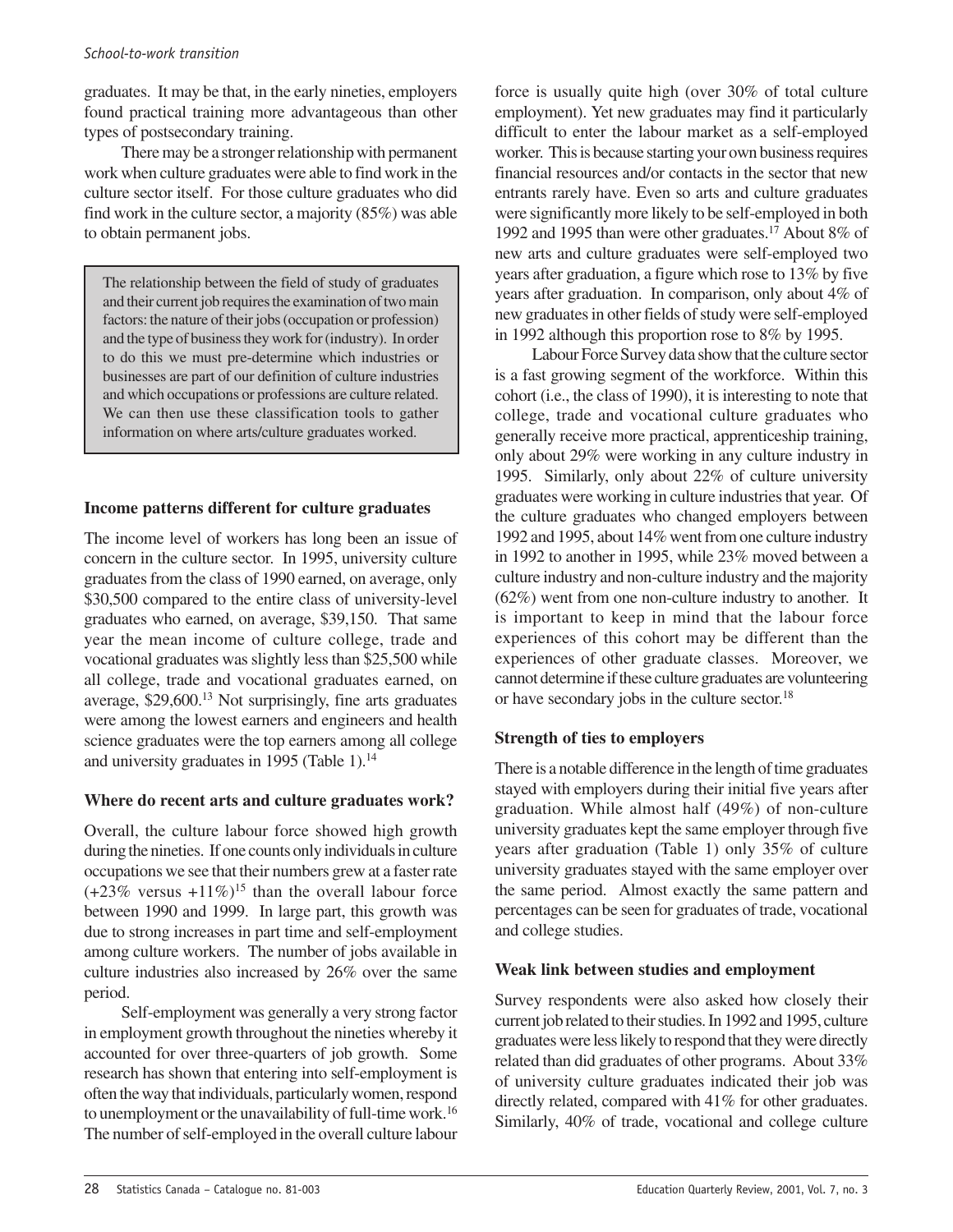graduates indicated their job was directly related to their training, compared with 51% for other graduates. The relationship between education and current employment also appears to have weakened by 1995. That year, fewer than 30% of culture graduates responded that their job was directly related to their studies.

Overall, these results demonstrate that the majority of recent graduates of arts and culture programs did not find work in their chosen field. This is confirmed by data from the Labour Force Survey that, throughout the nineties, less than half the individuals in culture occupations could be found in select culture industries. Instead they appear to have found employment in other industries that may have valued their education and skills more. This issue should have significance for those who are concerned about the future health and vitality of the Canadian culture sector and the ability of young culture graduates to work in their chosen fields.

### **Notes**

- 1. See definition in text box of arts and culture graduates. The terms 'arts and culture graduates' and 'culture graduates' are used interchangeably.
- 2. See Luffman, Jacqueline. 2000. "Culture workers increasing." *Focus on Culture*. Statistics Canada, Catalogue no. 87-004-XPB, Vol. 12, No. 2; Cheney, Terry. 1998. "Managing the Culture Labour Force in the 21st Century", *International Journal of Arts Management*, Volume 1, No.1; and Editor, 1995. "The Cultural Labour Force", *Focus on Culture*, Vol. 7, No. 3.
- 3. Culture occupations consist of a list of 43 occupations classified using the 1991 Standard Occupational Classification System. Similarly, culture industries consist of a group of 13 categories classified by the North American Industrial Classification System. The occupations and industries were chosen based on the *Canadian Framework for Culture Statistics* (Culture Statistics Program, Statistics Canada) and are used by other culture labour force researchers.
- 4. Editor, 1995. "The Cultural Labour Force", Ibid.
- 5. Yi-Leu, Du. September 1998. *"Strategic Skills Shortages in Ontario's Cultural Sector."* Prepared for the Ontario Cultural Human Resource Council. Genovese Vanderhoof & Associates.
- 6. Yi-Leu, Du., May 1998. *"Proposal for Effective and Efficient Training for Ontario's Cultural Industry."* Prepared for the Ontario Cultural Human Resource Council. Genovese Vanderhoof & Associates. Page 6.
- 7. Yi-Leu, Du. Ibid. Available at www.workinculture.on.ca (accessed May 16, 2001). Page 7.
- 8. Luffman, Jacqueline. 2000. "Earnings of selected culture workers: what the 1996 Census can tell us." *Focus on Culture*, Vol. 12, No. 1.
- 9. Culture Statistics Program, Statistics Canada, 2000. *Canadian Culture in Perspective: A Statistical Overview*. Catalogue no. 87-211-XPB. This proportion of workers between the ages of 35 and 54 is the same as that found in the labour force as a whole. See Statistics Canada, Labour Force Survey, Annual Averages.
- 10. Measuring culture labour markets is challenging for researchers. Definitions of the term "arts and culture" or "culture" occupations can be subjective and arbitrary. Often the available data does not match the desired area of study and use of secondary data is difficult because one is confined to using a predetermined definition of "culture". Even so, the National Graduates Survey (NGS) provides an interesting opportunity to test the limitations of occupational and industrial mechanisms commonly used to define and capture data on culture workers.
- 11. Finnie, Ross. 2000. "Holding their own: Employment and earnings of postsecondary graduates". *Education Quarterly Review*, Vol. 7, No. 1, p. 31. Statistics Canada, Catalogue no. 81-003.
- 12. A permanent job is one that is expected to last as long as the employee wants it, given that business conditions permit. That is, there is no pre-determined termination date. A temporary job has a predetermined end date, or will end as soon as a specified project is completed. (*Source Guide to the Labour Force Survey*, Statistics Canada, available free at www.statcan.ca).
- 13. The calculations to determine these average annual earnings for culture and non-culture graduates do not distinguish between number of hours worked or temporary versus permanent.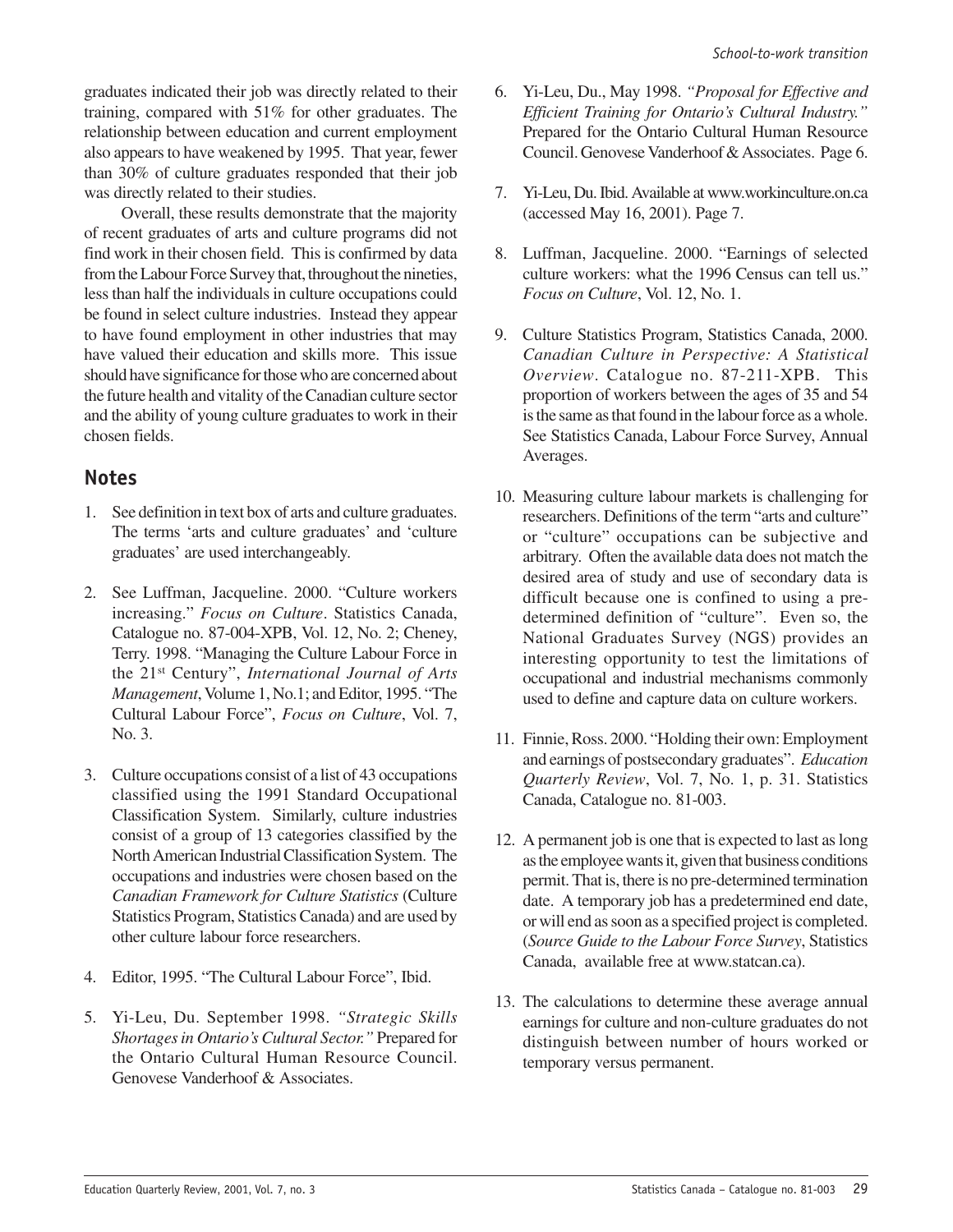- 14. Paju, Mike. 1997. "The class of '90 revisited: 1995 follow-up of 1990 graduates". *Education Quarterly Review*, Vol. 4, No. 4.
- 15. Luffman, 2000. Ibid.
- 16. Lin, Yates and Picot, 1998. "The Entry and Exit Dynamics of Self-Employment in Canada." Business and Labour Market Analysis Division, Statistics Canada.
- 17. A chi square test was performed to determine the strength of the association between self-employment and field of study (i.e. culture versus non-culture fields of study). In both 1992 and 1995, the chi square test showed that the difference in proportions is significant  $(X^2=471, p<.001$  and  $X^2=760, p<.001$ ).
- 18. The NGS only collected information on an individual's primary job. While the survey reports if the graduate had other jobs in addition to their main paid employment one cannot determine what or where the secondary job(s) were.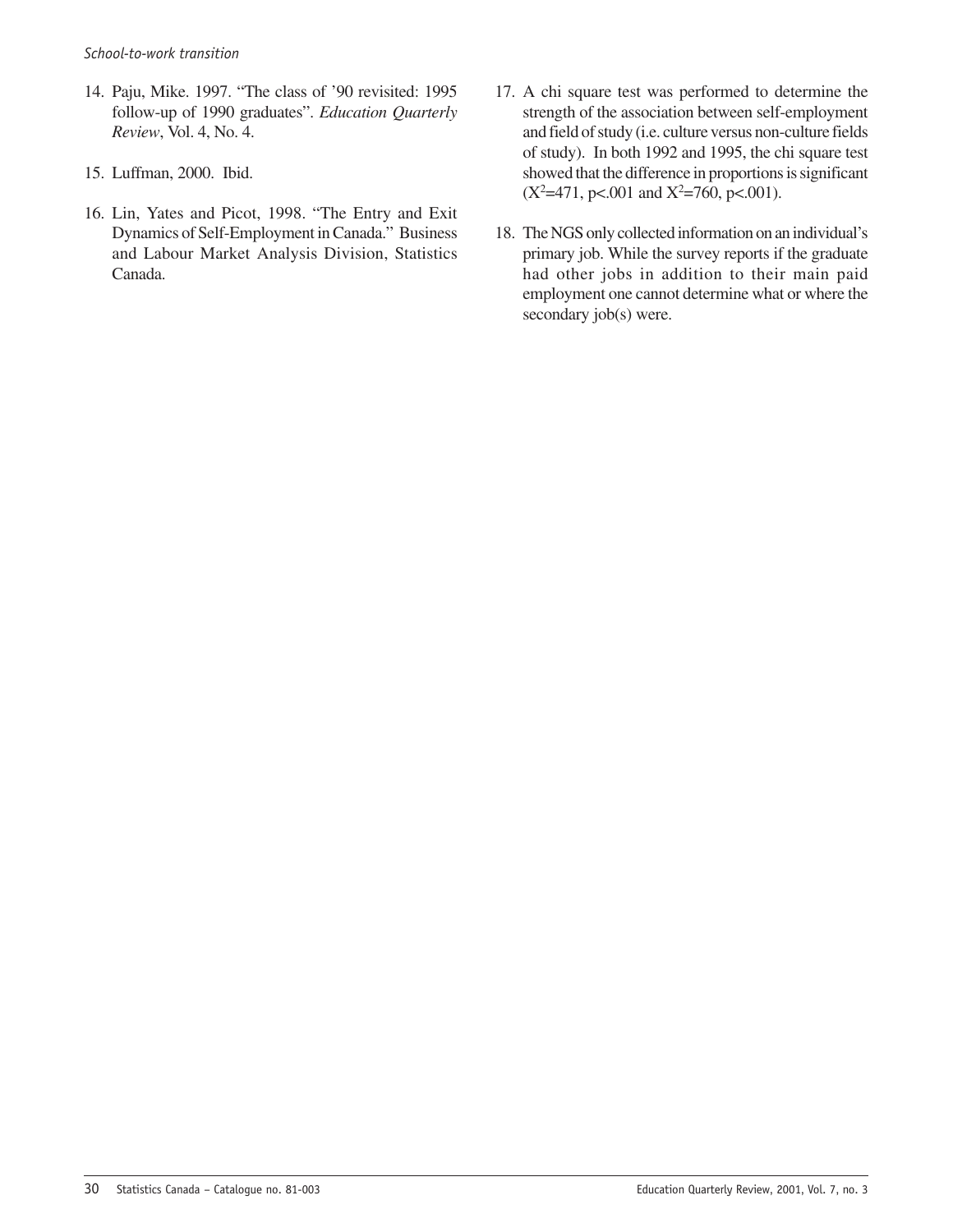# <span id="page-32-0"></span>Data availability nouncements

### Data releases

*In the section "Data releases" we provide the titles of data released by the Centre for Education Statistics since the publication of the previous issue of* Education Quarterly Review*. Details on each release can be accessed free-of-charge from Statistics Canada's website* www.statcan.ca*. Click on "The Daily" and "Previous issues".*

- Children and youth at risk: Symposium report; Catalogue no. 81-589-XIE (released May 22, 2001)
- Education in Canada, 2000; Catalogue no. 81-229-XPB/XIB (released May 22, 2001)
- A report on adult education and training in Canada: Learning a living, 1998; Catalogue no. 81-586-XIE (released May 10, 2001)
- Survey of approaches to educational planning, 1999 (released April 10, 2001) *EQR*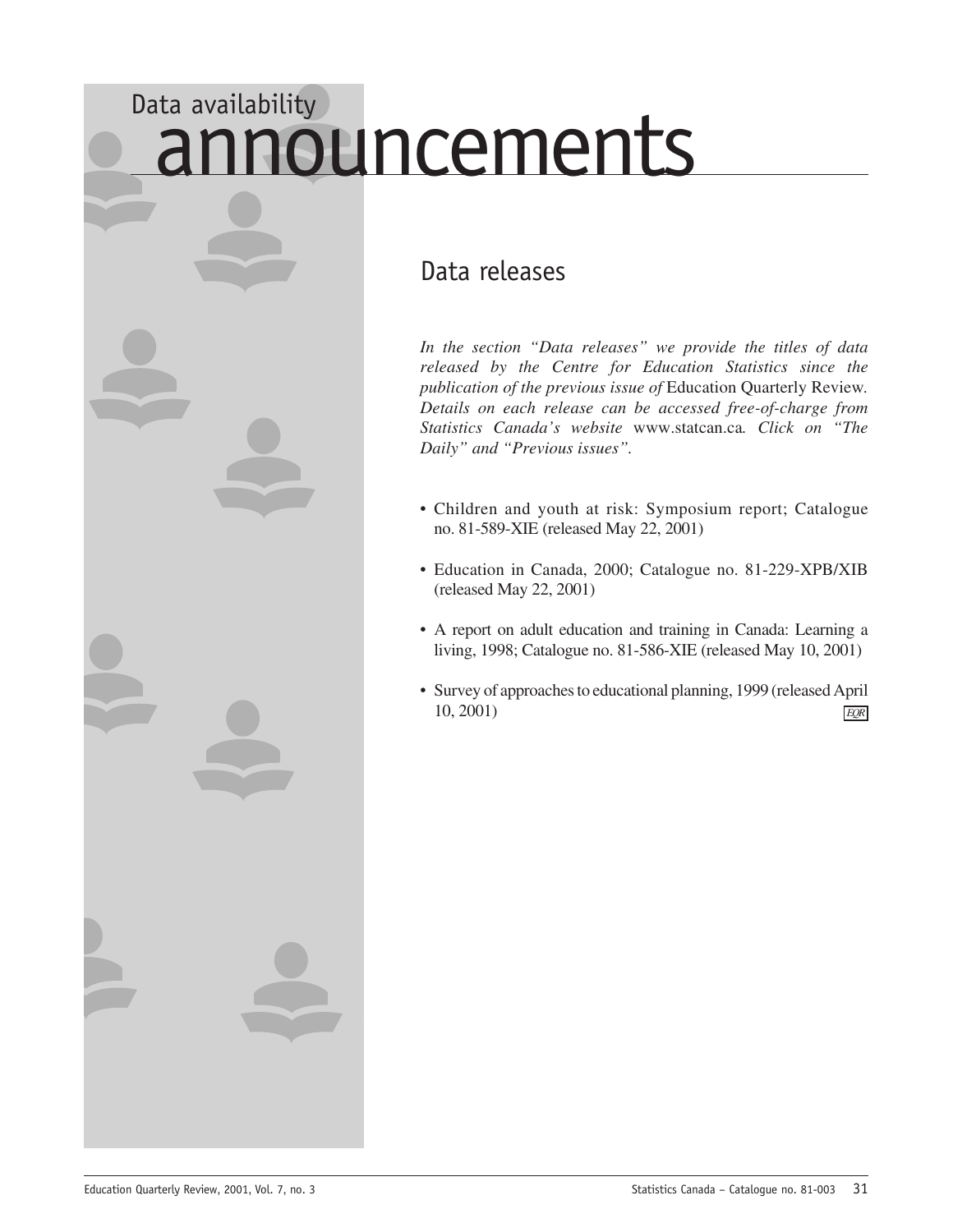**Current data**

<span id="page-33-0"></span> $\bullet$ 

|                                                                                 |                    | Most recent data                                     |
|---------------------------------------------------------------------------------|--------------------|------------------------------------------------------|
| Data series                                                                     | Final <sup>1</sup> | Preliminary<br>or estimate <sup>2</sup>              |
| A. Elementary/secondary                                                         |                    |                                                      |
| Enrolment in public schools                                                     | 1998-1999          | $1999 - 2000^e$<br>2000-2001 <sup>e</sup>            |
| Enrolment in private schools                                                    | 1998-1999          | $1999 - 2000^e$                                      |
| Enrolment in minority and second language education programs                    | 1998-1999          |                                                      |
| Secondary school graduation                                                     | 1998-1999          |                                                      |
| Educators in public schools                                                     | 1998-1999          | $1999 - 2000^e$<br>2000-2001 <sup>e</sup>            |
| Educators in private schools                                                    | 1997-1998          | 1998-1999 <sup>e</sup><br>$1999 - 2000$ <sup>e</sup> |
| Elementary/secondary school characteristics                                     | 1998-1999          | $1999 - 2000^e$                                      |
| Financial statistics of school boards                                           | 1997-1998          |                                                      |
| Financial statistics of private academic schools                                | 1995-1996          | 1996-1997P                                           |
| Federal government expenditures on elementary/secondary education               | 1997-1998          | 1998-1999P<br>1999-2000 <sup>e</sup>                 |
| Consolidated expenditures on elementary/secondary education                     | 1997-1998          | 1998-1999P                                           |
| <b>Education Price Index</b>                                                    | 1998               | 1999-2000 <sup>e</sup>                               |
| <b>B.</b> Postsecondary                                                         |                    |                                                      |
| University enrolments                                                           | 1998-1999          | discontinued                                         |
| University degrees granted                                                      | 1998               | discontinued                                         |
| University continuing education enrolment                                       | 1996-1997          | discontinued                                         |
| Educators in universities                                                       | 1998-1999          | $1999 - 2000^e$                                      |
| Salaries and salary scales of full-time teaching staff at Canadian universities | 1999-2000          |                                                      |
| Tuition and living accommodation costs at Canadian universities                 | 2000-2001          |                                                      |
| University finance                                                              | 1997-1998          | 1998-1999P<br>1999-2000 <sup>e</sup>                 |
| College finance                                                                 | 1997-1998          | 1998-1999P<br>1999-2000 <sup>e</sup>                 |
| Federal government expenditures on postsecondary education                      | 1997-1998          | 1998-1999P<br>$1999 - 2000^e$                        |
| Consolidated expenditures on postsecondary education                            | 1997-1998          | 1998-1999P<br>$1999 - 2000^e$                        |
| Community colleges and related institutions:<br>enrolment and graduates         | 1998-1999          | $1999 - 2000^e$                                      |
| Trade/vocational enrolment                                                      | 1998-1999          | 1999-2000 <sup>e</sup>                               |

*See notes at end of this table.*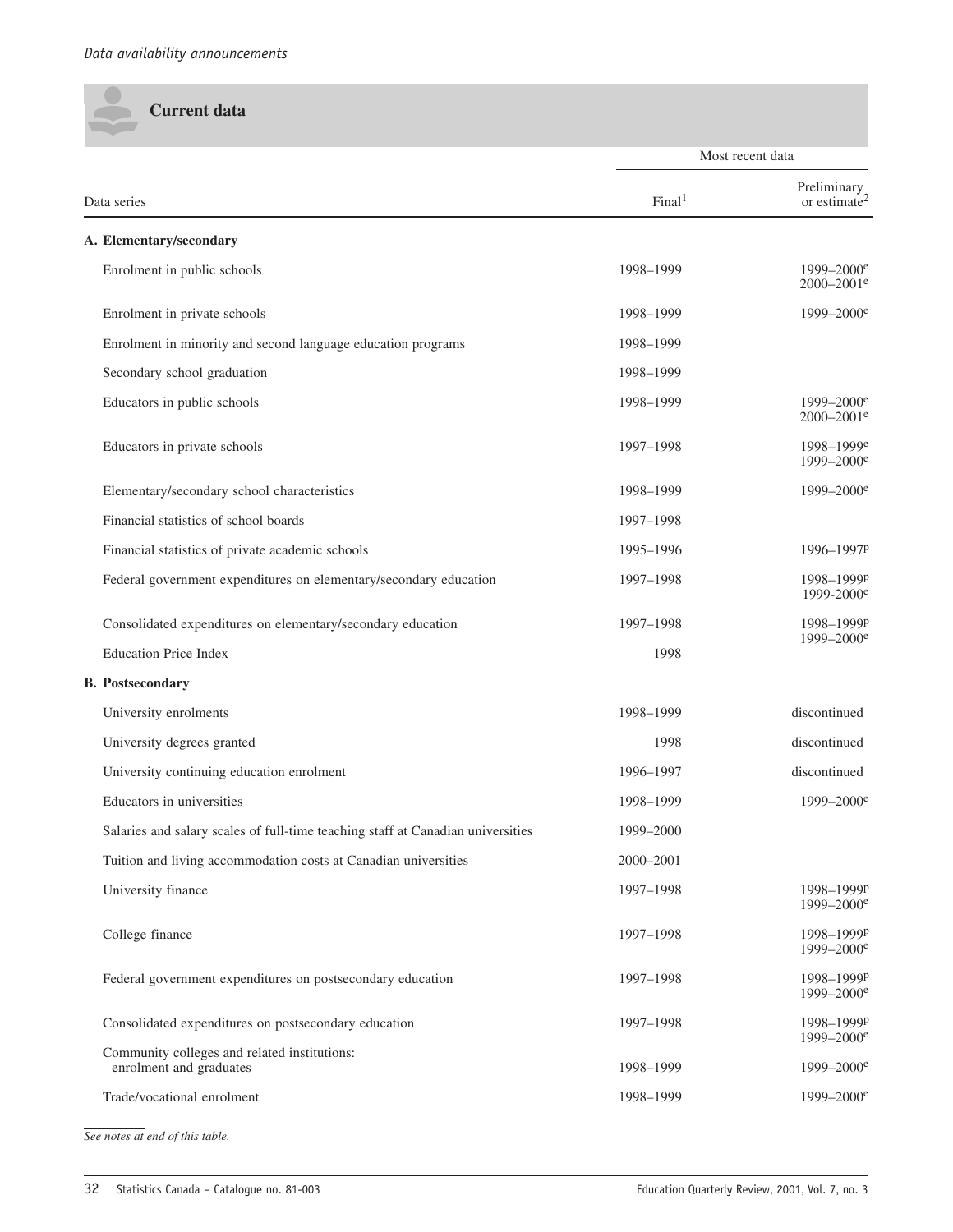**Current data** (concluded)

|                                                              |                    | Most recent data                        |
|--------------------------------------------------------------|--------------------|-----------------------------------------|
| Data series                                                  | Final <sup>1</sup> | Preliminary<br>or estimate <sup>2</sup> |
| College/trade teaching staff                                 | 1997-1998          | 1998-1999P                              |
| International student participation in Canadian universities | 1998-1999          |                                         |

### **C. Publications<sup>3</sup>**

*Education in Canada* (2000)

*South of the Border: Graduates from the class of '95 who moved to the United States* (1999)

*Leaving school* (1993)

*After High School, the First Years* (1996)

*Adult education and training survey* (1995)

*A report on adult education and training in Canada: Learning a living* (1998)

*International student participation in Canadian education* (1993–1995)

*Education Price Index – methodological report*

*Handbook of education terminology: elementary and secondary level* (1994)

*Guide to data on elementary secondary education in Canada* (1995)

*A Guide to Statistics Canada Information and Data Sources on Adult Education and Training* (1996)

*A Statistical Portrait of Elementary and Secondary Education in Canada – Third edition* (1996)

*A Statistical Portrait of Education at the University Level in Canada – First edition* (1996)

*The Class of '90: A compendium of findings* (1996)

*The Class of '90 Revisited* (1997)

*The Class of '95: Report of the 1997 National Survey of 1995 Graduates* (1999)

*Education indicators in Canada: Report of the Pan–Canadian Indicators Program* (1999)

*Education at a Glance: OECD Indicators* (2000)

*Literacy, Economy and Society* (1995)

*Literacy Skills for the Knowledge Society* (1997)

*Literacy in the Information Age* (2000)

*International Adult Literacy Survey Monograph Series*

*Benchmarking Adult Literacy in North America: An International Comparative Study (2001)*

*Growing Up in Canada: National Longitudinal Survey of Children and Youth* (1996)

*Children and youth at risk: Symposium report*

*Notes:*

*<sup>1.</sup> Indicates the most recent calendar year (e.g., 1993) or academic/fiscal year (e.g., 1993–1994) for which final data are available for all provinces and territories.*

*<sup>2.</sup> Indicates the most recent calendar year (e.g., 1995) or academic/fiscal year (e.g., 1996–1997) for which any data are available. The data may be preliminary (e.g., 1995p ), estimated (e.g., 1995e ) or partial (e.g., data not available for all provinces and territories).*

*<sup>3.</sup> The year indicated in parentheses denotes the year of publication. Some of these publications are prepared in co-operation with other departments or*<br>3. The year indicated in parentheses denotes the year of publication *organizations. For information on acquiring copies of these reports, please contact Client Services, Culture, Tourism and the Centre for Education Statistics. Telephone: (613) 951-7608, toll free 1 800 307-3382; Fax: (613) 951-9040 or E-mail: educationstats@statcan.ca.*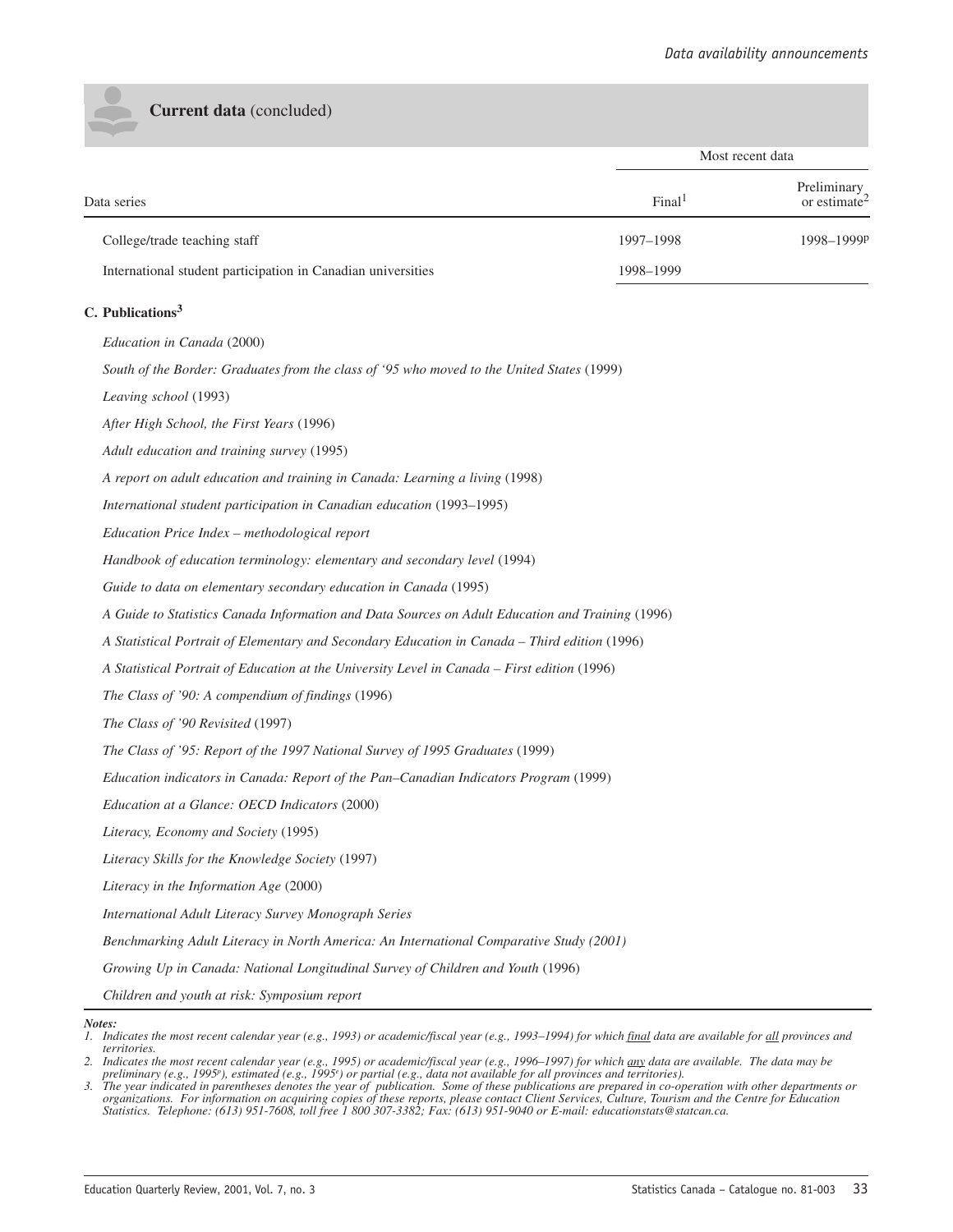<span id="page-35-0"></span>

### Advance statistics

*This section summarizes data on institutions, teachers, enrolment, degrees and finance at all levels of education in Canada. Unless otherwise indicated, actual figures are given for 1998–1999, preliminary figures for 1999–2000 and estimates for 2000–2001. Financial statistics are shown in current dollars for 1997–1998 to 2000–2001. For further information, please contact Client Services, Culture, Tourism and the Centre for Education Statistics, at (613) 951-7608, toll-free 1 800 307-3382, or by fax at (613) 951-9040.*

### **Enrolment**

- In the fall of 2000, an estimated 522,000 children enrolled in the pre-elementary level, up 5,000 from the fall of 1999. Enrolment in grades 1 to 12 was expected to be 4.9 million, up about 4,000 from the previous year.
- Full-time postsecondary community college enrolment was estimated to decrease slightly in 2000–2001 by 0.1% from the previous year, to reach 404,400.

### **Teachers**

• The number of full-time elementary and secondary teachers reached 304,200 in 2000–2001, up 0.8% from the previous year.

### **Finance**

- In 2000–2001, total education expenditures are expected to reach \$66.3 billion, an increase of 0.2% over 1999–2000.
- In 2000–2001, about 82% of the education bill will be paid by the three levels of government; the remainder through fees and other private sources.
- The elementary and secondary level is expected to account for approximately 60% of total education spending in 2000–2001. The postsecondary and vocational training levels will make up about 27% and 13%, respectively. *EQR*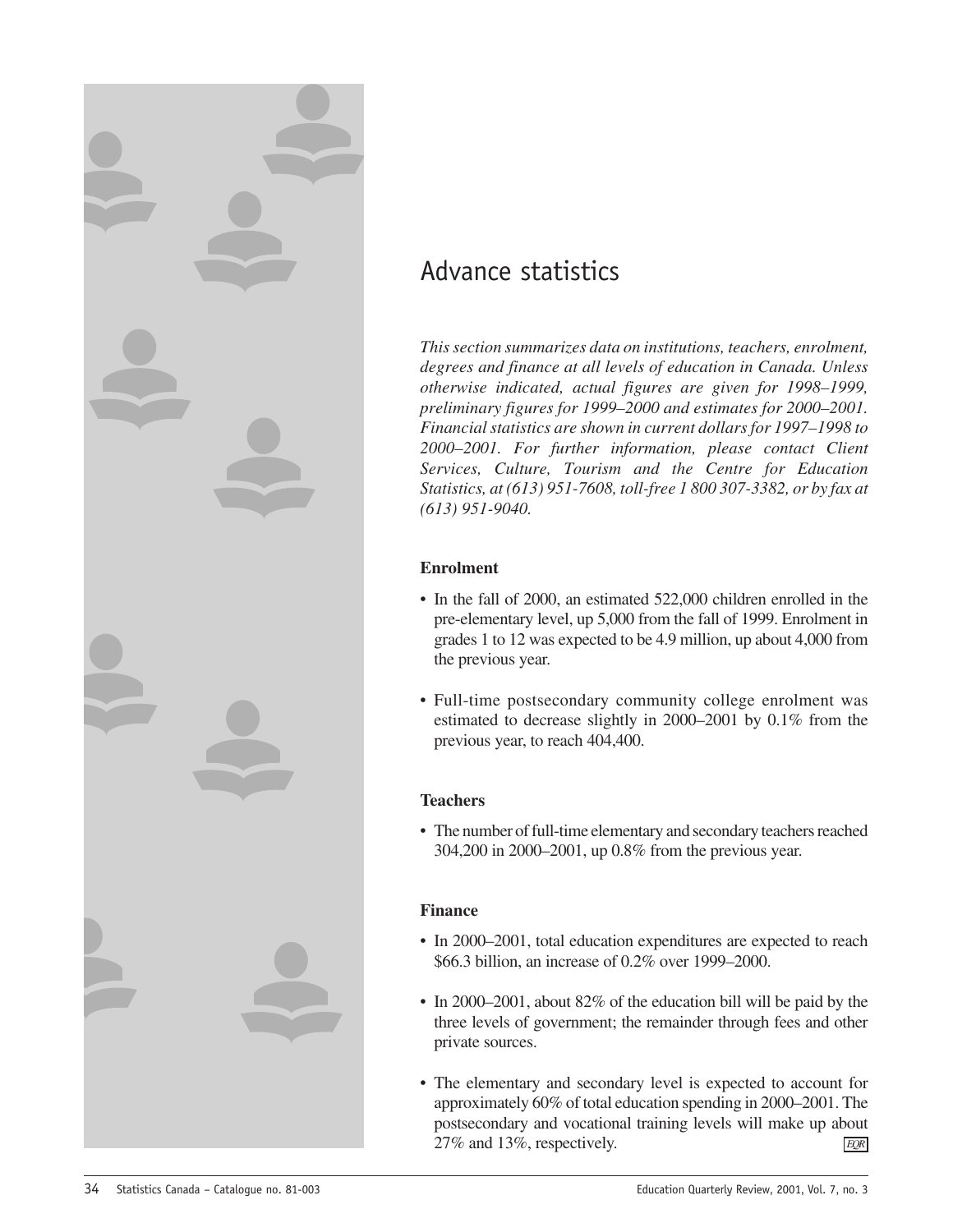

### Table 1 **Institutions, enrolments and teachers, 1998–1999 to 2000–2001**

|                                                                                                               | Institutions                                 |                                       |                                                                    | Enrolments                           |                                            |                                                                         |                                                                    |                                               | Full-time teachers                                        |                                                             |                                               |
|---------------------------------------------------------------------------------------------------------------|----------------------------------------------|---------------------------------------|--------------------------------------------------------------------|--------------------------------------|--------------------------------------------|-------------------------------------------------------------------------|--------------------------------------------------------------------|-----------------------------------------------|-----------------------------------------------------------|-------------------------------------------------------------|-----------------------------------------------|
|                                                                                                               | Elemen-<br>tary/<br>secondary <sup>1</sup>   | Commu-<br>nity<br>$\text{colleges}^2$ | Univer-<br>sities                                                  | Pre-<br>elemen-<br>tary <sup>1</sup> | Elemen-<br>tary/<br>secondary <sup>1</sup> | Full-time<br>post-<br>secondary<br>commu-<br>nity<br>$\text{college}^3$ | Full-time<br>univer-<br>sity <sup>4</sup>                          | Part-time<br>univer-<br>sity                  | Elemen-<br>tary/<br>secondary <sup>1</sup>                | Post-<br>secondary<br>com-<br>munity<br>$\text{colleges}^5$ | Univer-<br>sities <sup>6</sup>                |
|                                                                                                               |                                              |                                       |                                                                    |                                      |                                            | number                                                                  |                                                                    |                                               |                                                           |                                                             |                                               |
| Canada<br>1998-1999<br>1999-2000 <sup>e</sup><br>2000-2001                                                    | 15,637<br>15,624<br>15,602                   | 198<br>198<br>198                     | 75<br>$\ldots$<br>$\ddotsc$                                        | 511,251<br>517,064<br>522,050        | 4,856,116<br>4,862,342<br>4,866,745        | 403,516<br>404,983<br>404,440                                           | 580,376<br>μ,<br>$\ldots$                                          | 245,985<br><br>$\ldots$                       | 300,261<br>301,757<br>304,232                             | 31,234P<br>31,353<br>$\ldots$                               | $33,667$ <sup>e</sup><br>$\ldots$<br>$\ldots$ |
| Newfoundland<br>1998-1999<br>1999-2000 <sup>e</sup><br>2000-2001                                              | 372<br>353<br>334                            | $\frac{2}{2}$<br>$\mathfrak{2}$       | 1<br>$\ldots$<br>$\ldots$                                          | 5,935<br>5,692<br>5,380              | 92,194<br>88,875<br>85,727                 | 5,973<br>6,023<br>6,041                                                 | 13,115<br>$\ldots$<br>$\ldots$                                     | 2,595<br><br>$\ldots$                         | 6,418<br>6,195<br>5,983                                   | 673P<br>680<br>$\ldots$                                     | 854<br>$\ldots$<br>$\cdot\cdot$               |
| <b>Prince Edward Island</b><br>1998-1999<br>1999-2000 <sup>e</sup><br>2000-2001                               | 71<br>72<br>72                               | $\sqrt{2}$<br>$\frac{2}{2}$           | 1<br>$\ddotsc$<br>$\ddotsc$                                        | 43<br>49<br>1,758                    | 24,398<br>24,391<br>24,380                 | 1,899<br>1,918<br>1,930                                                 | 2,470<br>$\ddotsc$<br>$\ldots$                                     | 417<br>$\ldots$<br>$\ldots$                   | 1,389<br>1,396<br>1,408                                   | 81P<br>82<br>$\ldots$                                       | 179<br>$\ddotsc$<br>$\ldots$                  |
| Nova Scotia<br>1998-1999<br>1999-2000 <sup>e</sup><br>2000-2001                                               | 512<br>510<br>509                            | 5<br>5<br>5                           | 12<br>$\ldots$<br>$\ldots$                                         | 11,826<br>11,701<br>11,533           | 151,296<br>150,460<br>149,736              | 7,039<br>7,099<br>7,085                                                 | 30,027<br>$\ddotsc$<br>$\ldots$                                    | 7,214<br>$\ldots$<br>$\ldots$                 | 9,518<br>9,473<br>9,516                                   | 755P<br>763<br>$\ldots$                                     | 1,914<br>$\ldots$<br>$\ldots$                 |
| <b>New Brunswick</b><br>1998-1999<br>1999-2000 <sup>e</sup><br>2000-2001                                      | 384<br>374<br>364                            | 5<br>$\overline{5}$<br>5              | 5<br>$\ldots$<br>$\ldots$                                          | 9,082<br>8,989<br>8,865              | 121,719<br>119,995<br>118,348              | 5,221<br>5,248<br>5,275                                                 | 18,529<br>$\ldots$<br>$\ldots$                                     | 4,237<br>$\ddot{\phantom{0}}$<br>$\cdot\cdot$ | 7,490<br>7,394<br>7,313                                   | 877P<br>886<br>$\ldots$                                     | 1,145<br>$\ddots$<br>$\cdot\cdot$             |
| Quebec<br>1998-1999<br>$1999 - 2000^e$<br>2000-2001                                                           | 3,002<br>2,996<br>2,990                      | 89<br>89<br>89                        | 7<br>$\ddotsc$<br>$\ldots$                                         | 94,473<br>95,106<br>94,816           | 1.030.593<br>1,027,079<br>1,024,434        | 164,469<br>164,904<br>164,648                                           | 134,162<br>$\ldots$<br>$\ldots$                                    | 98,116<br>$\ddotsc$<br>$\ldots$               | 68,651<br>69,542<br>70,347                                | 12,717P<br>12,717<br>$\ldots$                               | $8,046^{\circ}$<br>$\ldots$<br>$\ldots$       |
| Ontario<br>1998-1999<br>1999-2000 <sup>e</sup><br>2000-2001                                                   | 5,474<br>5,458<br>5,438                      | 40<br>40<br>39                        | 21<br>$\ddotsc$<br>$\ldots$                                        | 264,933<br>270,500<br>274,791        | 1,863,709<br>1,862,767<br>1,858,949        | 142,341<br>142,715<br>142,482                                           | 229,985<br>$\ddotsc$<br>$\ldots$                                   | 72,958<br>$\ldots$<br>$\ddot{\phantom{0}}$    | 117,098<br>116,541<br>116,447                             | 6,858 <sup>p</sup><br>6,858<br>$\ldots$                     | $12,412^e$<br>$\ddotsc$<br>$\ldots$           |
| Manitoba<br>1998-1999<br>$1999 - 2000^e$<br>2000-2001                                                         | 858<br>862<br>864                            | 6<br>6<br>6                           | 6<br>$\ldots$<br>$\ldots$                                          | 17,964<br>17,586<br>17,078           | 204,628<br>205,411<br>206,392              | 4,181<br>4,223<br>4,212                                                 | 20,883<br>$\ddotsc$<br>$\ldots$                                    | 9,852<br>$\ddot{\phantom{0}}$<br>$\ldots$     | 12,520<br>12,495<br>12,473                                | 728P<br>735<br>$\ldots$                                     | 1,501<br>$\ldots$<br>$\cdot\cdot$             |
| Saskatchewan<br>1998-1999<br>$1999 - 2000^e$<br>2000-2001                                                     | 903<br>894<br>886                            | 4<br>$\overline{4}$<br>$\overline{4}$ | $\overline{4}$<br>$\ldots$<br>$\ldots$                             | 15,881<br>15,716<br>15,453           | 193,887<br>193,600<br>193,322              | 2,740<br>2,768<br>2,781                                                 | 23,656<br>$\ldots$<br>$\ldots$                                     | 7,622<br>$\ldots$<br>$\ldots$                 | 11,514<br>11,646<br>11,810                                | 856P<br>865<br>$\ldots$                                     | 1,390<br>$\ldots$<br>$\ldots$                 |
| Alberta<br>1998-1999<br>1999-2000 <sup>e</sup><br>2000-2001                                                   | 1,862<br>1,879<br>1,889                      | 19<br>19<br>19                        | 10<br>$\ldots$<br>$\ldots$                                         | 40,625<br>41,154<br>41,743           | 525,736<br>530,871<br>536,120              | 31,999<br>32,201<br>32,150                                              | 53,510<br>$\ddot{\phantom{0}}$<br>$\ldots$                         | 20,263<br>$\ddotsc$<br>$\cdot\cdot$           | 29,999<br>30,919<br>32,256                                | 3,350P<br>3,384<br>$\ldots$                                 | 3,009e<br>$\ldots$<br>$\ldots$                |
| <b>British Columbia</b><br>1998-1999<br>1999-2000 <sup>e</sup><br>2000-2001                                   | 2,080<br>2,103<br>2,134                      | 24<br>24<br>24                        | 8<br>$\ldots$<br>$\ldots$                                          | 48,541<br>48,618<br>48,669           | 625,405<br>636,215<br>646,160              | 37,127<br>37,342<br>37,288                                              | 54,039<br>$\ldots$                                                 | 22,711<br>$\ddotsc$<br>$\ldots$               | 33.899<br>34,385<br>34,895                                | 4,150 <sup>p</sup><br>4,192<br>$\ldots$                     | 3,217<br>$\ldots$<br>$\ldots$                 |
| Yukon<br>1998–1999<br>1999-2000 <sup>e</sup><br>2000-2001                                                     | 28<br>$\frac{28}{28}$                        | -1<br>1<br>1                          | $\qquad \qquad -$<br>$\qquad \qquad -$<br>$\overline{\phantom{0}}$ | 460<br>454<br>456                    | 5,739<br>5,843<br>5,961                    | 258<br>265<br>271                                                       | $\qquad \qquad -$<br>$\qquad \qquad -$<br>$\overline{\phantom{0}}$ | $\overline{\phantom{0}}$<br>-                 | 419<br>417<br>415                                         | 59P<br>61<br>$\ldots$                                       | $\qquad \qquad -$<br>$\overline{\phantom{0}}$ |
| <b>Northwest Territories</b><br>1998-1999<br>1999-2000 <sup>e</sup><br>2000-2001                              | 89<br>51<br>50                               | 1<br>1<br>$\mathbf{1}$                | $\qquad \qquad -$                                                  | 1,459<br>744<br>748                  | 16,582<br>9,120<br>9,107                   | 269<br>110<br>98                                                        | $\overline{\phantom{0}}$                                           | -<br>$\overline{\phantom{0}}$                 | 1,328<br>1,338<br>1,354                                   | 76 <sup>p</sup><br>76<br>$\ddotsc$                          |                                               |
| <b>Nunavut</b><br>1998-1999<br>$1999 - 2000$ <sup>e</sup><br>2000-2001                                        | $42\,$<br>42                                 | $\mathbf{1}$<br>$\mathbf{1}$          | $\ddotsc$<br>$\ldots$<br>$\ldots$                                  | 727<br>732                           | 7,462<br>7,832                             | 167<br>179                                                              | <br><br>$\ddot{\phantom{0}}$                                       | <br>$\ddot{\phantom{0}}$                      | $\ddot{\phantom{0}}$<br>$\ddotsc$<br>$\ddot{\phantom{0}}$ | 54P<br>54<br>$\ldots$                                       | $\ldots$<br>$\ldots$<br>$\ldots$              |
| <b>Department of National Defence,</b><br><b>Overseas</b><br>1998-1999<br>1999-2000 <sup>e</sup><br>2000-2001 | $\sqrt{2}$<br>$\mathbf{2}$<br>$\overline{c}$ |                                       | $\overline{\phantom{0}}$                                           | 29<br>28<br>28                       | 230<br>253<br>277                          |                                                                         | $\qquad \qquad -$<br>÷                                             | $\overline{\phantom{0}}$<br>$\qquad \qquad -$ | 18<br>16<br>15                                            |                                                             |                                               |

*Notes:*

*.. Figures not available.*

- Nil or zero.<br>1. These data are estimates and include public, private, federal and overseas schools and schools for the visually and hearing impaired.<br>2. The number of institutions does not include campuses, which previou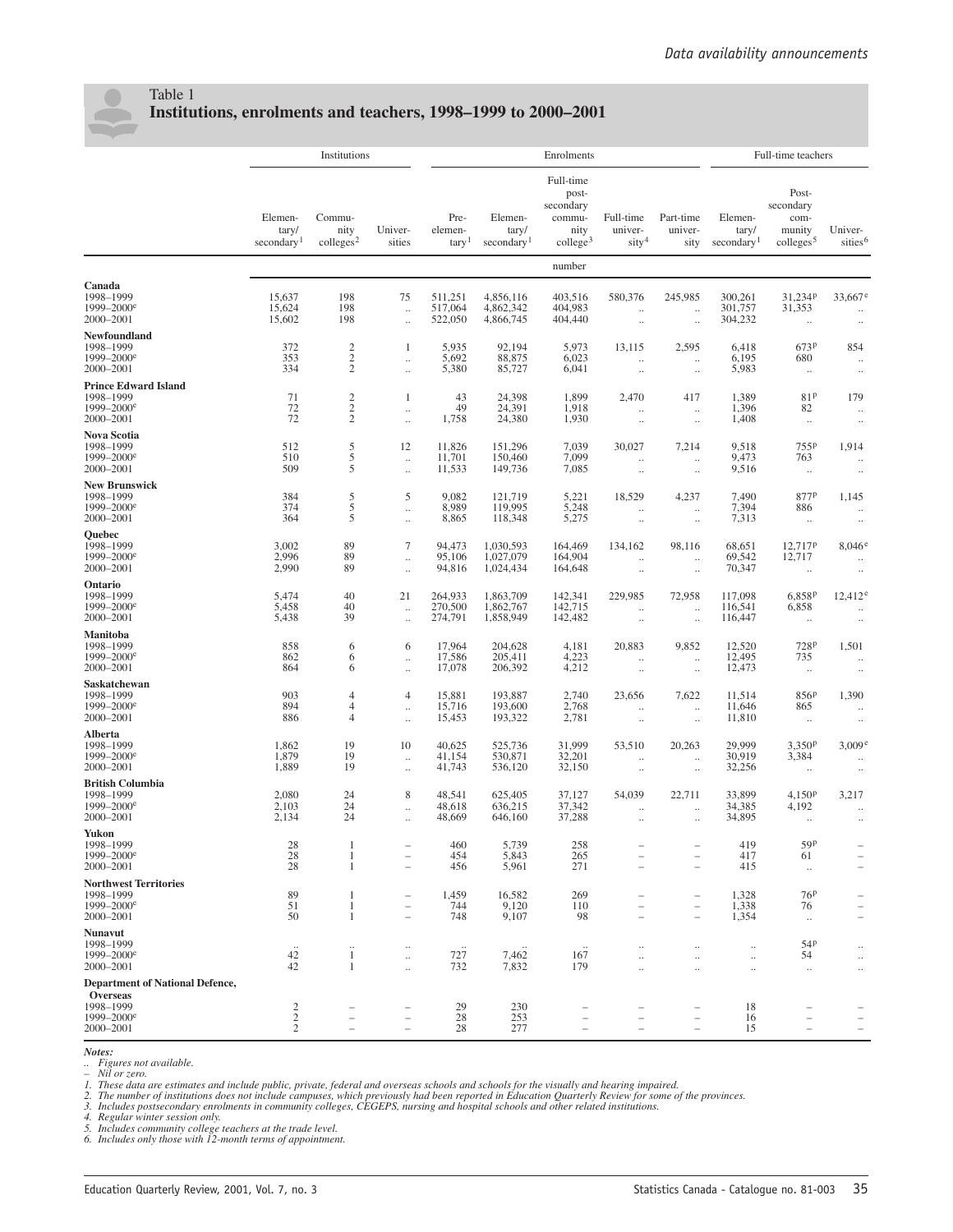

### Table 2 **Degrees, by level and sex of recipient, 1997 to 1999**

|                                      |                         | Bachelor's and first<br>professional degrees |                         |                        | Master's degrees       |                             | Earned doctorates        |                                 |                 |
|--------------------------------------|-------------------------|----------------------------------------------|-------------------------|------------------------|------------------------|-----------------------------|--------------------------|---------------------------------|-----------------|
|                                      | Male                    | Female                                       | Total                   | Male                   | Female                 | Total                       | Male                     | Female                          | Total           |
|                                      |                         |                                              |                         |                        | number                 |                             |                          |                                 |                 |
| Canada<br>1997<br>1998               | 51,782<br>51,268        | 74,014<br>73,593                             | 125,796<br>124,861      | 10,461<br>10,514       | 10,858<br>11,512       | 21,319<br>22,026            | 2,543<br>2,540           | 1,423<br>1,436                  | 3,966<br>3,976  |
| 1999                                 | $\ldots$                | $\ldots$                                     | $\ldots$                | $\ldots$               | $\ldots$               | $\ldots$                    | $\ldots$                 | $\ldots$                        | $\ldots$        |
| Newfoundland<br>1997                 | 935                     | 1,239                                        | 2,174                   | 130                    | 142                    | 272                         | 28                       | 4                               | 32              |
| 1998<br>1999                         | 926<br>$\ldots$         | 1,281<br>$\ldots$                            | 2,207<br>$\ddotsc$      | 134                    | 155<br>$\ldots$        | 289<br>$\ldots$             | $21\,$<br>$\ddotsc$      | 8                               | 29              |
| <b>Prince Edward Island</b>          |                         |                                              |                         | $\ldots$               |                        |                             |                          | $\ldots$                        | $\ldots$        |
| 1997                                 | 179                     | 335                                          | 514                     | 5                      | $\mathbf{1}$           | 6                           | $\overline{\phantom{0}}$ | $\overline{\phantom{0}}$        |                 |
| 1998<br>1999                         | 122<br>$\ldots$         | 263<br>$\ddotsc$                             | 385<br>$\ddotsc$        | $\mathbf{1}$           | $\sqrt{2}$             | $\mathfrak{Z}$<br>$\ddotsc$ | $\overline{\phantom{0}}$ | $\equiv$                        |                 |
| Nova Scotia                          |                         |                                              |                         | $\ddotsc$              | $\ddotsc$              |                             | $\ldots$                 | $\ldots$                        | $\ldots$        |
| 1997                                 | 2,465                   | 3,517                                        | 5,982                   | 431                    | 558                    | 989                         | 55                       | 26                              | 81              |
| 1998                                 | 2,440                   | 3,639                                        | 6,079                   | 398                    | 496                    | 894                         | 54                       | 33                              | 87              |
| 1999                                 | $\ldots$                | $\ldots$                                     | $\ddotsc$               | $\ldots$               | $\sim$                 | $\ldots$                    | $\ldots$                 | $\ldots$                        | $\ldots$        |
| <b>New Brunswick</b>                 |                         |                                              |                         |                        |                        |                             |                          |                                 |                 |
| 1997<br>1998                         | 1,458<br>1,380          | 2,060<br>1,930                               | 3,518<br>3,310          | 202<br>166             | 206<br>200             | 408<br>366                  | 31<br>19                 | 7<br>8                          | 38<br>27        |
| 1999                                 | $\ldots$                | $\ldots$                                     | $\ddotsc$               | $\ddotsc$              | $\ldots$               | $\ldots$                    | $\ddotsc$                | $\ldots$                        | $\ddotsc$       |
| Quebec                               |                         |                                              |                         |                        |                        |                             |                          |                                 |                 |
| 1997                                 | 11,484                  | 17,299                                       | 28,783                  | 3,241                  | 3,335                  | 6,576                       | 752                      | 391                             | 1,143           |
| 1998<br>1999                         | 11,409<br>$\sim$ $\sim$ | 16,021<br>$\sim$ $\sim$                      | 27,430<br>$\sim$ $\sim$ | 3,256<br>$\sim$ $\sim$ | 3,513<br>$\sim$ $\sim$ | 6,769<br>$\sim$ $\sim$      | 759<br>$\ldots$          | 413<br>$\overline{\phantom{a}}$ | 1,172<br>$\sim$ |
| Ontario                              |                         |                                              |                         |                        |                        |                             |                          |                                 |                 |
| 1997                                 | 22,265                  | 31,722                                       | 53,987                  | 4,254                  | 4,204                  | 8,458                       | 1,006                    | 573                             | 1,579           |
| 1998                                 | 21,859                  | 32,171                                       | 54,030                  | 4,277                  | 4,568                  | 8,845                       | 981                      | 566                             | 1,547           |
| 1999                                 | $\ldots$                | $\ldots$                                     | $\ldots$                | $\ldots$               | $\ldots$               | $\ldots$                    | $\ldots$                 | $\ldots$                        | $\ldots$        |
| <b>Manitoba</b>                      |                         |                                              |                         |                        |                        |                             |                          |                                 |                 |
| 1997<br>1998                         | 2,117<br>2,021          | 2,883<br>2,752                               | 5,000<br>4,773          | 279<br>241             | 277<br>286             | 556<br>527                  | 73<br>72                 | 40<br>35                        | 113<br>107      |
| 1999                                 | $\ldots$                | $\ddotsc$                                    | $\ddotsc$               | $\ldots$               | $\sim$                 | $\ldots$                    | $\ldots$                 | $\ldots$                        | $\cdot$         |
| Saskatchewan                         |                         |                                              |                         |                        |                        |                             |                          |                                 |                 |
| 1997                                 | 1,674                   | 2,252                                        | 3,926                   | 262                    | 210                    | 472                         | 83                       | 20                              | 103             |
| 1998                                 | 1,667                   | 2,316                                        | 3,983                   | 266                    | 241                    | 507                         | 64                       | $25\,$                          | 89              |
| 1999                                 | $\ldots$                | $\ldots$                                     | $\ldots$                | $\ldots$               | $\ldots$               | $\ldots$                    | $\ldots$                 | $\ldots$                        | $\ldots$        |
| <b>Alberta</b><br>1997               | 4,446                   | 6,165                                        | 10,611                  | 649                    | 858                    | 1,507                       | 227                      | 173                             | 400             |
| 1998                                 | 4,495                   | 6,276                                        | 10,771                  | 704                    | 874                    | 1,578                       | 254                      | 165                             | 419             |
| 1999                                 | $\ldots$                | $\ldots$                                     | $\ldots$                | $\ldots$               | $\ldots$               | $\ldots$                    | $\ldots$                 | $\ldots$                        | $\ldots$        |
| <b>British Columbia</b>              |                         |                                              |                         |                        |                        |                             |                          |                                 |                 |
| 1997                                 | 4,759                   | 6,542                                        | 11,301                  | 1,008                  | 1,067                  | 2,075                       | 288                      | 189                             | 477             |
| 1998<br>1999                         | 4,949<br>$\ldots$       | 6,944<br>$\ldots$                            | 11,893<br>$\ldots$      | 1,071<br>$\ldots$      | 1,177<br>$\ddotsc$     | 2,248<br>$\ldots$           | 316<br>$\ldots$          | 183<br>$\ddotsc$                | 499<br>$\ldots$ |
| <b>Yukon</b>                         |                         |                                              |                         |                        |                        |                             |                          |                                 |                 |
| 1997                                 | $\cdot$ .               | $\ldots$                                     | $\cdot$ .               | $\ddotsc$              |                        | $\cdot$ .                   | $\ldots$                 | $\cdot$ .                       | $\cdot$ .       |
| 1998                                 | $\cdot \cdot$           | $\ddotsc$                                    | $\cdot$                 | $\ddotsc$              | $\ddot{\phantom{a}}$   | $\ddotsc$                   | $\cdot \cdot$            | $\cdot$                         | $\ddotsc$       |
| 1999                                 | $\cdot \cdot$           | $\ddotsc$                                    | $\cdot$                 | $\ddotsc$              | $\ddot{\phantom{a}}$   | $\ddotsc$                   | $\cdot \cdot$            | $\ddotsc$                       | $\ddotsc$       |
| <b>Northwest Territories</b><br>1997 |                         |                                              |                         |                        |                        |                             |                          |                                 |                 |
| 1998                                 | <br>$\cdot \cdot$       | $\ddotsc$<br>$\ddotsc$                       | $\cdot$<br>$\cdot$      | <br>$\ddotsc$          |                        | $\ddotsc$                   | $\cdot$<br>$\ddotsc$     | $\cdot$<br>$\ddotsc$            |                 |
| 1999                                 | $\ddot{\phantom{a}}$    | $\ddotsc$                                    | $\cdot$                 | $\ddotsc$              | $\ddot{\phantom{a}}$   | $\ddotsc$                   | $\cdot \cdot$            | $\ddot{\phantom{a}}$            | $\ddotsc$       |
| <b>Nunavut</b>                       |                         |                                              |                         |                        |                        |                             |                          |                                 |                 |
| 1997                                 | $\cdot \cdot$           | $\cdot$ .                                    | $\cdot$ .               | $\ddotsc$              |                        | $\cdot$ .                   | $\ldots$                 | $\cdot$ .                       | $\ldots$        |
| 1998<br>1999                         | $\cdot$ .               | $\ldots$                                     | $\ldots$                | $\ddotsc$              | $\ddotsc$              | $\ddotsc$                   | $\ddotsc$                | $\ldots$                        | $\ddotsc$       |
|                                      | $\cdot$ .               | $\cdot$                                      | $\cdot$                 | $\cdot$ .              | $\ddotsc$              | $\cdot$ .                   | $\ldots$                 | $\cdot$ .                       | $\ldots$        |

*Notes:*

*.. Figures not available. – Nil or zero.*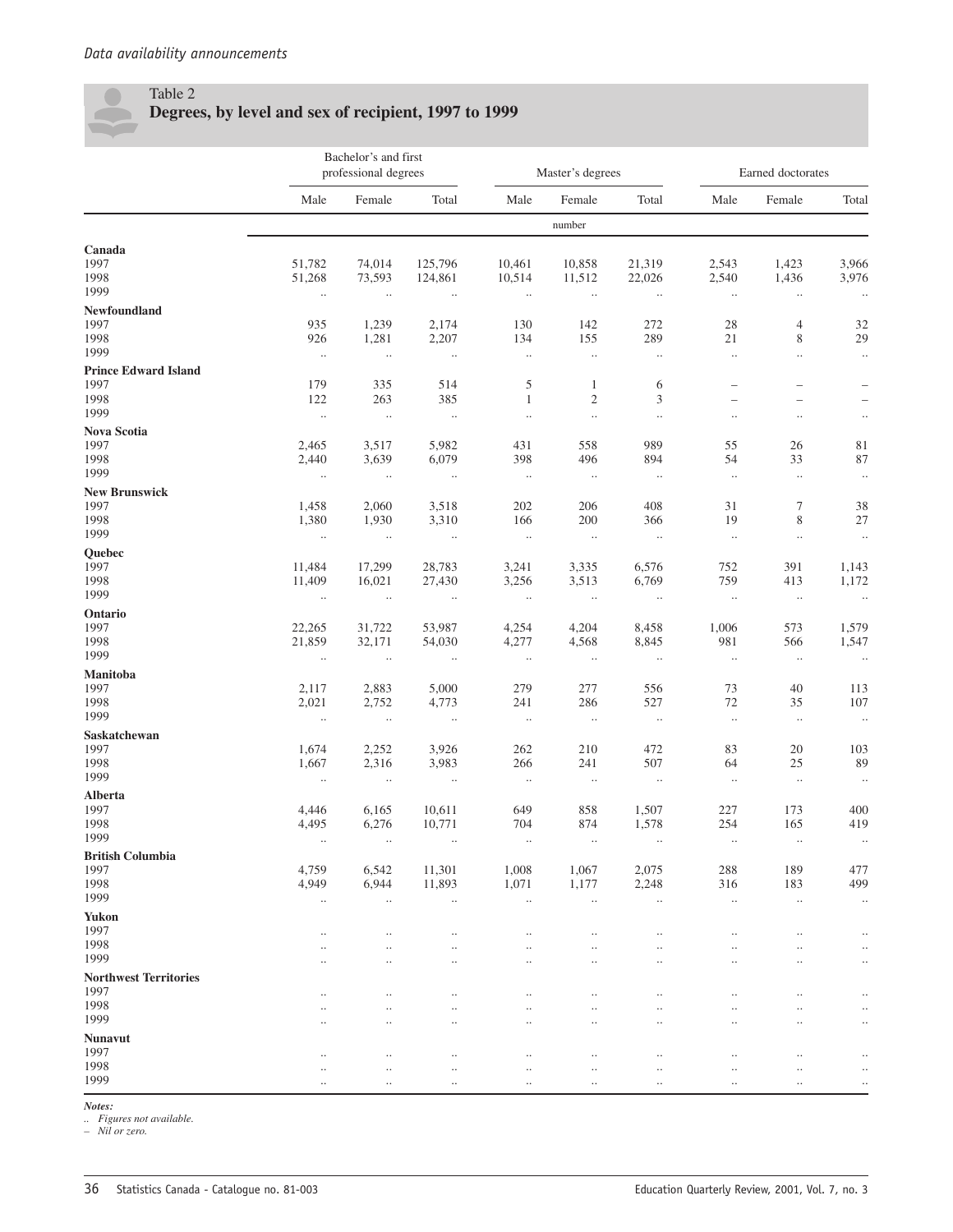

### Table 3 **Expenditures on education, by direct source of funds, 1997–1998 to 2000–2001**

|                             | Total                  | Local<br>governments     | Provincial and<br>territorial<br>governments | Federal<br>government <sup>1</sup> | Non-govern-<br>mental (private)<br>sources |
|-----------------------------|------------------------|--------------------------|----------------------------------------------|------------------------------------|--------------------------------------------|
|                             |                        |                          | \$ thousands                                 |                                    |                                            |
| Canada                      |                        |                          |                                              |                                    |                                            |
| 1997-1998                   | 62,026,694             | 12,840,941               | 31,941,188                                   | 6,667,568                          | 10,576,997                                 |
| 1998-1999P                  | 65,478,810             | 9,230,431                | 39,226,935                                   | 5,738,792                          | 11,282,652                                 |
| $1999 - 2000$ <sup>e</sup>  | 66,096,483             | 9,597,576                | 39,056,937                                   | 5,880,671                          | 11,561,299                                 |
| $2000 - 2001$ <sup>e</sup>  | 66,256,410             | 9,893,292                | 38,987,348                                   | 5,610,368                          | 11,765,402                                 |
| Newfoundland                |                        |                          |                                              |                                    |                                            |
| 1997-1998                   | 1,313,685              | $\overline{\phantom{0}}$ | 720,266                                      | 426,930                            | 166,489                                    |
| 1998-1999P                  | 1,149,394              |                          | 753,660                                      | 222,556                            | 173,178                                    |
| $1999 - 2000$ <sup>e</sup>  | 1,167,872              |                          | 757,516                                      | 232,706                            | 177,650                                    |
| $2000 - 2001$ <sup>e</sup>  | 1,168,135              |                          | 763,138                                      | 223,819                            | 181,178                                    |
| <b>Prince Edward Island</b> |                        |                          |                                              |                                    |                                            |
| 1997-1998                   | 262,595                |                          | 166,942                                      | 57,552                             | 38,101                                     |
| 1998-1999P                  | 255,839                |                          | 179,353                                      | 33,258                             | 43,228                                     |
| $1999 - 2000$ <sup>e</sup>  | 246,827                |                          | 173,901                                      | 32,505                             | 40,421                                     |
| $2000 - 2001$ <sup>e</sup>  | 253,809                |                          | 181,060                                      | 31,486                             | 41,263                                     |
| Nova Scotia                 |                        |                          |                                              |                                    |                                            |
| 1997-1998                   | 1,708,685              | 139,305                  | 985,353                                      | 276,648                            | 307,379                                    |
| 1998-1999P                  | 1,840,908              | 144,184                  | 1,131,931                                    | 220,049                            | 344,744                                    |
| $1999 - 2000$ <sup>e</sup>  | 1,871,434              | 147,493                  | 1,136,242                                    | 233,054                            | 354,645                                    |
| $2000 - 2001$ <sup>e</sup>  | 1,855,404              | 150,063                  | 1,102,789                                    | 224,552                            | 378,000                                    |
| <b>New Brunswick</b>        |                        |                          |                                              |                                    |                                            |
| 1997-1998                   | 1,495,653              |                          | 1,085,445                                    | 229,136                            | 181,072                                    |
| 1998-1999P                  | 1,474,210              | 63                       | 1,103,962                                    | 165,417                            | 204,768                                    |
| $1999 - 2000$ <sup>e</sup>  | 1,550,374              | 63                       | 1,165,163                                    | 175,211                            | 209,937                                    |
| $2000 - 2001$ <sup>e</sup>  | 1,566,505              | 63                       | 1,180,136                                    | 167,400                            | 218,906                                    |
| Quebec                      |                        |                          |                                              |                                    |                                            |
| 1997-1998                   | 14, 177, 341           | 926,505                  | 9,676,585                                    | 1,329,201                          | 2,245,050                                  |
| 1998-1999P                  | 14,916,774             | 1,015,395                | 10,433,353                                   | 1,258,573                          | 2,209,453                                  |
| $1999 - 2000$ <sup>e</sup>  | 15,528,549             | 1,112,827                | 10,838,588                                   | 1,292,497                          | 2,284,637                                  |
| $2000 - 2001$ <sup>e</sup>  | 15,868,534             | 1,219,229                | 11,065,913                                   | 1,240,244                          | 2,343,148                                  |
| Ontario                     |                        |                          |                                              |                                    |                                            |
| 1997-1998                   | 23,671,958             | 8,055,100                | 9,579,610                                    | 1,860,779                          | 4,176,469                                  |
| 1998-1999P                  | 25,636,086             | 4,350,675                | 15,130,766                                   | 1,595,195                          | 4,559,450                                  |
| $1999 - 2000$ <sup>e</sup>  | 25,029,753             | 4,516,135                | 14,148,872                                   | 1,643,775                          | 4,720,971                                  |
| $2000 - 2001$ <sup>e</sup>  | 24,279,727             | 4,616,143                | 13,320,523                                   | 1,589,789                          | 4,753,272                                  |
| <b>Manitoba</b>             |                        |                          |                                              | 417,806                            | 332,149                                    |
| 1997-1998<br>1998-1999P     | 2,416,083<br>2,549,316 | 559,939<br>579,116       | 1,106,189                                    | 379,247                            | 364,483                                    |
| 1999-2000 <sup>e</sup>      |                        | 602,521                  | 1,226,470                                    |                                    | 383,548                                    |
| $2000 - 2001$ <sup>e</sup>  | 2,644,808<br>2,742,671 | 633,782                  | 1,274,171<br>1,344,650                       | 384,568<br>378,997                 | 385,242                                    |
|                             |                        |                          |                                              |                                    |                                            |
| Saskatchewan<br>1997-1998   | 2,212,350              | 552,987                  | 959,733                                      | 447,097                            | 252,533                                    |
| 1998-1999P                  | 2,282,994              | 566,314                  | 1,018,638                                    | 430,002                            | 268,040                                    |
| $1999 - 2000$ <sup>e</sup>  | 2,325,435              | 597,212                  | 1,055,357                                    | 414,329                            | 258,537                                    |
| $2000 - 2001$ <sup>e</sup>  | 2,416,923              | 629,175                  | 1,115,094                                    | 405,026                            | 267,628                                    |
| <b>Alberta</b>              |                        |                          |                                              |                                    |                                            |
| 1997-1998                   | 5,903,227              | 1,360,704                | 2,788,505                                    | 561,165                            | 1,192,853                                  |
| 1998-1999P                  | 6,423,402              | 1,290,442                | 3,264,099                                    | 500,705                            | 1,368,156                                  |
| $1999 - 2000$ <sup>e</sup>  | 6,714,155              | 1,302,689                | 3,506,286                                    | 520,160                            | 1,385,020                                  |
| $2000 - 2001$ <sup>e</sup>  | 6,876,906              | 1,315,456                | 3,637,047                                    | 510,772                            | 1,413,631                                  |
|                             |                        |                          |                                              |                                    |                                            |

*S*ee *not*e*s at* e*nd of tabl*e*.*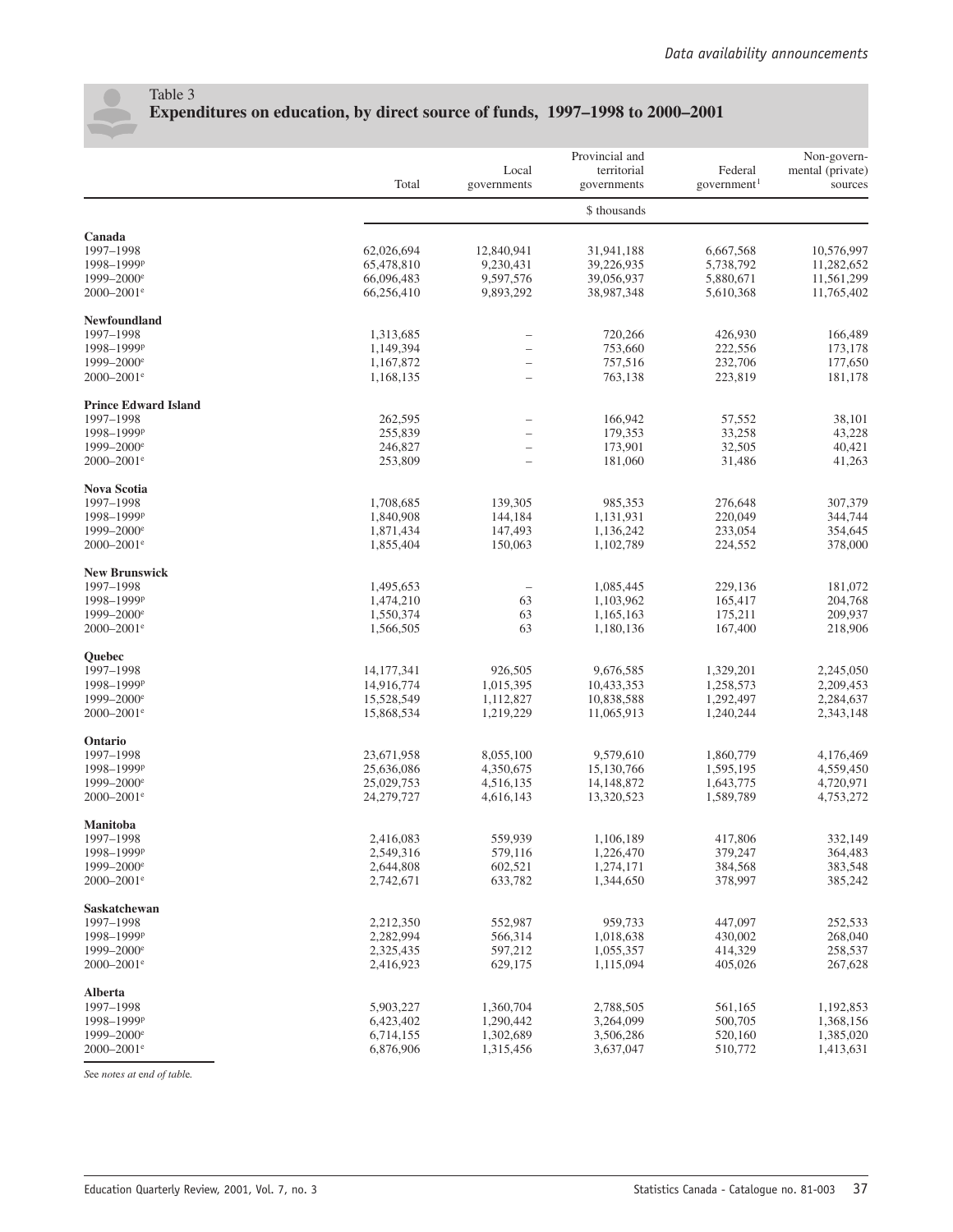### Table 3 **Expenditures on education, by direct source of funds, 1997–1998 to 2000–2001** (concluded)

|                              | Total     | Local<br>governments | Provincial and<br>territorial<br>governments | Federal<br>government <sup>1</sup> | Non-govern-<br>mental (private)<br>sources |
|------------------------------|-----------|----------------------|----------------------------------------------|------------------------------------|--------------------------------------------|
|                              |           |                      | \$ thousands                                 |                                    |                                            |
| <b>British Columbia</b>      |           |                      |                                              |                                    |                                            |
| 1997-1998                    | 8,209,085 | 1,235,495            | 4,497,700                                    | 809,273                            | 1,666,617                                  |
| 1998-1999P                   | 8,324,220 | 1,273,021            | 4,616,451                                    | 707,953                            | 1,726,795                                  |
| $1999 - 2000$ <sup>e</sup>   | 8,350,141 | 1,306,872            | 4,612,395                                    | 705,258                            | 1,725,616                                  |
| 2000-2001 <sup>e</sup>       | 8,638,243 | 1,316,996            | 4,871,543                                    | 687,745                            | 1,761,959                                  |
| <b>Yukon</b>                 |           |                      |                                              |                                    |                                            |
| 1997-1998                    | 111,808   | 272                  | 97,342                                       | 5,998                              | 8,196                                      |
| 1998-1999P                   | 105,545   | 240                  | 92,695                                       | 6,029                              | 6,581                                      |
| 1999-2000 <sup>e</sup>       | 110,811   | 272                  | 97,391                                       | 6,075                              | 7,073                                      |
| 2000-2001 <sup>e</sup>       | 107,865   | 272                  | 96,824                                       | 3,404                              | 7,365                                      |
| <b>Northwest Territories</b> |           |                      |                                              |                                    |                                            |
| 1997-1998                    | 300,339   | 10,634               | 277,518                                      | 2,132                              | 10,055                                     |
| 1998-1999P                   | 301,894   | 10,981               | 275,557                                      | 2,561                              | 12,795                                     |
| $1999 - 2000$ <sup>e</sup>   | 191,876   | 6,071                | 172,857                                      | 2,731                              | 10,217                                     |
| $2000 - 2001$ <sup>e</sup>   | 205,645   | 6,727                | 187,036                                      | 1,156                              | 10,726                                     |
| <b>Nunavut</b>               |           |                      |                                              |                                    |                                            |
| 1997-1998                    |           |                      |                                              |                                    |                                            |
| 1998-1999P                   |           | $\ddotsc$            | $\cdot$                                      | $\ddots$                           |                                            |
| 1999-2000 <sup>e</sup>       | 125,685   | 5,421                | 118,198                                      | 80                                 | 1,986                                      |
| $2000 - 2001$ <sup>e</sup>   | 129,072   | 5,386                | 121,595                                      | 80                                 | 2,011                                      |
| Other <sup>2</sup>           |           |                      |                                              |                                    |                                            |
| 1997-1998                    | 243,885   |                      |                                              | 243,851                            | 34                                         |
| 1998-1999P                   | 218,228   |                      | $\overline{\phantom{0}}$                     | 217,247                            | 981                                        |
| $1999 - 2000$ <sup>e</sup>   | 238,763   |                      |                                              | 237,722                            | 1,041                                      |
| $2000 - 2001$ <sup>e</sup>   | 146,971   |                      |                                              | 145,898                            | 1,073                                      |

*Notes:*

*.. Figures not available.*

*– Nil or zero.*

1. Excludes federal contributions to provincial governments for Official Languages in Education programs and for postsecondary education under Established Program Financing.<br>2. Includes Canada's spending on education in fo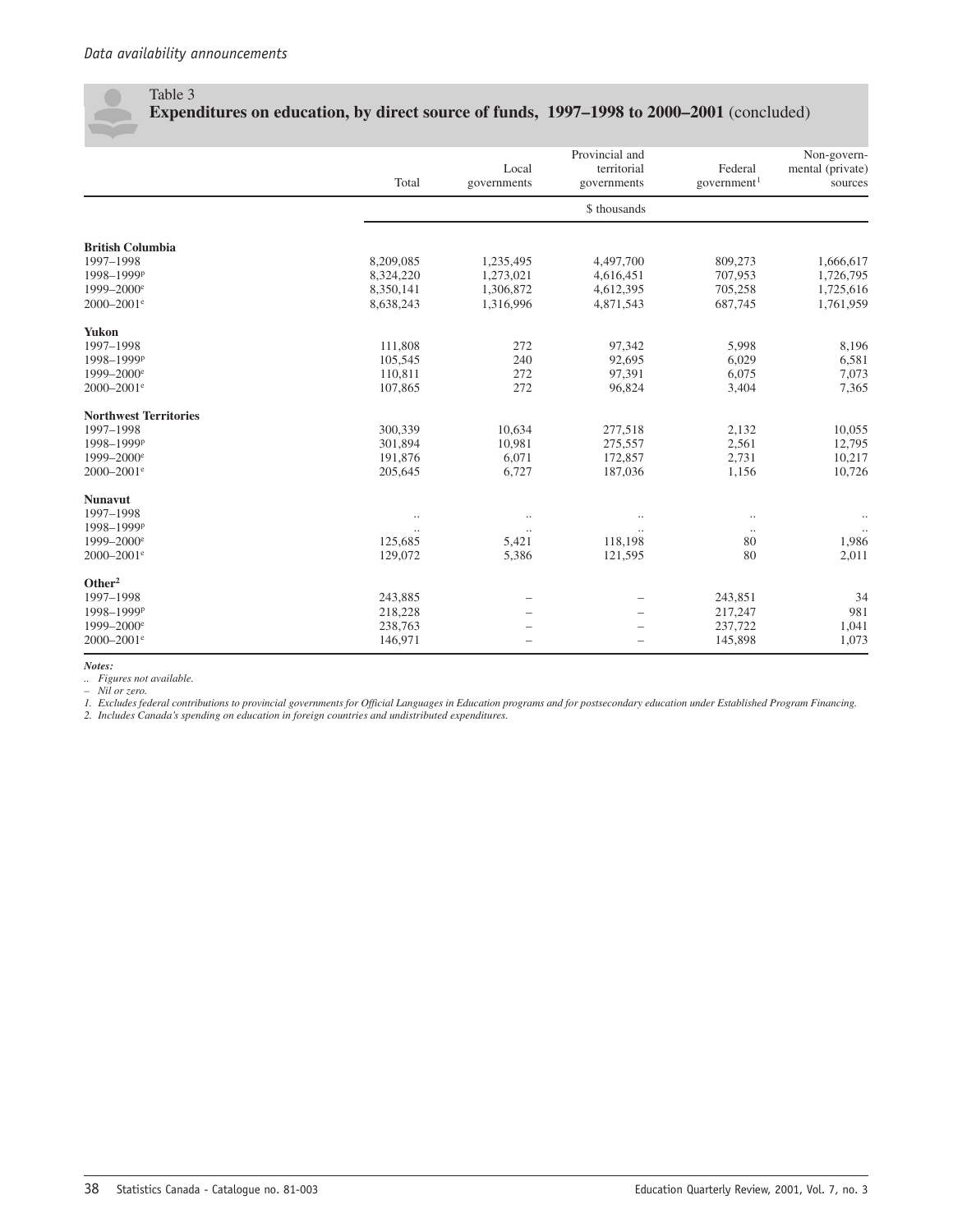

### Table 4 **Expenditures on education, by level, 1997–1998 to 2000–2001**

|                             |                        |                                       |                      | Postsecondary <sup>2</sup> |                    |                          |  |
|-----------------------------|------------------------|---------------------------------------|----------------------|----------------------------|--------------------|--------------------------|--|
|                             | Total                  | Elementary-<br>secondary <sup>1</sup> | Community<br>college | University                 | Subtotal           | Trade level <sup>3</sup> |  |
|                             |                        |                                       |                      | \$ thousands               |                    |                          |  |
| Canada                      |                        |                                       |                      |                            |                    |                          |  |
| 1997-1998                   | 62,026,694             | 37,163,556                            | 4,689,529            | 12,220,255                 | 16,909,784         | 7,953,354                |  |
| 1998-1999P                  | 65,478,810             | 39,638,983                            | 4,782,730            | 12,808,431                 | 17,591,161         | 8,248,666                |  |
| 1999-2000 <sup>e</sup>      | 66,096,483             | 38, 545, 178                          | 5,100,948            | 13,662,932                 | 18,763,880         | 8,787,425                |  |
| 2000-2001 <sup>e</sup>      | 66,256,410             | 39,495,043                            | 4,923,230            | 13,168,272                 | 18,091,502         | 8,669,865                |  |
| Newfoundland                |                        |                                       |                      |                            |                    |                          |  |
| 1997-1998                   | 1,313,685              | 564,714                               | 36,542               | 239,010                    | 275,552            | 473,419                  |  |
| 1998-1999P                  | 1,149,394              | 583,394                               | 40,760               | 249,319                    | 290,079            | 275,921                  |  |
| 1999-2000 <sup>e</sup>      | 1,167,872              | 555,186                               | 46,769               | 267,163                    | 313,932            | 298,754                  |  |
| 2000-2001 <sup>e</sup>      | 1,168,135              | 544,303                               | 50,595               | 272,164                    | 322,759            | 301,073                  |  |
| <b>Prince Edward Island</b> |                        |                                       |                      |                            |                    |                          |  |
| 1997-1998                   | 262,595                | 127,047                               | 27,418               | 45,741                     | 73,159             | 62,389                   |  |
| 1998-1999P                  | 255,839                | 143,247                               | 19,476               | 48,969                     | 68,445             | 44,147                   |  |
| 1999-2000 <sup>e</sup>      | 246,827                | 137,134                               | 18,502               | 49,579                     | 68,081             | 41,612                   |  |
| 2000-2001 <sup>e</sup>      | 253,809                | 140,903                               | 19,688               | 51,098                     | 70,786             | 42,120                   |  |
|                             |                        |                                       |                      |                            |                    |                          |  |
| Nova Scotia                 |                        |                                       |                      |                            |                    |                          |  |
| 1997-1998                   | 1,708,685              | 920,575                               | 73,749               | 465,129                    | 538,878            | 249,232                  |  |
| 1998-1999P                  | 1,840,908              | 1,026,563                             | 78,201               | 521,963                    | 600,164            | 214,181                  |  |
| 1999-2000 <sup>e</sup>      | 1,871,434              | 1,016,415                             | 81,316               | 554,475                    | 635,791            | 219,228                  |  |
| 2000-2001 <sup>e</sup>      | 1,855,404              | 997,429                               | 81,395               | 563,341                    | 644,736            | 213,239                  |  |
| <b>New Brunswick</b>        |                        |                                       |                      |                            |                    |                          |  |
| 1997-1998                   | 1,495,653              | 847,354                               | 66,852               | 322,776                    | 389,628            | 258,671                  |  |
| 1998-1999P                  | 1,474,210              | 862,130                               | 64,515               | 334,211                    | 398,726            | 213,354                  |  |
| 1999-2000 <sup>e</sup>      | 1,550,374              | 885,708                               | 64,360               | 354,557                    | 418,917            | 245,749                  |  |
| 2000-2001 <sup>e</sup>      | 1,566,505              | 892,692                               | 65,074               | 354,980                    | 420,054            | 253,759                  |  |
| Quebec                      |                        |                                       |                      |                            |                    |                          |  |
| 1997-1998                   | 14,177,341             | 7,600,775                             | 1,970,277            | 3,122,538                  | 5,092,815          | 1,483,751                |  |
| 1998-1999P                  | 14,916,774             | 7,749,828                             | 1,931,869            | 3,116,067                  | 5,047,936          | 2,119,010                |  |
| 1999-2000 <sup>e</sup>      | 15,528,549             | 8,260,028                             | 1,960,681            | 3,118,554                  | 5,079,235          | 2,189,286                |  |
| 2000-2001 <sup>e</sup>      | 15,868,534             | 8,604,722                             | 1,968,014            | 3,022,225                  | 4,990,239          | 2,273,573                |  |
| Ontario                     |                        |                                       |                      |                            |                    |                          |  |
| 1997-1998                   | 23,671,958             | 15,502,879                            | 1,363,805            | 4,367,105                  | 5,730,910          | 2,438,169                |  |
| 1998-1999P                  | 25,636,086             | 17,108,411                            | 1,445,817            | 4,722,902                  | 6,168,719          | 2,358,956                |  |
| 1999-2000 <sup>e</sup>      | 25,029,753             | 15,310,173                            | 1,712,466            | 5,425,848                  | 7,138,314          | 2,581,266                |  |
| 2000-2001 <sup>e</sup>      | 24,279,727             | 15,455,759                            | 1,467,435            | 4,956,734                  | 6,424,169          | 2,399,799                |  |
| Manitoba                    |                        |                                       |                      |                            |                    |                          |  |
| 1997-1998                   | 2,416,083              | 1,616,574                             | 90,974               | 450,277                    | 541,251            | 258,258                  |  |
| 1998-1999P                  | 2,549,316              | 1,690,663                             | 92,399               | 496,009                    | 588,408            | 270,245                  |  |
| 1999-2000 <sup>e</sup>      | 2,644,808              | 1,750,788                             | 97,079               | 523,260                    | 620,339            | 273,681                  |  |
| 2000-2001 <sup>e</sup>      | 2,742,671              | 1,810,655                             | 108,748              | 544,340                    | 653,088            | 278,928                  |  |
|                             |                        |                                       |                      |                            |                    |                          |  |
| Saskatchewan                |                        |                                       |                      |                            |                    | 310,118                  |  |
| 1997-1998<br>1998-1999P     | 2,212,350<br>2,282,994 | 1,335,093<br>1,372,111                | 59,218<br>60,978     | 507,921<br>510,742         | 567,139<br>571,720 | 339,163                  |  |
| $1999 - 2000$ <sup>e</sup>  | 2,325,435              | 1,397,212                             | 64,822               | 526,089                    | 590,911            | 337,312                  |  |
| 2000-2001 <sup>e</sup>      | 2,416,923              | 1,461,674                             | 63,438               | 554,220                    | 617,658            | 337,591                  |  |
|                             |                        |                                       |                      |                            |                    |                          |  |
| <b>Alberta</b><br>1997-1998 | 5,903,227              | 3,528,301                             |                      |                            | 1,462,427          | 912,499                  |  |
| 1998-1999P                  | 6,423,402              | 3,871,761                             | 397,499<br>462,531   | 1,064,928<br>1,171,435     | 1,633,966          | 917,675                  |  |
| $1999 - 2000$ <sup>e</sup>  | 6,714,155              | 3,922,376                             | 430,772              | 1,160,280                  | 1,591,052          | 1,200,727                |  |
| 2000-2001 <sup>e</sup>      | 6,876,906              | 4,083,845                             | 458,859              | 1,199,017                  | 1,657,876          | 1,135,185                |  |
|                             |                        |                                       |                      |                            |                    |                          |  |

*S*ee *not*e*s at* e*nd of tabl*e*.*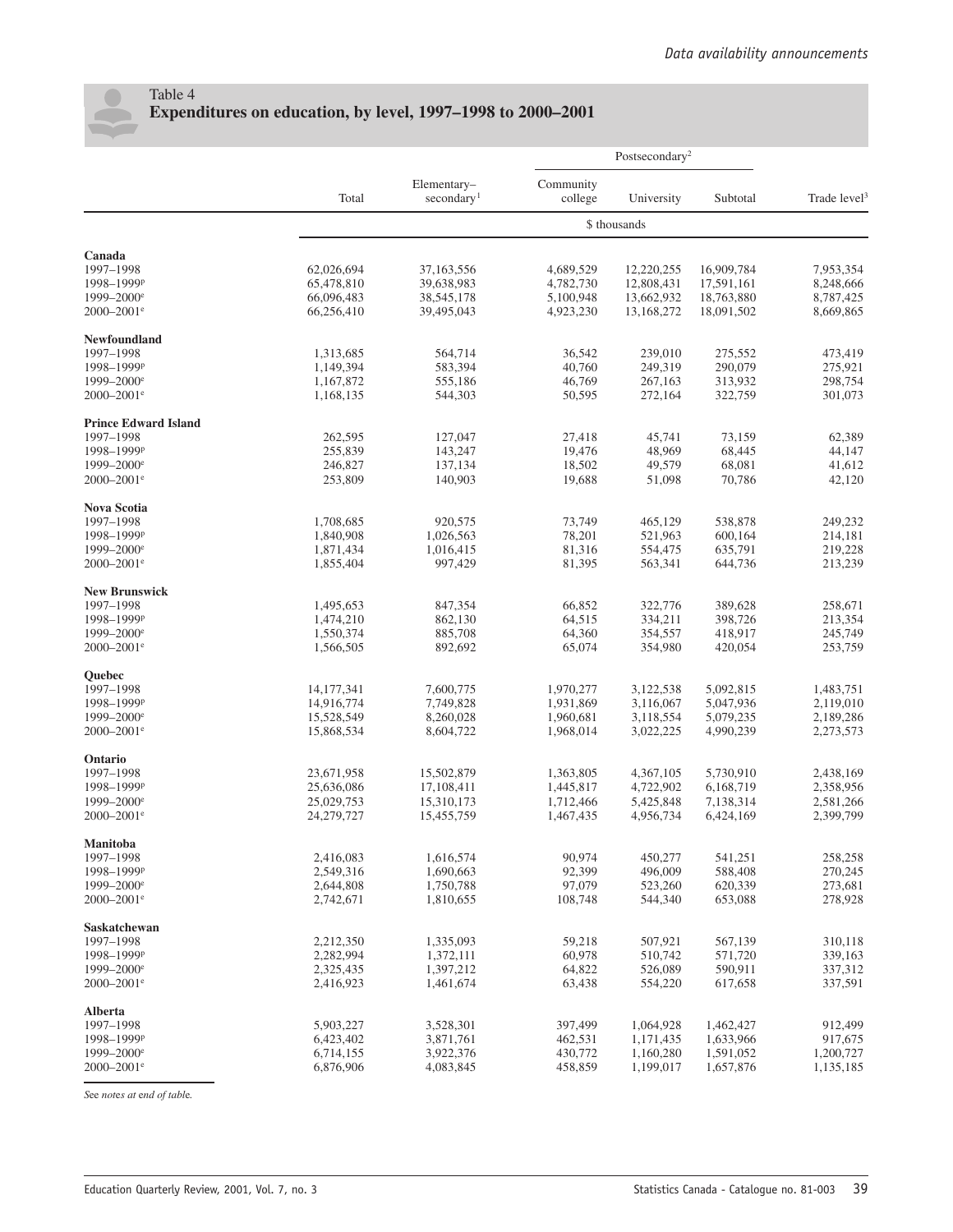### Table 4

### **Expenditures on education, by level, 1997–1998 to 2000–2001** (concluded)

|                                      |                    |                                       |                          | Postsecondary <sup>2</sup> |                          |                          |  |
|--------------------------------------|--------------------|---------------------------------------|--------------------------|----------------------------|--------------------------|--------------------------|--|
|                                      | Total              | Elementary-<br>secondary <sup>1</sup> | Community<br>college     | University                 | Subtotal                 | Trade level <sup>3</sup> |  |
|                                      |                    |                                       |                          | \$ thousands               |                          |                          |  |
| <b>British Columbia</b>              |                    |                                       |                          |                            |                          |                          |  |
| 1997-1998                            | 8,209,085          | 4,802,043                             | 550,665                  | 1,555,265                  | 2,105,930                | 1,301,112                |  |
| 1998-1999P                           | 8,324,220          | 4,898,530                             | 531,997                  | 1,543,268                  | 2,075,265                | 1,350,425                |  |
| 1999-2000 <sup>e</sup>               | 8,350,141          | 4,978,414                             | 554,416                  | 1,591,486                  | 2,145,902                | 1,225,825                |  |
| $2000 - 2001$ <sup>e</sup>           | 8,638,243          | 5,157,473                             | 571,491                  | 1,650,153                  | 2,221,644                | 1,259,126                |  |
| <b>Yukon</b>                         |                    |                                       |                          |                            |                          |                          |  |
| 1997-1998                            | 111,808            | 82,838                                | 7,383                    | 3,479                      | 10,862                   | 18,108                   |  |
| 1998-1999P                           | 105,545            | 77,516                                | 6,937                    | 3,835                      | 10,772                   | 17,257                   |  |
| $1999 - 2000$ <sup>e</sup>           | 110,811            | 81,424                                | 7,121                    | 2,651                      | 9,772                    | 19,615                   |  |
| $2000 - 2001$ <sup>e</sup>           | 107,865            | 80,549                                | 7,223                    | $\ldots$                   | 7,223                    | 20,093                   |  |
| <b>Northwest Territories</b>         |                    |                                       |                          |                            |                          |                          |  |
| 1997-1998                            | 300,339            | 211,662                               | 42,671                   | 3,953                      | 46,624                   | 42,053                   |  |
| 1998-1999P                           | 301,894            | 207,361                               | 44,372                   | 4,344                      | 48,716                   | 45,817                   |  |
| $1999 - 2000$ <sup>e</sup>           | 191,876            | 99,823                                | 45,021                   | 1,343                      | 46,364                   | 45,689                   |  |
| $2000 - 2001$ <sup>e</sup>           | 205,645            | 110,974                               | 48,359                   | $\cdot$                    | 48,359                   | 46,312                   |  |
| <b>Nunavut</b>                       |                    |                                       |                          |                            |                          |                          |  |
| 1997-1998                            | $\cdot$ .          | $\ldots$                              |                          |                            | $\ldots$                 |                          |  |
| 1998-1999P<br>1999-2000 <sup>e</sup> | $\cdot$<br>125.685 | $\ddotsc$                             | $\ddot{\phantom{0}}$     |                            | $\ddotsc$                |                          |  |
| $2000 - 2001$ <sup>e</sup>           | 129,072            | 92,702<br>96,255                      | 13,431<br>12,911         | $\overline{\phantom{0}}$   | 13,431                   | 19,552<br>19,906         |  |
|                                      |                    |                                       |                          | $\overline{\phantom{0}}$   | 12,911                   |                          |  |
| Other <sup>4</sup>                   |                    |                                       |                          |                            |                          |                          |  |
| 1997-1998                            | 243,885            | 23,701                                | 2,476                    | 72,133                     | 74,609                   | 145,575                  |  |
| 1998-1999P                           | 218,228            | 47,468                                | 2,878                    | 85,367                     | 88,245                   | 82,515                   |  |
| $1999 - 2000$ <sup>e</sup>           | 238,763            | 57,795                                | 4,192                    | 87,647                     | 91,839                   | 89,129                   |  |
| $2000 - 2001$ <sup>e</sup>           | 146,971            | 57,810                                | $\overline{\phantom{0}}$ |                            | $\overline{\phantom{0}}$ | 89,161                   |  |

*Notes:*

*.. Figures not available.*

*– Nil or zero.*

*1. Includes public and private schools. Public includes: (i) federal schools and schools for the visually and hearing impaired; (ii) provincial and federal department spending on elementary-secondary education; (iii) academic education in federal penitentiaries and provincial reform schools; and (iv) departmental administration.*

*2. Expenditures on postsecondary education include: (i) operating and capital expenditures of universities, community colleges and similar institutions, and postsecondary programs in nursing schools; (ii) student aid, scholarships and bursaries; and (iii) direct expenditures by federal and provincial governments.*

*3. Expenditures on vocational training include: (i) training sponsored by Human Resources Development Canada; (ii) federal expenditures on language courses; (iii) vocational training in federal penitentiaries and provincial reformatory schools; (iv) various training courses set by federal and provincial authorities; and (v) private trade schools, art schools, music schools, etc.*

*4. Includes Canada's spending on education in foreign countries and undistributed expenditures.*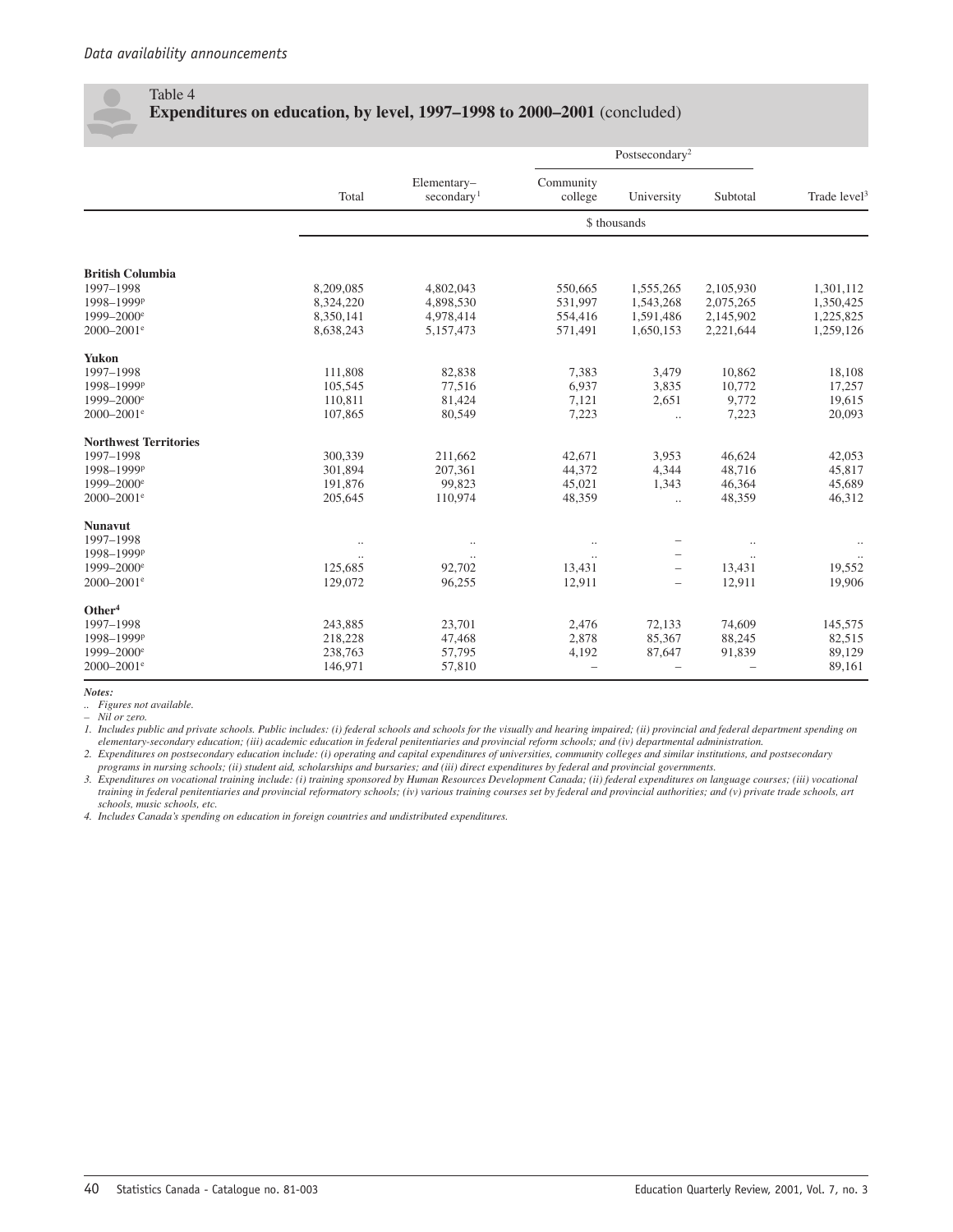# <span id="page-42-0"></span>Education<br>at a glance

*This section provides a series of social, economic and education indicators for Canada and the provinces/territories. Included are key statistics on the characteristics of the student and staff populations, educational attainment, public expenditures on education, labour force employed in education, and educational outcomes.*

### Table 1

**Education indicators, Canada, 1981 to 1999**

| Indicator <sup>1</sup>                                                             | 1981                 | 1986           | 1991            | 1992         | 1993         | 1994         | 1995               | 1996               | 1997            | 1998                 | 1999                 |
|------------------------------------------------------------------------------------|----------------------|----------------|-----------------|--------------|--------------|--------------|--------------------|--------------------|-----------------|----------------------|----------------------|
|                                                                                    | thousands            |                |                 |              |              |              |                    |                    |                 |                      |                      |
| <b>Social context</b>                                                              |                      |                |                 |              |              |              |                    |                    |                 |                      |                      |
| Population aged 0-3                                                                | 1,448.7              | 1,475.0        | 1,573.4         | 1,601.7      | 1,610.6      | 1,596.1      | 1,595.1            | 1,578.6            | 1,560.7         | 1,550.7              | 1,453.9              |
| Population aged 4-17                                                               | 5,480.3              | 5,204.7        | 5,395.4         | 5,437.7      | 5,484.7      | 5,536.4      | 5,620.7            | 5,691.4            | 5,754.0         | 5,795.7              | 5,725.6              |
| Population aged 18-24                                                              | 3,493.1              | 3,286.3        | 2,886.1         | 2,869.2      | 2,869.6      | 2,852.0      | 2,823.4            | 2,816.8            | 2,833.0         | 2,865.4              | 2,895.9              |
| Total population                                                                   | 24,900.0             | 26,203.8       | 28,120.1        | 28,542.2     | 28,940.6     | 29,248.1     | 29,562.5           | 29,963.7           | 30,358.5        | 30,747.0             | 30,553.8             |
| Youth immigration <sup>r</sup>                                                     | 42.8                 | 25.9           | 61.2            | 61.2         | 73.1         | 68.3         | 65.9               | 66.3               | 70.4            | 61.2                 | $\ddotsc$            |
|                                                                                    | $\%$                 |                |                 |              |              |              |                    |                    |                 |                      |                      |
| Lone-parent families                                                               | 16.6                 | 18.8           | 15.3            | 14.4         | 14.8         | 14.9         | 15.1               | 14.8               | 14.9            |                      |                      |
| <b>Economic context</b>                                                            |                      |                |                 |              |              |              |                    |                    |                 |                      |                      |
| GDP: Real annual percentage change                                                 | 4.0                  | 3.1            | $-1.8$          | $-0.6$       | 2.2          | 4.1          | 2.3                | 1.5                |                 |                      |                      |
| CPI: Annual percentage change                                                      | 12.4                 | 4.2            | 5.6             | 1.5          | 1.8          | 0.2          | 2.2                | 1.7                | 1.7             | 1.0                  | 1.9                  |
| Employment rate                                                                    | 60.0                 | 59.6           | 59.7            | 58.4         | 58.0         | 58.4         | 58.8               | 58.5               | 59.0            | 59.7                 | 60.6                 |
| Unemployment rate                                                                  | 7.6                  | 9.7            | 10.3            | 11.2         | 11.4         | 10.4         | 9.4                | 9.7                | 9.1             | 8.3                  | 7.6                  |
| Student employment rate                                                            | $\ddot{\phantom{a}}$ | 34.4           | 38.0            | 35.1         | 34.0         | 34.2         | 33.3               | 34.8               | $32.5^2$        | $\ddotsc$            | $\ddotsc$            |
| Families below low income cut-offs:<br>Two-parent families<br>Lone-parent families | 10.2<br>48.4         | 10.9<br>52.5   | 10.8<br>55.4    | 10.6<br>52.3 | 12.2<br>55.0 | 11.5<br>53.0 | 12.8<br>53.0       | 11.8<br>56.8       | 12.0<br>51.1    |                      | $\ddot{\phantom{a}}$ |
| <b>Enrolments</b>                                                                  |                      |                |                 |              |              |              | thousands          |                    |                 |                      |                      |
| Elementary/secondary schools                                                       | 5,024.2              | 4,938.0        | 5,218.2         | 5,284.1      | 5,327.8      | 5,362.8      | 5,441.4            | 5,414.6            | 5,386.3         | $5,483.9^e$          | $5,524.9^e$          |
|                                                                                    |                      |                |                 |              |              |              | $\%$               |                    |                 |                      |                      |
| Percentage in private schools                                                      | 4.3                  | 4.6            | 4.7             | 4.9          | 5.0          | 5.1          | 5.1                | 5.2                | 5.3             | 5.3 <sup>e</sup>     |                      |
|                                                                                    |                      |                |                 |              |              |              | thousands          |                    |                 |                      |                      |
| College/trade/vocational, full-time <sup>3</sup>                                   | $\ddot{\phantom{a}}$ | 238.1          | 275.9           | 266.7        | 306.5        | 298.5        | 269.1              | $266.4^e$          | $264.5^{\circ}$ | $\ddot{\phantom{a}}$ | $\ddot{\phantom{a}}$ |
| College/postsecondary, full-time                                                   | 273.4                | 321.5          | 349.1           | 364.6        | 369.2r       | 380.0r       | 391.3 <sup>r</sup> | 397.3 <sup>r</sup> | 398.6           | 403.5r               | $409.4^{\circ}$      |
| College/postsecondary, part-time <sup>4</sup>                                      | $\ddot{\phantom{a}}$ | $96.4^{\circ}$ | $125.7^{\circ}$ | $106.6^e$    | 98.4         | 90.8         | 87.7               | 87.1               | 91.6            | 91.4                 |                      |

*See notes at end of this table.*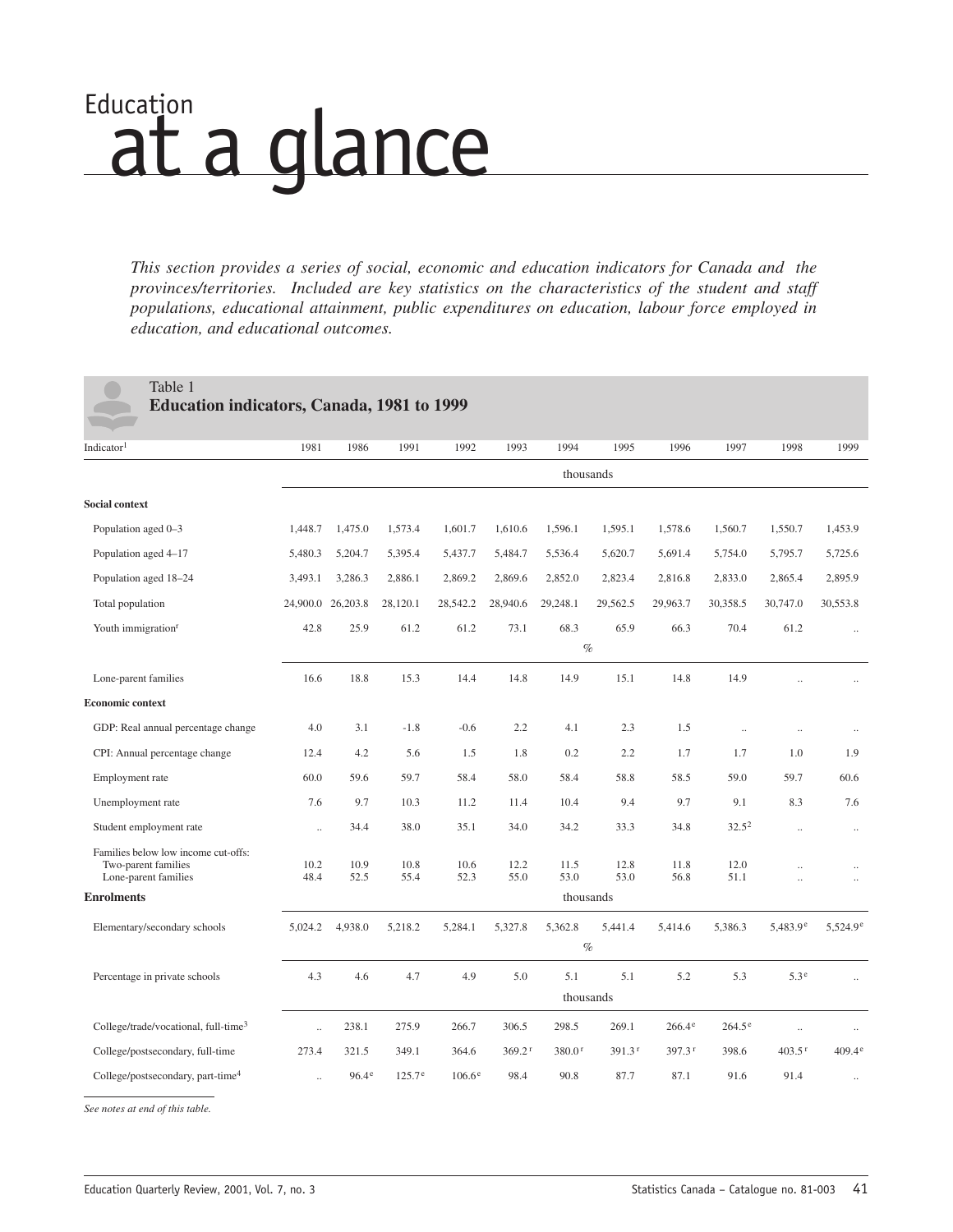### Table 1 **Education indicators, Canada, 1981 to 1999** (concluded)

| Indicator <sup>1</sup>                       | 1981                 | 1986                 | 1991              | 1992              | 1993              | 1994                 | 1995                 | 1996                 | 1997                  | 1998                 | 1999                 |
|----------------------------------------------|----------------------|----------------------|-------------------|-------------------|-------------------|----------------------|----------------------|----------------------|-----------------------|----------------------|----------------------|
|                                              |                      |                      |                   |                   |                   | thousands            |                      |                      |                       |                      |                      |
| Full-time university                         | 401.9                | 475.4                | 554.0             | 569.5             | 574.3             | 575.7                | 573.2                | 573.6                | $573.1$ <sup>r</sup>  | 580.4                |                      |
| Part-time university                         | 251.9                | 287.5                | 313.3             | 316.2             | 300.3             | 283.3                | 273.2                | 256.1                | 249.7                 | 246.0                | $\ddot{\phantom{a}}$ |
| Adult education and training                 | $\ldots$             | $\ldots$             | 5,504             |                   | 5,842             | $\ddotsc$            | $\ddotsc$            | $\ddotsc$            | 6,069                 |                      | $\ddot{\phantom{0}}$ |
|                                              |                      |                      |                   |                   |                   |                      | $\%$                 |                      |                       |                      |                      |
| Participation rate                           | $\ddot{\phantom{a}}$ | $\ddot{\phantom{a}}$ | 27                | $\ddotsc$         | 28                | $\ddot{\phantom{a}}$ | $\ddot{\phantom{a}}$ | $\ddot{\phantom{a}}$ | 26                    | $\ddot{\phantom{a}}$ | $\ddot{\phantom{a}}$ |
| <b>Graduates</b>                             |                      |                      |                   |                   |                   | thousands            |                      |                      |                       |                      |                      |
| Secondary schools <sup>5</sup>               | $\ldots$             | $\ddotsc$            | 260.7             | 272.9             | 281.4             | 280.4                | 295.3                | 300.2r               | 296.4r                | 300.8 <sup>e</sup>   | $\ddotsc$            |
| College/trade/vocational <sup>6</sup>        | $\ddot{\phantom{a}}$ | 145.0                | 159.7             | 158.8             | 163.9             | 151.1                | 144.2                | $141.5^{\circ}$      | $138.7^e$             | $\ddotsc$            |                      |
| College/postsecondary                        | 71.8                 | 82.4                 | 85.9              | 92.5              | 95.2              | 97.2                 | 100.9                | 105.0                | $105.9^e$             | $\ddot{\phantom{a}}$ | $\ddot{\phantom{a}}$ |
| University/Bachelor's                        | 84.9                 | 101.7                | 114.8             | 120.7             | 123.2             | 126.5                | 127.3                | 128.0                | 125.8                 | 124.9                | $\ddotsc$            |
| University/Master's                          | 12.9                 | 15.9                 | 18.0              | 19.4              | 20.8              | 21.3                 | 21.4                 | 21.6                 | 21.3                  | 22.0                 | $\ddotsc$            |
| University/Doctorate                         | 1.8                  | 2.2                  | 2.9               | 3.1               | $3.4^e$           | 3.6                  | 3.7                  | 3.9                  | 4.0                   | 4.0                  | $\ddot{\phantom{a}}$ |
| <b>Full-time educators</b>                   |                      |                      |                   |                   |                   |                      |                      |                      |                       |                      |                      |
| Elementary/secondary schools                 | 274.6                | 269.9                | 302.6             | 301.8             | 295.4             | $295.7^{\circ}$      | $298.7^{\circ}$      | $294.4^{\circ}$      | $296.8^{\circ}$       | $295.9^{\circ}$      | $295.9^{\circ}$      |
| College/postsecondary/trade/<br>vocational   | 26.8 <sup>7</sup>    | 30.6 <sup>7</sup>    | 31.7 <sup>7</sup> | 31.87             | $32.2^7$          | 31.0 <sup>7</sup>    | 30.9 <sup>r</sup>    | 31.5 <sup>r</sup>    | 31.0 <sup>r</sup>     | $32.1^e$             |                      |
| University                                   | 33.6                 | 35.4                 | 36.8              | 37.3              | 36.9              | 36.4                 | 36.0                 | 34.6                 | 33.7                  | 33.7 <sup>e</sup>    | $\ddotsc$            |
|                                              |                      |                      |                   |                   |                   | ratio                |                      |                      |                       |                      |                      |
| Elementary/secondary pupil-educator<br>ratio | 17.0                 | 16.5                 | 15.5              | 15.7 <sup>e</sup> | 16.1 <sup>e</sup> | 16.1 <sup>e</sup>    | 16.1 <sup>e</sup>    | 16.3 <sup>e</sup>    | 16.3 <sup>e</sup>     | 16.5 <sup>e</sup>    | 16.6 <sup>e</sup>    |
| <b>Education expenditures</b>                |                      |                      |                   |                   |                   | \$ millions          |                      |                      |                       |                      |                      |
| Elementary/secondary                         |                      | 16,703.2 22,968.0    | 33,444.9          | 34,774.5          | 35,582.3          | 35,936.0             | 36,424.7             | 36,744.7             | 36,973.1 <sup>p</sup> | $37,453.8^e$         | $37,498.9^e$         |
| Vocational                                   | 1,601.2              | 3,275.1              | 4,573.8           | 5,380.9           | 5,631.2           | 6,559.0              | 6,185.2              | 5,301.8              | 5,896.9P              | $5,903.4^e$          | $6,229.6^{\circ}$    |
| College                                      | 2,088.1              | 2,999.0              | 3,870.7           | 4,075.3           | 4,105.9           | 4,207.1              | 4,531.8              | 4,477.9              | 4,642.0 <sup>p</sup>  | 4,808.9e             | $5,261.7^e$          |
| University                                   | 4,980.7              | 7,368.7              | 11,254.8          | 11,569.8          | 11,736.8          | 11,857.9             | 11,802.0             | 11,600.7             | 12,255.4 <sup>P</sup> | 12,660.5             | $12,874.9^e$         |
| Total education expenditures                 | 25,373.2 36,610.8    |                      | 53,144.2          | 55,800.5          | 57,056.2          | 58,560.0             | 58,943.7             | 58,125.1             | 59,767.4P             | 60,826.6             | 61,865.1             |
|                                              |                      |                      |                   |                   |                   |                      | $\%$                 |                      |                       |                      |                      |
| As a percentage of GDP                       | 7.1                  | 7.3                  | 7.9               | 8.1               | 8.0               | 7.8                  | 7.6                  | 7.1                  | 6.9                   | 6.8                  |                      |

*Notes:*

*1. See 'Definitions' following Table 2.*

*2. The figure is for April 1997.*

*3. The enrolments have all been reported as full-time based on a'full-day' program, even though the duration of the programs varies from 1 to 48 weeks.*

*4. Excludes enrolments in continuing education courses, which had previously been included.*

*5. Source: Canadian Education Statistics Council. (Excludes adults for Quebec, Ontario and Alberta equivalencies.)*

*6. The majority of trade and vocational programs, unlike graduate diploma programs which are generally two or three years' duration, are short programs or single courses that may require only several weeks. A person successfully completing these short-duration programs or courses is considered a completer, not a graduate. These completers do not include persons in part-time programs.*

*7. Figures have been revised to include a complete count of staff in trade programs.*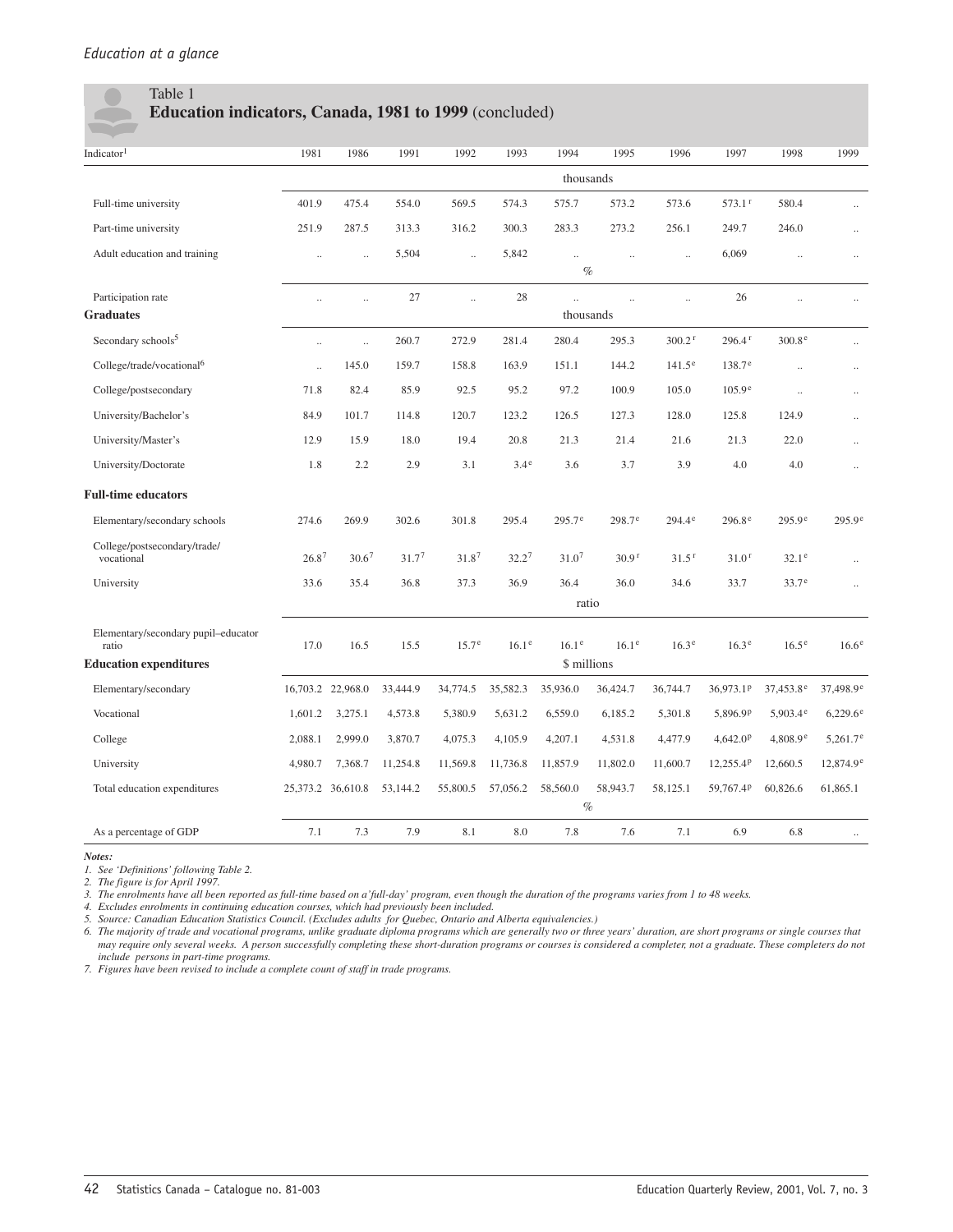

### Table 2 **Education indicators, provinces and territories**

|                                            |                   |           | Prince |                     |           |         |         |
|--------------------------------------------|-------------------|-----------|--------|---------------------|-----------|---------|---------|
|                                            |                   | Newfound- | Edward | Nova                | New       |         |         |
| Indicator <sup>1</sup>                     | Canada            | land      | Island | Scotia              | Brunswick | Quebec  | Ontario |
|                                            |                   |           |        | $\%$                |           |         |         |
| Social and economic context                |                   |           |        |                     |           |         |         |
| Educational attainment, <sup>2</sup> 1999: |                   |           |        |                     |           |         |         |
| Less than secondary diploma                | 26.8              | 38.4      | 35.7   | 30.8                | 32.9      | 33.0    | 24.1    |
| Graduated from high school                 | 19.3              | 14.1      | 15.1   | 14.0                | 19.9      | 15.8    | 21.0    |
| Some postsecondary                         | 6.9               | 4.8       | 5.5    | 5.6                 | 4.5       | 5.4     | 7.2     |
| Postsecondary certificate, diploma         |                   |           |        |                     |           |         |         |
| or university degree                       | 47.0              | 42.6      | 43.8   | 49.5                | 42.8      | 45.7    | 47.6    |
| Labour force participation rates           |                   |           |        |                     |           |         |         |
| by educational attainment, 1999:           |                   |           |        |                     |           |         |         |
| Total                                      | 66.0              | 58.5      | 65.7   | 60.8                | 60.8      | 63.4    | 66.9    |
| Less than secondary diploma                | 40.0              | 34.5      | 47.0   | 36.2                | 36.2      | 37.5    | 40.2    |
| Graduated from high school                 | 69.6              | 64.4      | 73.7   | 66.8                | 69.1      | 70.1    | 68.8    |
| Some postsecondary                         | 71.8              | 63.0      | 71.4   | 70.0                | 67.9      | 70.3    | 72.1    |
| Postsecondary certificate, diploma         |                   |           |        |                     |           |         |         |
| or university degree                       | 78.5              | 77.8      | 77.0   | 73.4                | 75.1      | 79.0    | 78.9    |
| Unemployment rate, 1999                    | 6.3               | 15.1      | 13.4   | 7.8                 | 8.9       | 8.1     | 5.0     |
| Costs                                      |                   |           |        |                     |           |         |         |
| Public and private expenditures on         |                   |           |        |                     |           |         |         |
| education as a percentage of GDP,          |                   |           |        |                     |           |         |         |
| 1994-1995                                  | 7.0               | 9.9       | 7.6    | 7.6                 | 7.4       | 7.6     | 6.8     |
| Public expenditures on education as a      |                   |           |        |                     |           |         |         |
| percentage of total public                 |                   |           |        |                     |           |         |         |
| expenditures, 1994-1995                    | 13.6              | 16.9      | 10.8   | 9.7                 | 11.2      | 13.8    | 14.2    |
| Elementary/secondary                       |                   |           |        |                     |           |         |         |
| pupil-educator ratio, 1997-1998            | 16.4r             | 14.6      | 17.2   | 17.5                | 17.6      | 14.6r   | 16.7r   |
| <b>Educational outcomes</b>                |                   |           |        |                     |           |         |         |
| Secondary school graduation                |                   |           |        |                     |           |         |         |
| rates, 1996-1997                           | 73.4              | 80.2      | 85.6   | 80.7                | 86.0      | 75.93,4 | 72.0    |
| University graduation rate, 1997-1998      | 35.2 <sup>r</sup> | 31.4r     | 21.0r  | $53.5$ <sup>r</sup> | 32.9r     | 41.8r   | 36.7    |
| Unemployment rate by level of              |                   |           |        |                     |           |         |         |
| educational attainment, 1999               |                   |           |        |                     |           |         |         |
| Less than secondary diploma                | 10.4              | 25.4      | 23.6   | 13.0                | 15.7      | 12.7    | 7.7     |
| Graduated from high school                 | 6.3               | 16.7      | 15.3   | 6.6                 | 8.9       | 8.4     | 5.1     |
| Some postsecondary                         | 7.1               | 9.2       | 5.7    | 5.8                 | 5.9       | 9.8     | 6.6     |
| Postsecondary certificate, diploma         |                   |           |        |                     |           |         |         |
| or university degree                       | 5.0               | 10.7      | 8.1    | 6.6                 | 6.5       | 6.2     | 4.1     |
|                                            |                   |           |        |                     |           |         |         |

*See notes at end of this table.*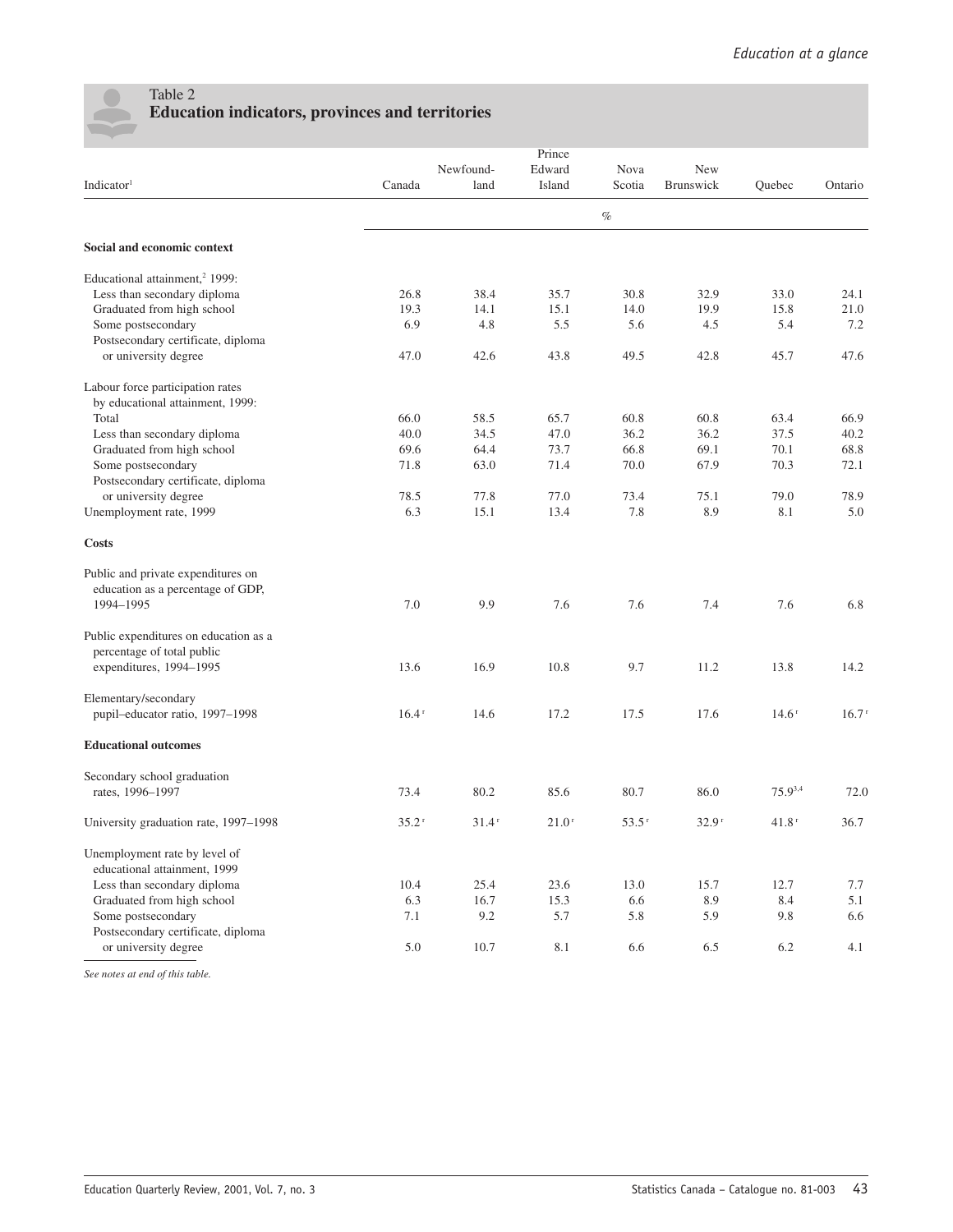### Table 2 **Education indicators, provinces and territories** (concluded)

|                                            |                  |              |         | <b>British</b>    |                      | Northwest   |
|--------------------------------------------|------------------|--------------|---------|-------------------|----------------------|-------------|
| Indicator <sup>1</sup>                     | Manitoba         | Saskatchewan | Alberta | Columbia          | Yukon                | Territories |
|                                            |                  |              | $\%$    |                   |                      |             |
| Social and economic context                |                  |              |         |                   |                      |             |
| Educational attainment, <sup>2</sup> 1999: |                  |              |         |                   |                      |             |
| Less than secondary diploma                | 30.9             | 31.4         | 21.6    | 20.5              | $\ddot{\phantom{a}}$ | $\cdot$     |
| Graduated from high school                 | 18.3             | 18.8         | 19.9    | 22.6              | $\ddotsc$            | $\ddotsc$   |
| Some postsecondary                         | 6.8              | 7.9          | 8.2     | 8.8               | $\ldots$             | $\ldots$    |
| Postsecondary certificate, diploma         |                  |              |         |                   |                      |             |
| or university degree                       | 44.0             | 41.9         | 50.3    | 48.1              | $\ddotsc$            | $\ldots$    |
| Labour force participation rates           |                  |              |         |                   |                      |             |
| by educational attainment, 1999:           |                  |              |         |                   |                      |             |
| Total                                      | 66.8             | 67.5         | 73.1    | 65.8              |                      | $\cdot$ .   |
| Less than secondary diploma                | 44.5             | 44.6         | 50.4    | 39.8              | $\ddotsc$            | $\ldots$    |
| Graduated from high school                 | 72.1             | 77.5         | 75.4    | 66.5              | $\ddotsc$            | $\ddotsc$   |
| Some postsecondary                         | 75.9             | 73.5         | 77.5    | 69.0              | $\ddotsc$            | $\ddotsc$   |
| Postsecondary certificate, diploma         |                  |              |         |                   |                      |             |
| or university degree                       | 78.9             | 79.1         | 81.2    | 76.0              | $\ddotsc$            |             |
|                                            |                  |              |         |                   |                      |             |
| Unemployment rate, 1999                    | 4.6              | 4.8          | 4.4     | 7.2               | $\ddotsc$            | $\ldots$    |
| <b>Costs</b>                               |                  |              |         |                   |                      |             |
|                                            |                  |              |         |                   |                      |             |
| Public and private expenditures on         |                  |              |         |                   |                      |             |
| education as a percentage of GDP,          |                  |              |         |                   |                      |             |
| 1994-1995                                  | 7.8              | 7.4          | 5.4     | 6.5               | 11.3                 | 16.6        |
| Public expenditures on education as a      |                  |              |         |                   |                      |             |
| percentage of total public                 |                  |              |         |                   |                      |             |
| expenditures, 1994-1995                    | 12.9             | 13.8         | 13.2    | 12.2              | 10.4                 | 12.0        |
|                                            |                  |              |         |                   |                      |             |
| Elementary/secondary                       |                  |              |         |                   |                      |             |
| pupil-educator ratio, 1997-1998            | 16.3             | 17.3         | 17.8r   | 17.5              | 13.2                 | 13.1        |
|                                            |                  |              |         |                   |                      |             |
| <b>Educational outcomes</b>                |                  |              |         |                   |                      |             |
| Secondary school graduation                |                  |              |         |                   |                      |             |
| rates, 1996-1997                           | 78.1             | 78.8         | 64.7    | 70.5              | 37.3                 | 24.6        |
| University graduation rate, 1997-1998      | $31.3\,^{\rm r}$ | $34.1^r$     | 26.8r   | $24.5$ $^{\circ}$ | $\cdot$ .            |             |
| Unemployment rate by level of              |                  |              |         |                   |                      |             |
| educational attainment, 1999               |                  |              |         |                   |                      |             |
| Less than secondary diploma                | 6.8              | 7.9          | 5.6     | 12.8              |                      |             |
| Graduated from high school                 | $4.2\,$          | 3.9          | 3.9     | 8.1               |                      |             |
| Some postsecondary                         | 4.7              | 5.6          | 5.2     | 7.3               |                      | $\ldots$    |
| Postsecondary certificate, diploma         |                  |              |         |                   | $\ddotsc$            | $\ldots$    |
| or university degree                       | 3.8              | 3.7          | 3.9     | 5.6               | $\ldots$             | $\ldots$    |
|                                            |                  |              |         |                   |                      |             |

*Notes:*

*1. See 'Definitions' following Table 2. 2. Parts may not add up to 100% due to rounding.*

*3. Starting in 1995, Quebec graduate data for regular day programs include individuals over the age of 20 that graduated from regular day programs.*

..

*4. Excludes "Formation professionnelle."*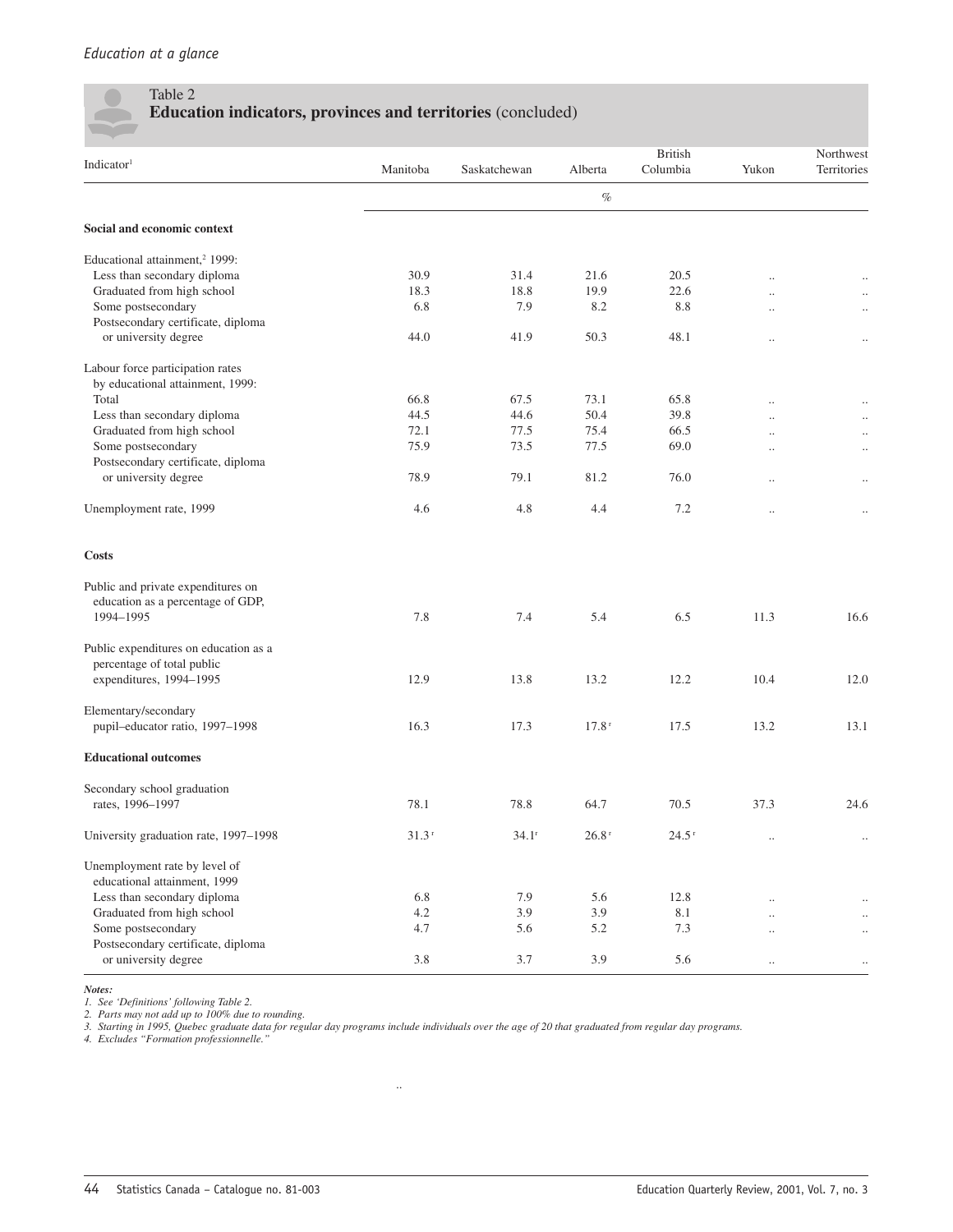### **Definitions**

### **Education indicators, Canada**

### **Table 1.**

Year references are as follows: (1) *population* refers to July of the given year; (2) *enrolment* and *staff* refer to the academic year beginning in September of the given year; (3) *graduates* refers to number of persons graduating in the spring or summer of the given year; (4) *expenditures* refers to the fiscal year beginning in April of the given year.

### **1. Youth immigration**

The number of persons aged 0 to 19 who are, or have been, landed immigrants in Canada. A landed immigrant is a person who is not a Canadian citizen by birth, but who has been granted the right to live in Canada permanently by Canadian immigration authorities.

### **2. Lone-parent families**

The number of lone-parent families expressed as a percentage of the total number of families with children. A lone parent refers to a mother or a father, with no spouse or common-law partner present, living in a dwelling with one or more never-married sons and/or daughters. Sources: Statistics Canada, 1971 to 1986: *Lone-parent families in Canada*, Catalogue no. 89-522-XPE; 1991 to present: Small Area and Administrative Data Division.

### **3. Gross domestic product**

The unduplicated value of production originating within the boundaries of Canada, regardless of the ownership of the factors of production. GDP can be calculated three ways: as total incomes earned in current production; as total final sales of current production; or as total net values added in current production. It can be valued either at factor cost or at market prices. Source: Statistics Canada, Industry, Measures and Analysis Division.

### **4. Consumer Price Index**

The Consumer Price Index (CPI) is an indicator of changes in consumer prices. It is defined as a measure of price change obtained by comparing, over time, the cost of a specific basket of commodities. Figures are annual averages.

### **5. Employment rate**

The number of persons employed expressed as a percentage of the population 15 years of age and over, excluding institutional residents. Figures are annual averages.

### **6. Unemployment rate**

The number of unemployed persons expressed as a percentage of the labour force.

### **7. Student employment rate**

The number of persons aged 15 to 24 attending school on a full-time basis who were employed during the calendar year (excluding May through August), expressed as a percentage of the total number of fulltime students 15 to 24 years of age.

### **8. Families below low income cut-offs**

Low income cut-offs are a relative measure of the income adequacy of families. A family that earns less than one-half of the median adjusted family unit income is considered to be in difficult circumstances. The set of low income cut-offs is adjusted for the size of the area of residence and for family size. Source: Statistics Canada, *Low Income Persons, 1980 to 1995*, December 1996, Catalogue no. 13-569-XPB/XIB.

### **9. Adult education participation rate**

The number of persons 17 years of age or over participating in adult education or training activities, expressed as a percentage of the total population 17 years of age or over. Excludes regular full-time students who are completing their initial schooling.

**10. Elementary/secondary pupil–educator ratio** Full-time equivalent enrolment (enrolment in grades 1 to 12 [including Ontario Academic Credits] and ungraded programs, pre-elementary enrolment in provinces where attendance is full time, and half of the pre-elementary enrolment in other provinces) divided by the full-time equivalent number of educators.

### **11. Education expenditures**

Includes expenditures of governments and of all institutions providing elementary/secondary and postsecondary education, and vocational training programs offered by public and private trade/ vocational schools and community colleges.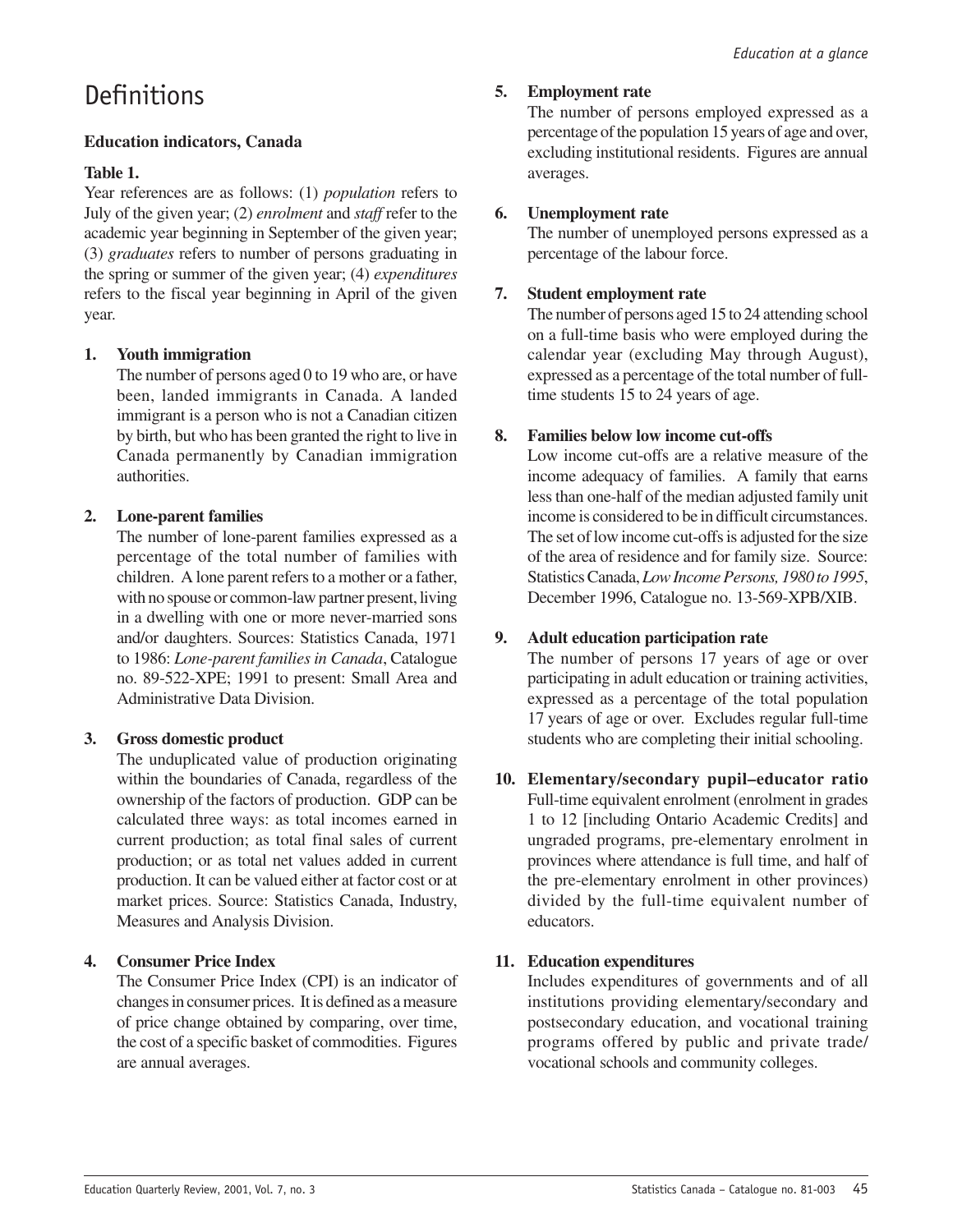### **Education indicators, provinces and territories**

### **Table 2.**

The methodologies used to derive the indicators in Table 2 may differ from those used in other statistical tables of this section.

### **12. Educational attainment and labour force participation rates**

Refers to the population aged 25 and over. Source: Statistics Canada, Labour Statistics Division.

### **13. Secondary school graduation rate**

Source: Statistics Canada, 1999, Centre for Education Statistics, *Education in Canada,* Catalogue no. 81-229-XPB.

### **14. University graduation rate**

Number of degrees awarded at the undergraduate level, as a percentage of the population aged 22.

### **15**. **Unemployment rate by level of educational attainment**

The number unemployed with a given level of education expressed as a percentage of the labour force with the same education for the population aged 25 and over. Upper secondary includes the final grade of secondary school. *EQR*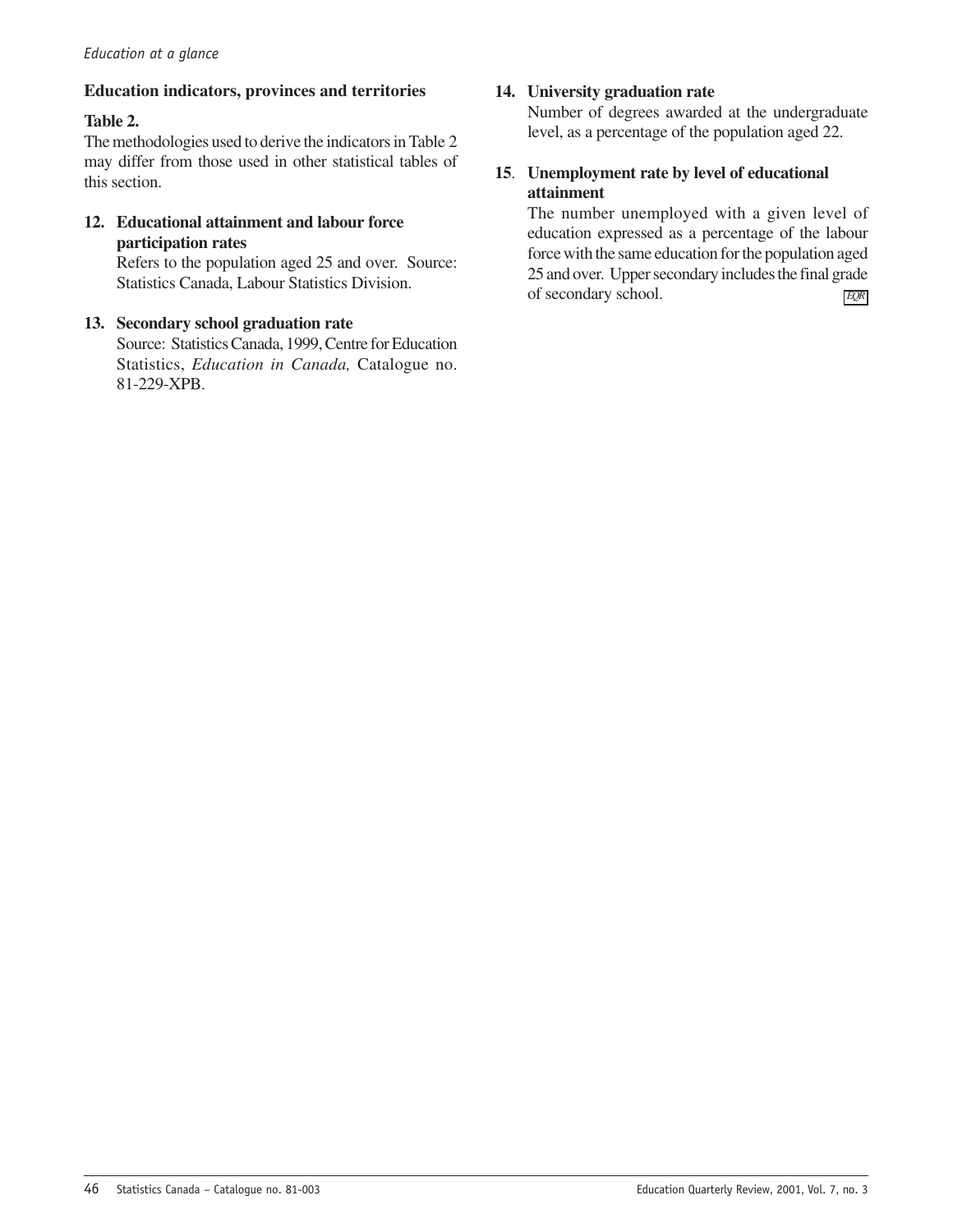# <span id="page-48-0"></span>In upcoming issues

The following articles are scheduled to appear in upcoming issues of *Education Quarterly Review:*

### **Income prospects of British Columbia university graduates**

Using tax and administrative records of B.C. bachelor's graduates, income of graduates is examined with a focus on changes in income over time, as well as differences across major fields of study.

### **Labour market performance of liberal arts and sciences university graduates**

The labour market experiences of liberal arts and sciences university graduates are examined using data from the Survey of Labour and Income Dynamics. The paper examines dynamic issues including occupational mobility and wage growth. Evidence is offered to suggest that the skills of the liberal arts and sciences group are more portable across industrial and occupational sectors.

### **Transition and mobility of university graduates**

An examination of employed university graduates two years after having obtained their degree. Socio-demographic differences exist in the proportion of graduates who seek employment. In particular, single graduates, those without children and those in the doctoral program seek other employment to a greater extent than other graduates.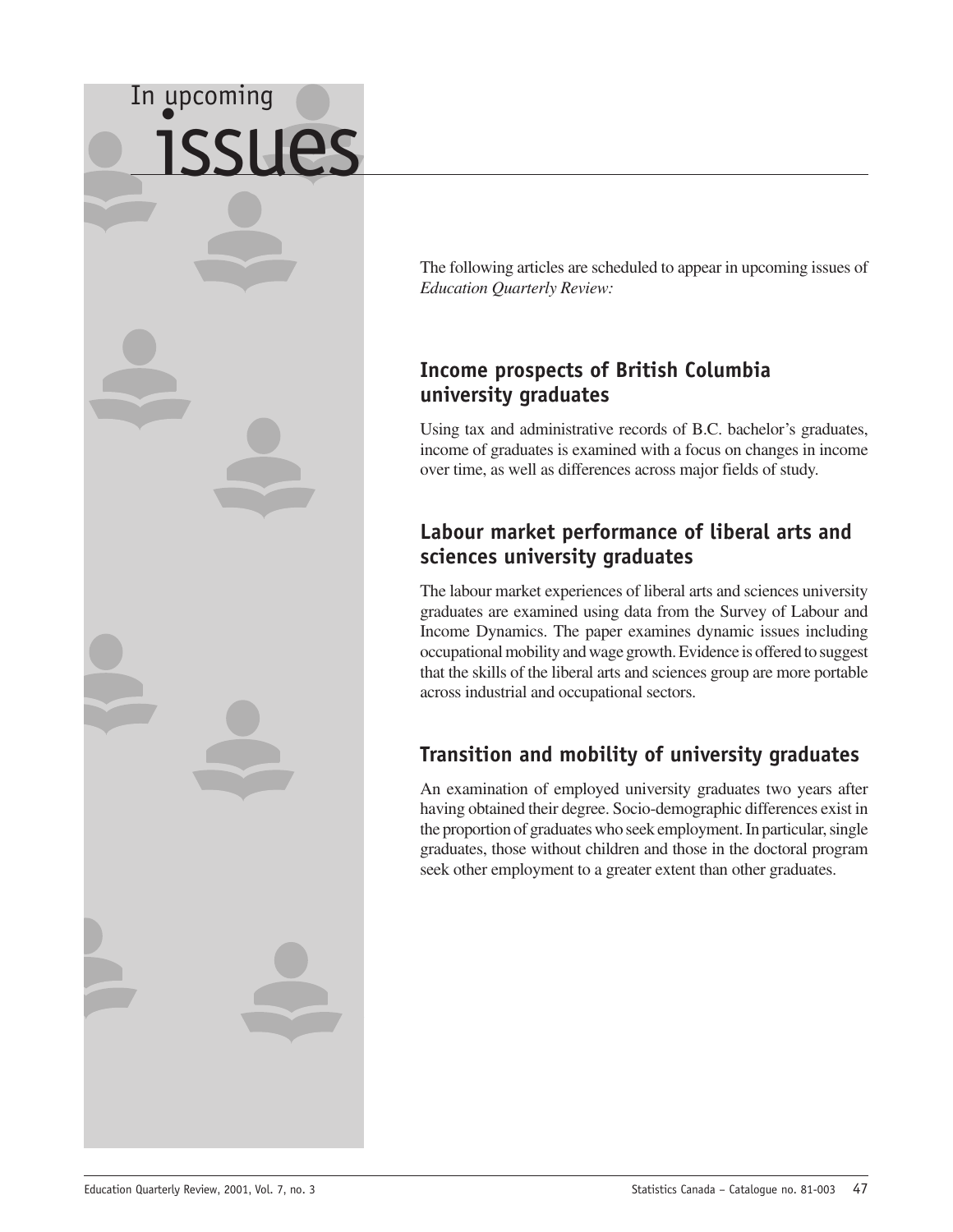### **Family income and participation in postsecondary education**

This analysis looks at family income and its impact on participation in postsecondary education, and suggests that parents' education has a stronger effect than income on the likelihood of children going on to post-high school education. In addition to the involvement of parents in their children's education, other important factors include aspirations, values and motivations that facilitate educational attainment.

### **Factors affecting Grade 3 performance in Ontario**

*EQR* Using data from Ontario's Education Quality and Accountability Office (EQAO), this study examines factors influencing academic performance of grade three students in Ontario. EQAO also provides information about students, their classrooms, their schools and their families. The analysis reveals a large variation in academic achievement associated with classes and schools and indicates that much of the variation in achievement is explained by individual level characteristics.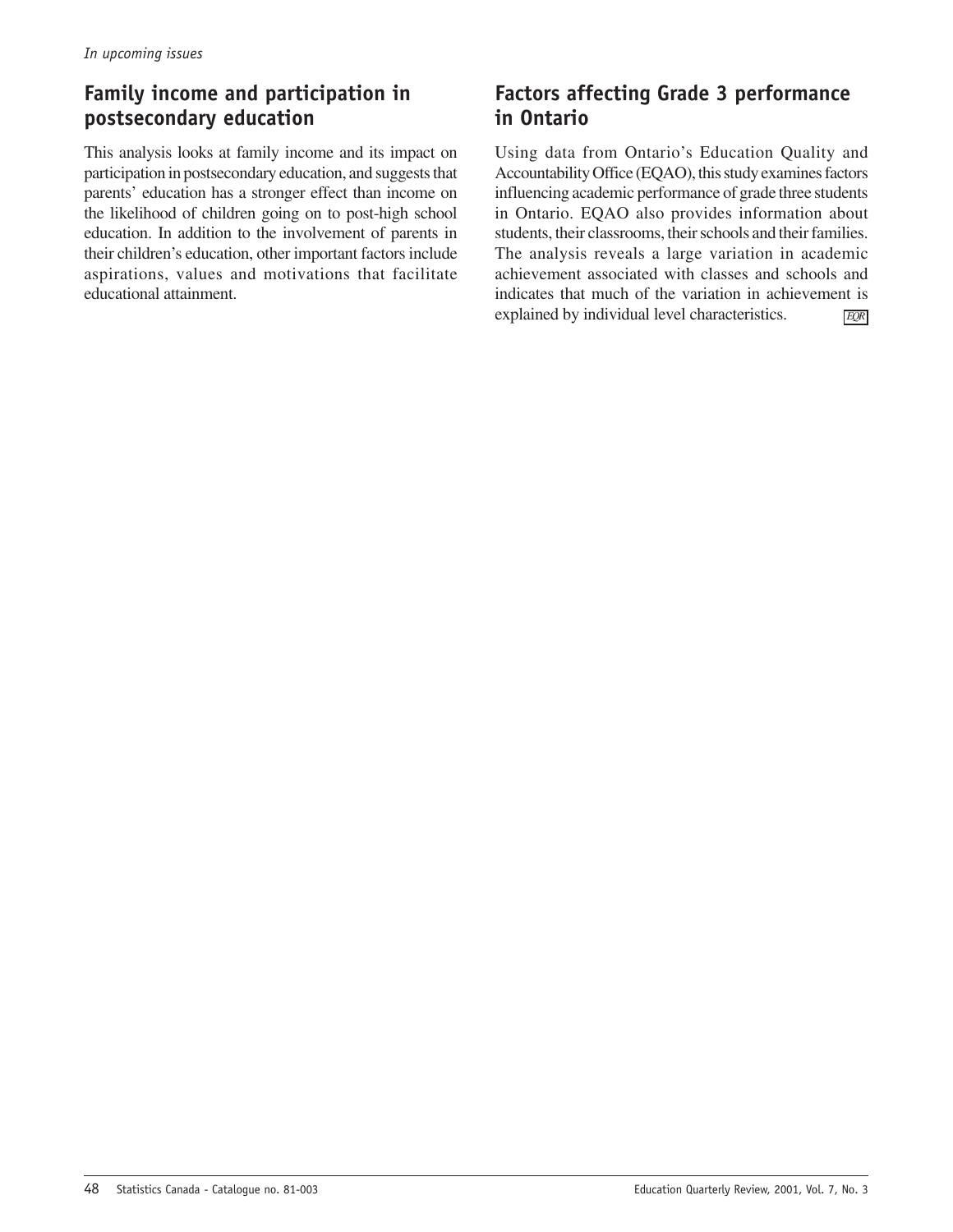# <span id="page-50-0"></span>Cumulative

This index lists all analytical articles published in *Education Quarterly Review*. Included are descriptions of education and education-related surveys conducted by Statistics Canada, provincial governments and institutions. The categories under which the articles appear are based on policy issues identified in the report *Strategic Plan (1997),* released by the Centre for Education Statistics in November 1997 and available on the Internet at address www.statcan.ca/cgi-bin/downpub/freepub.cgi

### **Education funding**

Education Price Index: Selected inputs, elementary and secondary level

*Vol. 1, No. 3 (October 1994)*

Does Canada invest enough in education? An insight into the cost structure of education in Canada

*Vol. 1, No. 4 (December 1994)*

School transportation costs *Vol. 2, No. 4 (January 1996)*

Federal participation in Canadian education *Vol. 3, No. 1 (May 1996)*

Funding public school systems: A 25-year review *Vol. 4, No. 2 (September 1997)*

### **Student flows, student mobility and transitions**

Education indicators, interprovincial and international comparisons

*Vol. 1, No. 2 (July 1994)*

The search for education indicators *Vol. 1, No. 4 (December 1994)*

Intergenerational change in the education of Canadians *Vol. 2, No. 2 (June 1995)*

Participation in pre-elementary and elementary and secondary education in Canada: A look at the indicators *Vol. 2, No. 3 (September 1995)*

Educational outcome measures of knowledge, skills and values *Vol. 3, No. 1 (May 1996)*

Interprovincial university student flow patterns *Vol. 3, No. 3 (October 1996)*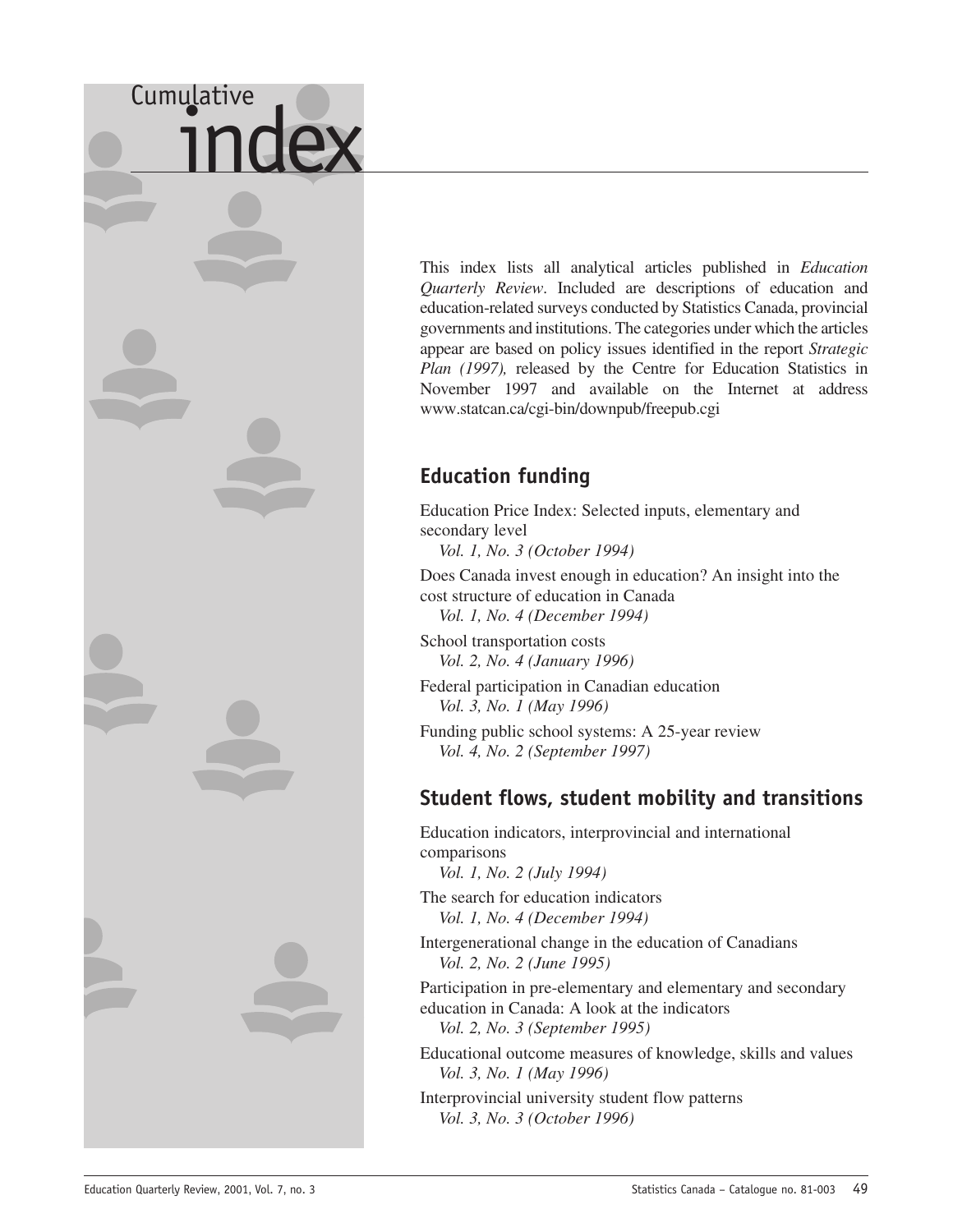After high school ... Initial results of the School Leavers Follow-up Survey, 1995 *Vol. 3, No. 4 (January 1997)* Varied pathways: The undergraduate experience in Ontario *Vol. 4, No. 3 (February 1998)* Education: The treasure within *Vol. 6, No. 1 (October 1999)* Brain drain and brain gain: The migration of knowledge workers from and to Canada *Vol. 6, No. 3 (May 2000)* Pathways to the United States: Graduates from the class of '95 *Vol. 6, No. 3 (May 2000)* Who are the disappearing youth? An analysis of nonrespondents to the School Leavers Follow-up Survey, 1995 *Vol. 6, No. 4 (August 2000)* 100 years of education *Vol. 7, No. 3 (May 2001)*

### **Relationships between education and the labour market**

Returning to school full time *Vol. 1, No. 2 (July 1994)*

Trends in education employment *Vol. 1, No. 3 (October 1994)*

Male–female earnings gap among postsecondary graduates

*Vol. 2, No. 1 (March 1995)*

Survey of labour and income dynamics: An overview *Vol. 2, No. 2 (June 1995)*

Earnings and labour force status of 1990 graduates *Vol. 2, No. 3 (September 1995)*

Worker bees: Education and employment benefits of co-op programs

- *Vol. 2, No. 4 (January 1996)*
- Youth combining school and work *Vol. 2, No. 4 (January 1996)*

Employment prospects for high school graduates *Vol. 3, No. 1 (May 1996)*

Relationship between postsecondary graduates' education and employment *Vol. 3, No. 2 (July 1996)*

Labour market dynamics in the teaching profession *Vol. 3, No. 4 (January 1997)*

Educational attainment—a key to autonomy and authority in the workplace *Vol. 4, No. 1 (May 1997)* Youth employment: A lesson on its decline *Vol. 5, No. 3 (March 1999)* Determinants of university and community college leaving *Vol. 6, No. 4 (August 2000)* Overqualified? Recent graduates and the needs of their employers *Vol. 7, No. 1 (November 2000)* Holding their own: Employment and earnings of postsecondary graduates *Vol. 7, No. 1 (November 2000)* Graduates' earnings and the job skills–education match *Vol. 7, No. 2 (February 2001)* New hirings and permanent separations *Vol. 7, No. 2 (February 2001)* School-to-work transition: A focus on arts and culture graduates *Vol. 7, No. 3 (May 2001)* **Technology and learning**

Occupational training among unemployed persons *Vol. 1, No. 1 (April 1994)* An overview of trade/vocational and preparatory training in Canada *Vol. 1, No. 1 (April 1994)* Adult Education and Training Survey: An overview *Vol. 1, No. 3 (October 1994)* Women in registered apprenticeship training programs *Vol. 1, No. 4 (December 1994)* Adult education: A practical definition *Vol. 2, No. 1 (March 1995)* Survey of private training schools in Canada, 1992 *Vol. 2, No. 3 (September 1995)* The education component of the National Longitudinal Survey of Children and Youth *Vol. 3, No. 2 (July 1996)* Computer literacy—a growing requirement *Vol. 3, No. 3 (October 1996)* International survey on adult literacy *Vol. 3, No. 4 (January 1997)* The National Longitudinal Survey of Children and Youth, 1994–95: Initial results from the school component *Vol. 4, No. 2 (September 1997)*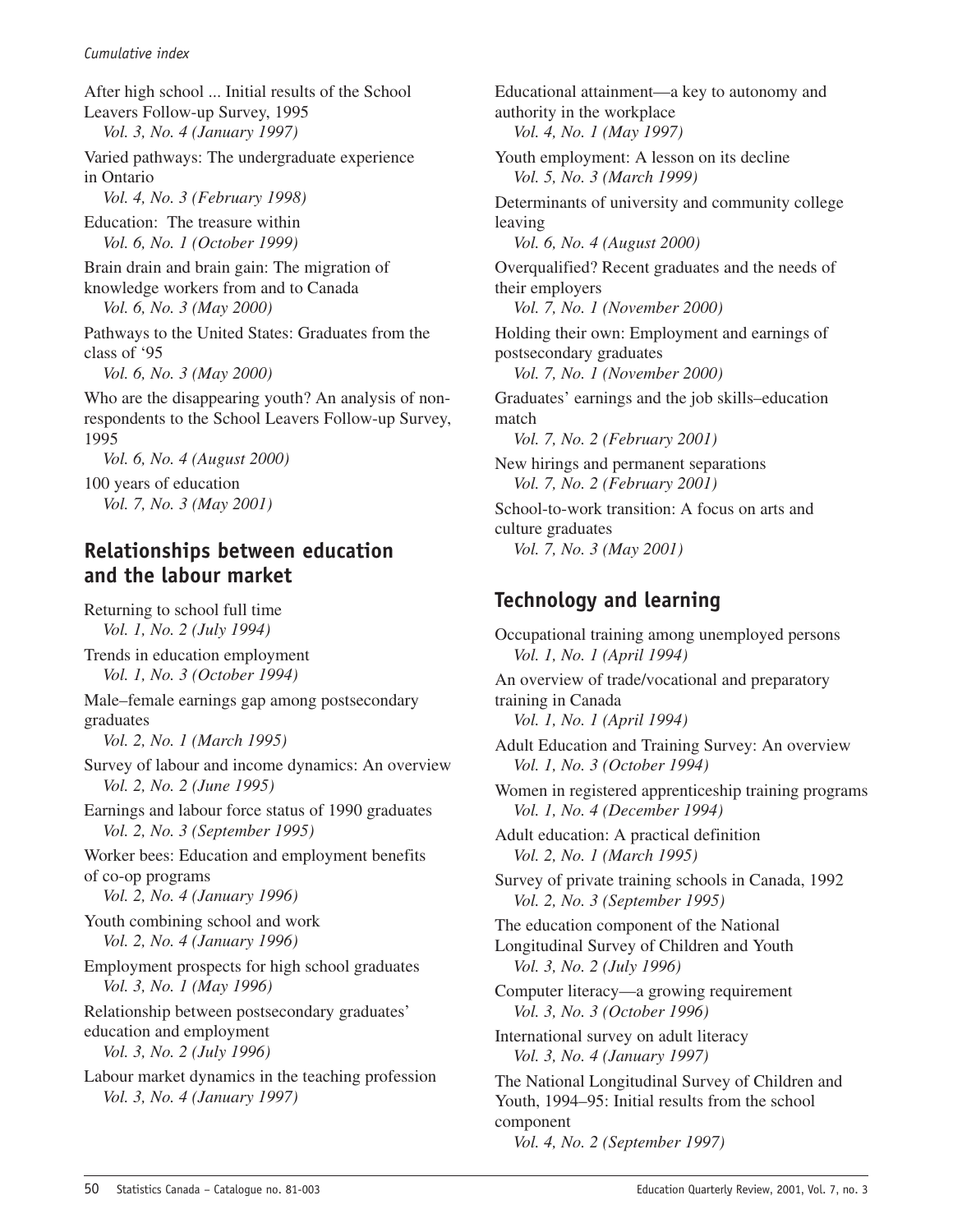Third International Mathematics and Science Study: Canada report, Grade 8

*Vol. 4, No. 3 (February 1998)*

Science and technology careers in Canada: Analysis of recent university graduates

*Vol. 4, No. 3 (February 1998)*

Intergenerational education mobility: An international comparison

*Vol. 5, No. 2 (December 1998)*

A profile of NLSCY schools *Vol. 5, No. 4 (July 1999)*

Parents and schools: The involvement, participation, and expectations of parents in the education of their children

*Vol. 5, No. 4 (July 1999)*

Academic achievement in early adolescence: Do school attitudes make a difference?

*Vol. 6, No. 1 (October 1999)*

How do families affect children's success in school? *Vol. 6, No. 1 (October 1999)*

Neighbourhood affluence and school readiness *Vol. 6, No. 1 (October 1999)*

Diversity in the classroom: Characteristics of elementary students receiving special education *Vol. 6, No. 2 (March 2000)*

Children's school experiences in the NLSCY *Vol. 6, No. 2 (March 2000)*

Parental involvement and children's academic achievement in the National Longitudinal Survey of Children and Youth, 1994–95

*Vol. 6, No. 2 (March 2000)*

From home to school: How Canadian children cope *Vol. 6, No. 2 (March 2000)*

### **Accessibility**

The increase in tuition fees: How to make ends meet? *Vol. 1, No. 1 (April 1994)* University enrolment and tuition fees *Vol. 1, No. 4 (December 1994)* Financial assistance to postsecondary students *Vol. 2, No. 1 (March 1995)* Student borrowing for postsecondary education *Vol. 3, No. 2 (July 1996)*

Job-related education and training—who has access? *Vol. 4, No. 1 (May 1997)*

Financing universities: Why are students paying more?

*Vol. 4, No. 2 (September 1997)*

Student debt from 1990–91 to 1995–96: An analysis of Canada Student Loans data *Vol. 5, No. 4 (July 1999)* Women in engineering: The missing link in the Canadian knowledge economy *Vol. 7, No. 3 (May 2001)*

### **Alternative forms of education delivery**

Private elementary and secondary schools *Vol. 1, No. 1 (April 1994)*

Distance learning—an idea whose time has come *Vol. 2, No. 3 (September 1995)*

Proprietary schools in Canada *Vol. 3, No. 1 (May 1996)*

A profile of home schooling in Canada *Vol. 4, No. 4 (May 1998)*

Distance education: Reducing barriers *Vol. 5, No. 1 (August 1998)*

### **Teacher issues**

Part-time university teachers: A growing group *Vol. 1, No. 3 (October 1994)*

Teacher workload in elementary and secondary schools *Vol. 1, No. 3 (October 1994)*

College and Related Institutions Educational Staff Survey

*Vol. 2, No. 1 (March 1995)*

Employment income of elementary and secondary teachers and other selected occupations *Vol. 2, No. 2 (June 1995)*

Renewal, costs and university faculty demographics *Vol. 2, No. 3 (September 1995)*

Teacher workload and work life in Saskatchewan *Vol. 2, No. 4 (January 1996)*

Are we headed toward a teacher surplus or a teacher shortage?

*Vol. 4, No. 1 (May 1997)*

Status of women faculty in Canadian universities *Vol. 5, No. 2 (December 1998)*

### **Student participation and performance**

Increases in university enrolment: Increased access or increased retention? *Vol. 1, No. 1 (April 1994)* Enrolment changes in trade/vocational and preparatory programs, 1983–84 to 1990–91

*Vol. 1, No. 1 (April 1994)*